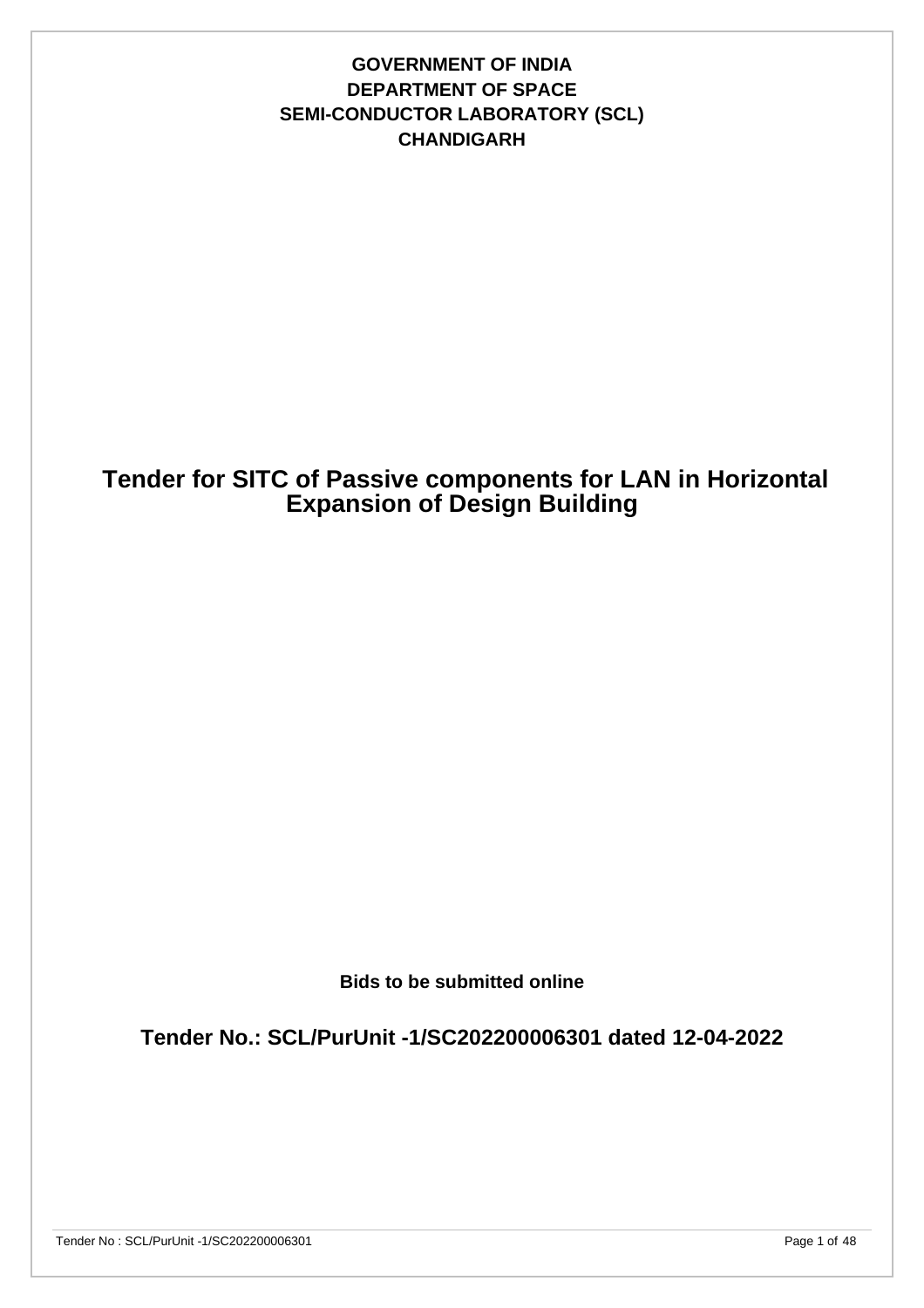| <b>A. Tender Details</b>      |                                           |
|-------------------------------|-------------------------------------------|
| Tender No:                    | SCL/PurUnit -1/SC202200006301             |
| Tender Date:                  | 12-04-2022                                |
| <b>Tender Classification:</b> | <b>GOODS</b>                              |
| <b>Purchase Entity:</b>       | <b>PurUnit-1</b>                          |
| Centre:                       | <b>SEMI-CONDUCTOR LABORATORY</b><br>(SCL) |

# **S/I/T/C of Passive components for LAN in Horizontal Expansion of Design Building**

1.E-Procurement Tender No. SCL/PurUnit-1/SC202200006301 SEMI-CONDUCTOR LABORATORY [SCL] invites ONLINE offers in TWO part system through e-Tender portal https://eproc.vssc.gov.in for S/I/T/C of Passive components for LAN in Horizontal Expansion of Design Building. Tender Documents can be downloaded and submitted from April 12, 2022 to May 11, 2022. The vendors need to get enrolled in the e-tender portal to access tender and submit their offer online. Vendors need to have Digital Signature Certificate as detailed on our e-portal and corporate e-mail ID to register on the above portal. Only online tenders will be accepted. No Manual/Postal/courier/e-mail/fax tender will be entertained. Please note Tender fee shall not be applicable for tenders submitted on-line through this portal.

Vendor/s interested to participate in this e-Tender are required to register themselves as vendors, if not already registered, in our e-procurement portal https://eprocure.isro.gov.in by downloading plugins and help demos listed on the home page of the e-procurement link mentioned above to complete the vendor registration process. They can seek help from help desk and also the home page of eprocurement portal may be accessed for any technical help for registration and subsequent process. Vendors may please note that without registering in our E-procurement portal they will not be able to quote for this tender.

2.The tenders containing price information in Technical Part will be treated as unsolicited offers and rejected. Prices should be indicated in the Price Bid format only.

3.In case bidder encounters any technical snag pertaining to e-procurement system while acting on the tender, computer screen shot of the error message with date time stamp on the web-browser along with the query shall be e-mailed by the bidder to the help desk, for resolution of the problem, at least 3 working days before the due date and time of bid submission. The contact detail of the help desk is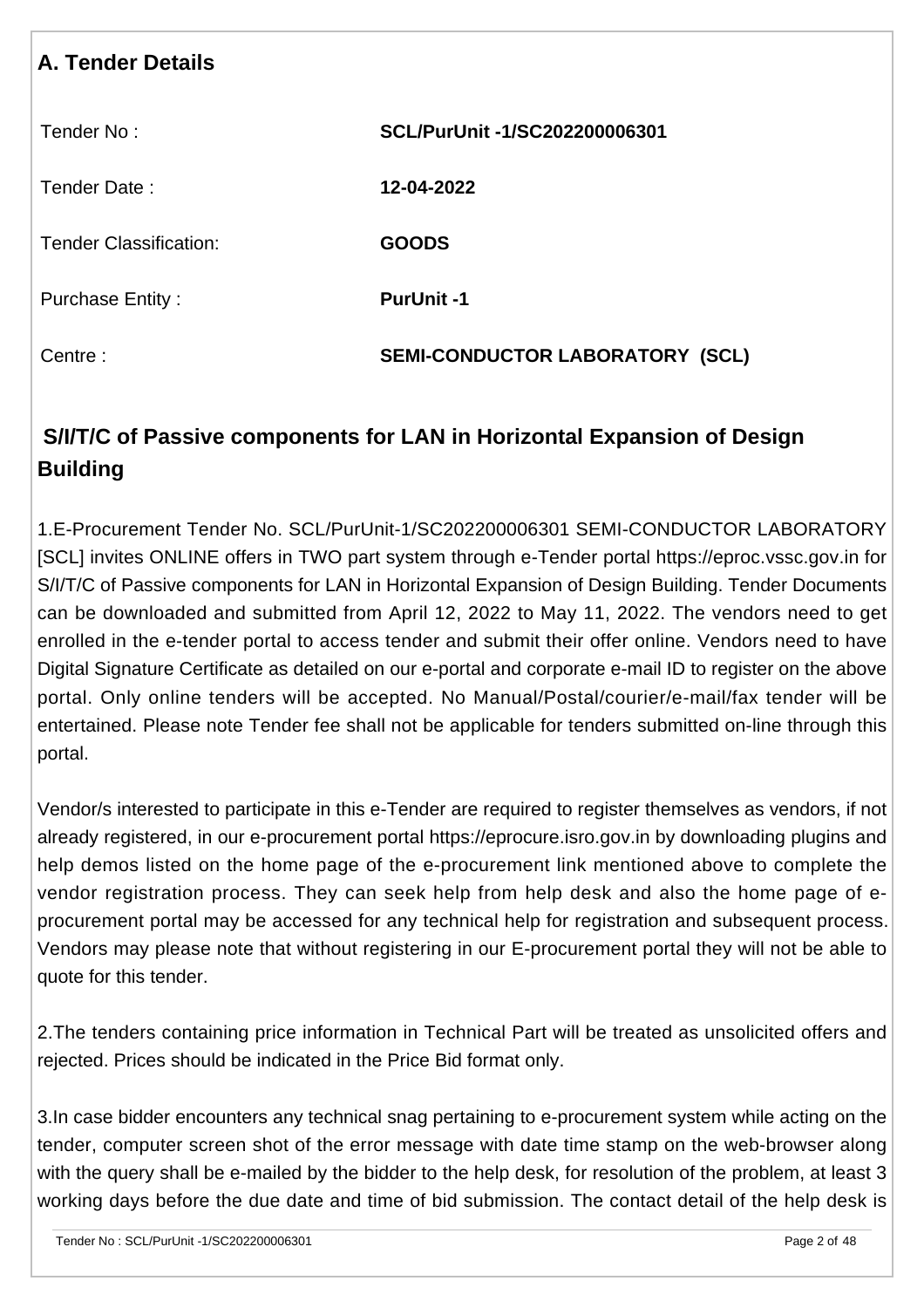available on the home page of the e-procurement website.

Purchaser will make all efforts to resolve technical queries reported by the bidders but will not be bound to do so if the problems are reported beyond the time mentioned above. Purchaser will not be responsible for non-submission of bids for such cases.

The time taken to ascertain, evaluate and suggest a solution for the problem reported by bidder may vary from case to case. Hence bidders are advised to submit the bid well in advance before closing date and time to avoid last minute issues. Any issues or problems shall be communicated before 72 hours of closing date and time of bid submission. Any issue reported with less than 72 hours are not binding on the Purchaser i.e SCL.

# **A.1 Tender Schedule**

| <b>Bid Submission Start Date:</b> | 12-04-2022 17:30 |
|-----------------------------------|------------------|
| Bid Clarification Due Date:       | 22-04-2022 16:00 |
| Bid Submission Due Date:          | 11-05-2022 14:00 |
| Bid Opening Date:                 | 11-05-2022 14:30 |
| Price Bid Opening Date:           | 25-05-2022 14:00 |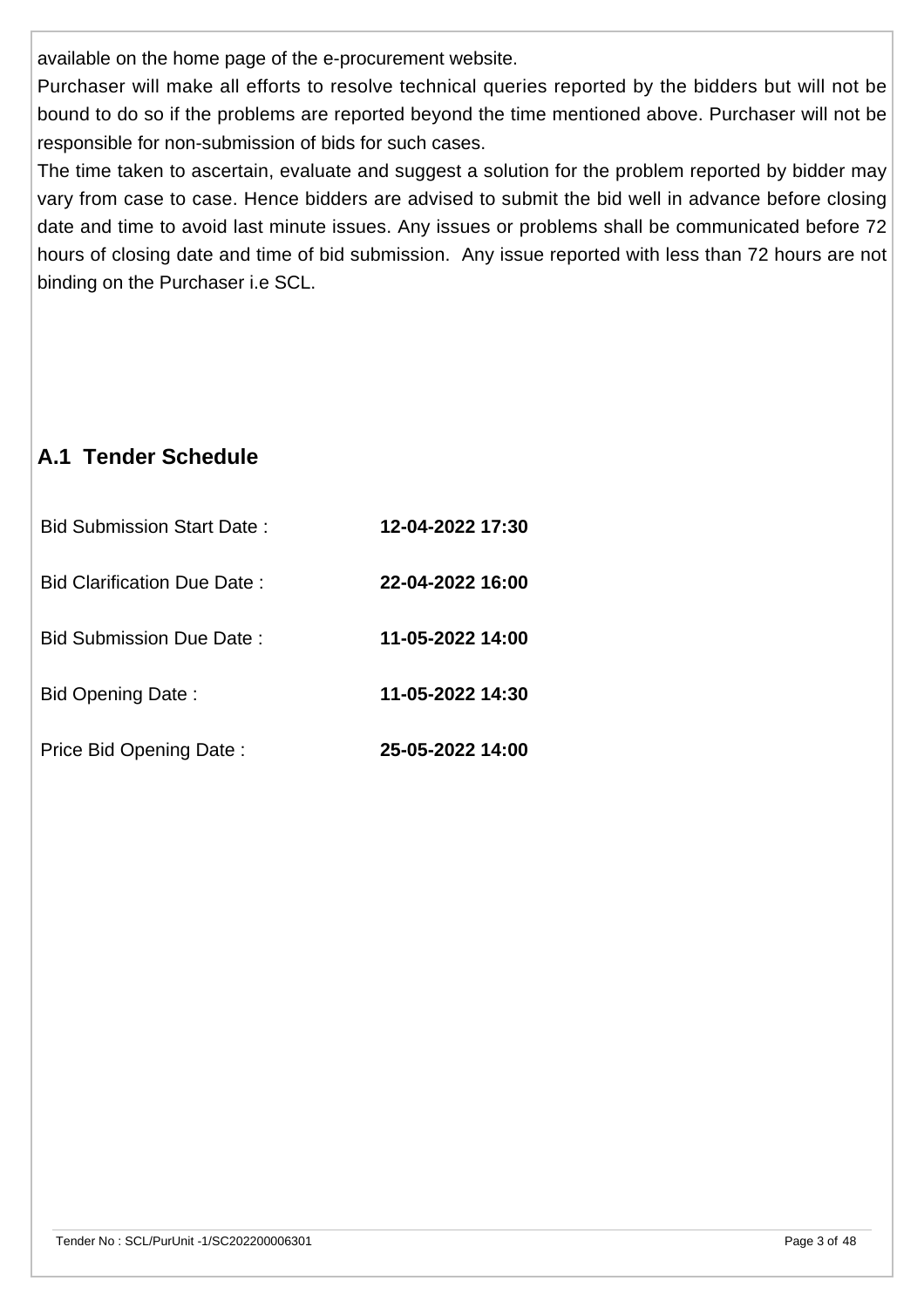# **B. Tender Attachments**

## **Technical Write-up/Drawings**

### **[Document : Technical Specifications for SITC of LAN](https://eproc.isro.gov.in/common/viewDocument?id=ff8081817fc0c343017fd95c8317049e&indentId=SC2022000063)**

### **Instructions To Vendors**

2. 1.This being a two part tender i.e. Technical and Commercial part separate, the Technical part should not contain Pricing information of the Tendered stores. The tenders containing Price details of the Tendered stores in Technical part will be summarily rejected. Prices should be indicated in the Price Bid template only.

2.Interested tenderers may, at their option, login to https://eproc.vssc.gov.in and submit offers as per details in the tender notification.

3.Request for the extension of the due date will solely on the discretion of purchaser.

4.SCL reserves the right to accept or reject any / or all the tenders in part or full without assigning any reasons thereof. The bidder is at liberty to seek information related to bidding conditions, bidding process and/or rejection of its bid.

5.SCL reserves the right to exclude the bidder from procurement process who has not agreed to furnish Security Deposit and Performance Bank Guarantee as sought vide this tender.

6. In case the bidder gives shorter validity than the period specified in the tender enquiry. SCL reserves the right to exclude the bidder from procurement process.

7. Late tenders, delayed tenders, fax quotations and e-mail quotations are not considered. Only tender submitted through e-procurement portal shall be considered.

8. SCL reserves the right to verify all claims made by the bidder.

9.SCL reserves the right to change any milestone date of the tendering activity / tender schedule.

10.Tender which is not submitted as per the of instructions mentioned herein is liable to be rejected.

11.The purchaser shall be under no obligation to accept the lowest or any tender and reserves the right of acceptance of the whole or any part of the tender or portions of the quantity offered and the tenderer shall supply the same at the rates quoted.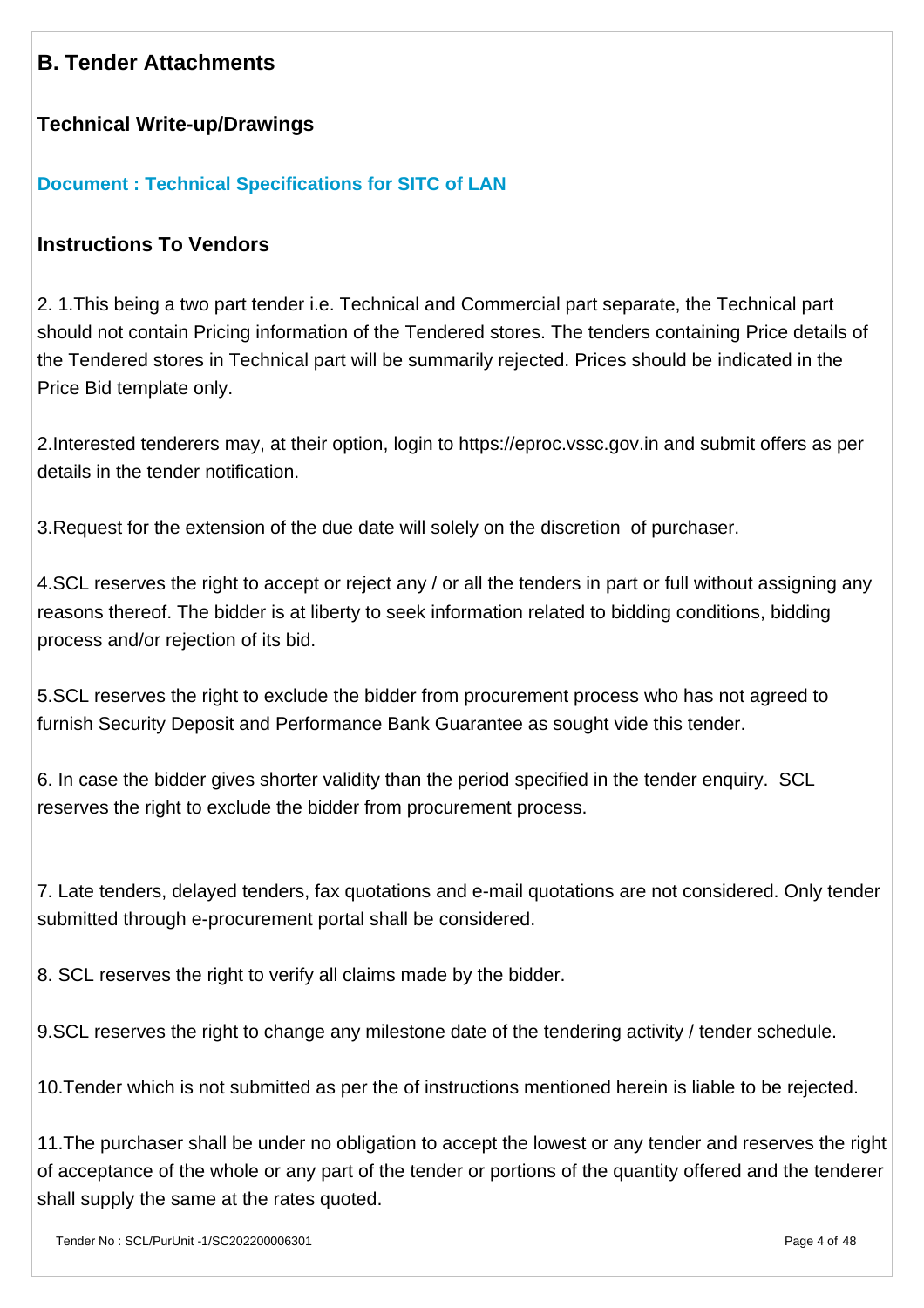12.It is expressly agreed that the acceptance of the Stores Contracted for is subject to final approval in writing by the Purchaser.

13.It is to be noted that the drawings, specifications, end-use, etc., given by the purchaser, are confidential and shall not be disclosed to any third party.

14.Prices are required to be quoted according to the units indicated in the tender. When quotations are given in terms of units other than those specified in the tender form, relationship between the two sets of units must be furnished.

15.The Prices are to be mentioned both in figures as well as in words. The taxes, duties etc. are to be calculated and indicated in the column provided in online forms explicitly.

16.Bidders are expected to comply with commercial and other terms and conditions given in vendor specified terms of this tender. In case of any deviation, the reasons thereof should be clearly specified in the vendor specified terms column.

17.All available technical literature, catalogues and other data in support of the specifications and details of the items should be furnished along with the offer.

18.Samples, if called for, should be submitted free of all charges by the tenderer and the Purchaser shall not be responsible for any loss or damage thereof due to any reason whatsoever. In the event of non-acceptance of tender, the tenderer will have to remove the samples at his own expense.

19. Approximate net and gross weight of the items offered wherever required shall be indicated in your offer. If dimensional details are available the same should also be indicated in your offer.

20. Specifications: Stores offered should strictly confirm to our specifications. Deviations, if any, should be clearly indicated by the tenderer in his bid. The tenderer should also indicate the Make/Type number of the stores offered and provide catalogues, technical literature and samples, wherever necessary, along with the quotations. Test Certificates, wherever necessary, should be forwarded along with supplies. Wherever options have been called for in our specifications, the tenderer should address all such options. Wherever specifically mentioned by us, the tenderer could suggest changes to specifications with appropriate response for the same.

21.The tenderer should supply along with his tender, the name of his bankers as well as the latest Income-Tax clearance certificate duly countersigned by the Income-Tax Officer of the Circle concerned under the seal of his office, if required by the Purchaser.

22. The contractor shall also undertake the supply of additional number of items covered by the order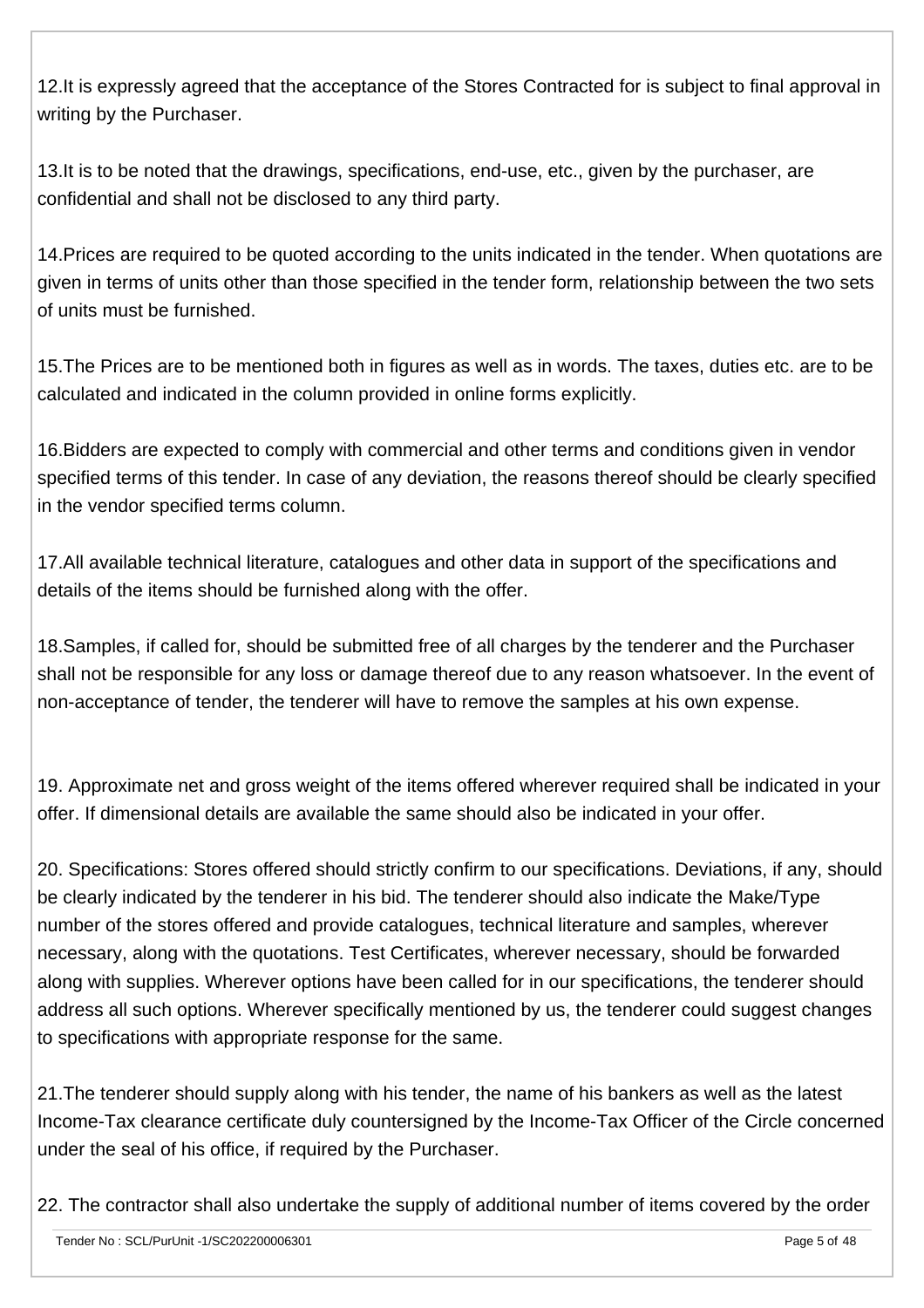as considered necessary by the purchaser at a later date, the actual price to be paid shall be mutually agreed to after negotiations.

23.Subletting and Assignment: The contractor/supplier cannot sublet, transfer or assign the order/Contract or any part thereof or interests therein or benefit or advantage thereof in any manner whatsoever, to any other party without written consent of the purchaser. Such consent by the purchaser, however, shall not relieve or discharge the contractor/supplier from any obligation, duty or responsibility under the Purchase Order/ Contract.

24.The contractor/supplier shall indemnify the purchaser against Workmen Compensation Act.

25.The authority of the person submitting the tender, if called for, should be produced.

26.In case of Public Tender, the bids shall be opened in the presence of the bidders/their authorized representatives who may like to attend the tender opening against presentation of Authorization letter. In case of any breakdown in Server/Link, bid opening will be continued on the following dates. The schedule of opening of Price bids shall be intimated separately to the technically qualified bidders only.

## 27.PROCEDURE FOR EVALUATION OF TENDERS:

Technical Evaluation Criteria:

Vendor meeting the eligibility criteria and basic technical specifications mentioned in SCL Tender are likely to be considered to be technically qualified.

Evaluation of Price Bids

The following elements shall be considered for evaluation of Price Bids:

a.Price quoted by the bidder in the price bid template is for meeting the functionalities given in the Tender and Technical Specifications sheet.

b.Compliance with the Payment Terms prescribed in this tender document. In the event, the bidder offers Payment Terms stringent than SCL prescribed Payment Terms, the bid of the bidder shall be loaded.

3. 1.Bid shall be submitted on-line only complying to specified tender schedule.

2.EGPS being electronic system, system will not permit late and delayed tenders. Late tenders and delayed tenders will not be considered.

3.GST and/or other duties/levies that are legally leviable and intended to be claimed should be distinctly shown in the tender for our evaluation apart with basic cost.

4.(a) All available technical literature, catalogues and other data in support of the specifications and details of the items should be furnished along with the offer.

(b) Samples, if called for, should be submitted free of all charges by the tenderer and the Purchaser shall not be responsible for any loss or damage thereof due to any reason whatsoever. In the event of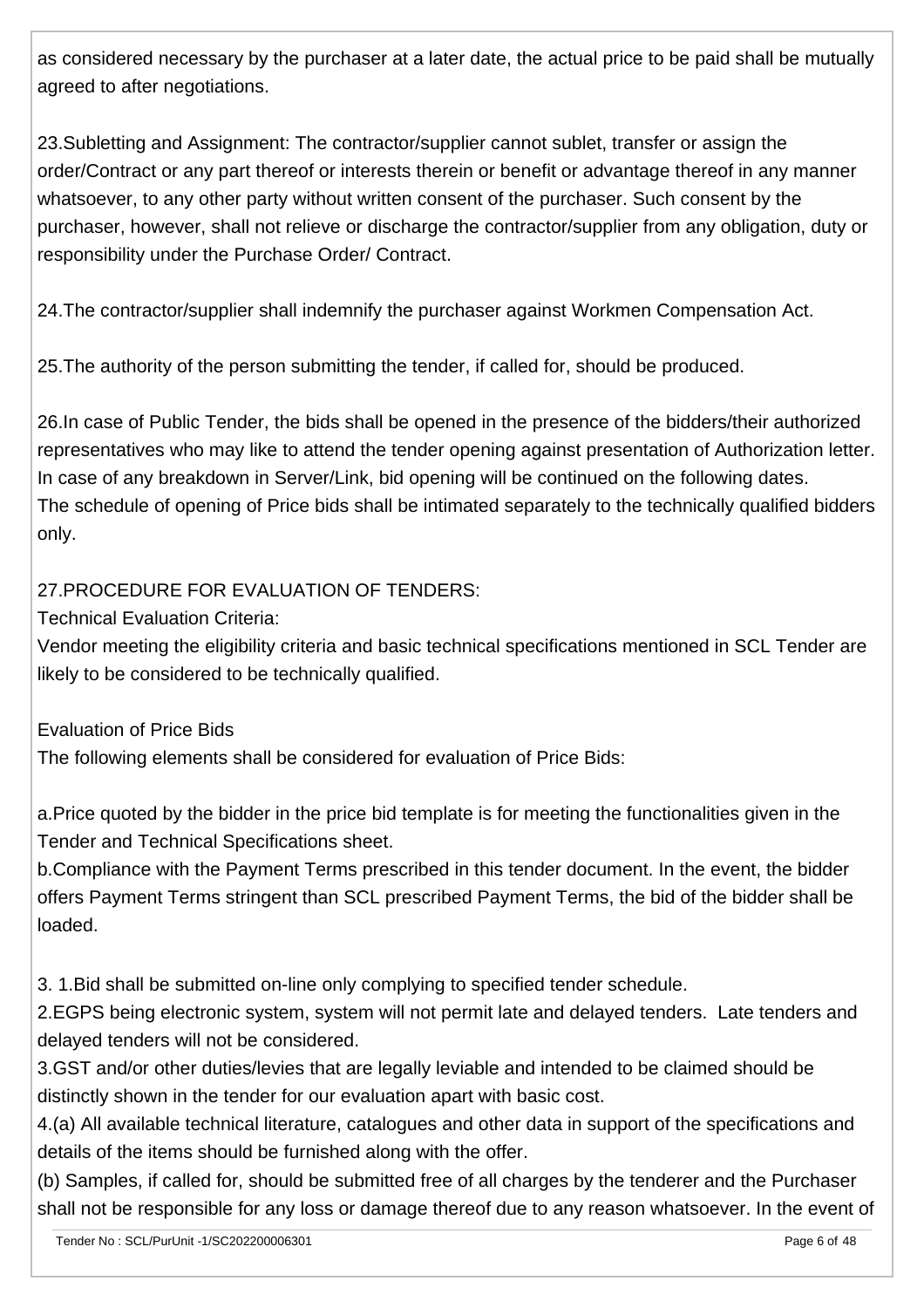non acceptance of tender, the tenderer will have to remove the samples at his own expense.

(c) Approximate net and gross weight of the items offered shall be indicated in your offer, if available. If dimensional details are available the same should also be indicated in your offer.

(d) Specifications: Stores offered should strictly confirm to our specifications. Deviations, if any, should be clearly indicated by the tenderer in his quotation. The tenderer should also indicate the Make/Type number of the stores offered and provide catalogues, technical literature and samples, wherever necessary, along with the quotations. Test Certificates, wherever necessary, should be forwarded along with supplies. Wherever options have been called for in our specifications, the tenderer should address all such options. Wherever specifically mentioned by us, the tenderer could suggest changes to specifications with appropriate response for the same.

5.The purchaser shall be under no obligation to accept the lowest or any tender and reserves the right of acceptance of the whole or any part of the tender or portions of the quantity offered and the tenderers shall supply the same at the rates quoted.

6.The tenderer should submit along with his tender, the name of his bankers as well as the latest Income-Tax clearance certificate duly countersigned by the Income-Tax Officer of the Circle concerned under the seal of his office, if required by the Purchaser.

7.The authority of the person signing the tender, if called for, should be produced.

8.In case of any difference between General Terms & Conditions enclosed and Terms & Conditions specific to this tender i.e. technical specifications & Vendor Specified Terms, the terms and conditions specific to this tender will prevail.

9.Vendors shall not be allowed to modify or alter or make changes to their bids after the closing date and time for Tender Download & bid submission. Also any changes communicated for closing date & time of bid submission shall not be accepted.

# TERMS CONDITIONS OF:

# 1.DEFINITIONS:

(a) The term PURCHASER shall mean the President of India or his successors or assigns.

(b) The term CONTRACTOR shall mean, the person, firm or company with whom or with which the order for the supply of stores is placed and shall be deemed to include the Contractors successors, representative, heirs, executors and administrators unless excluded by the Contract.

(c) The term STORES shall mean what the Contractor agrees to supply under the Contract as specified in the Purchase Order including erection of plants machinery and subsequent testing, should such a condition is included in the Purchase Order.

(d) The term PURCHASE ORDER shall mean the communication signed on behalf of the Purchaser by an Officer duly authorised intimating the acceptance on behalf of the Purchaser on the terms and conditions mentioned or referred to in the said communication accepting the tender or offer of the Contractor for supply of stores or plant, machinery or equipment or part thereof.

# 2.PRICES:

Tender offering firm prices will be preferred. Where a price variation clause is insisted upon by a tenderer, quotation with a reasonable ceiling should be submitted. Such offers should invariably be supported by the base price taken into account at the time of tendering and also the formula for any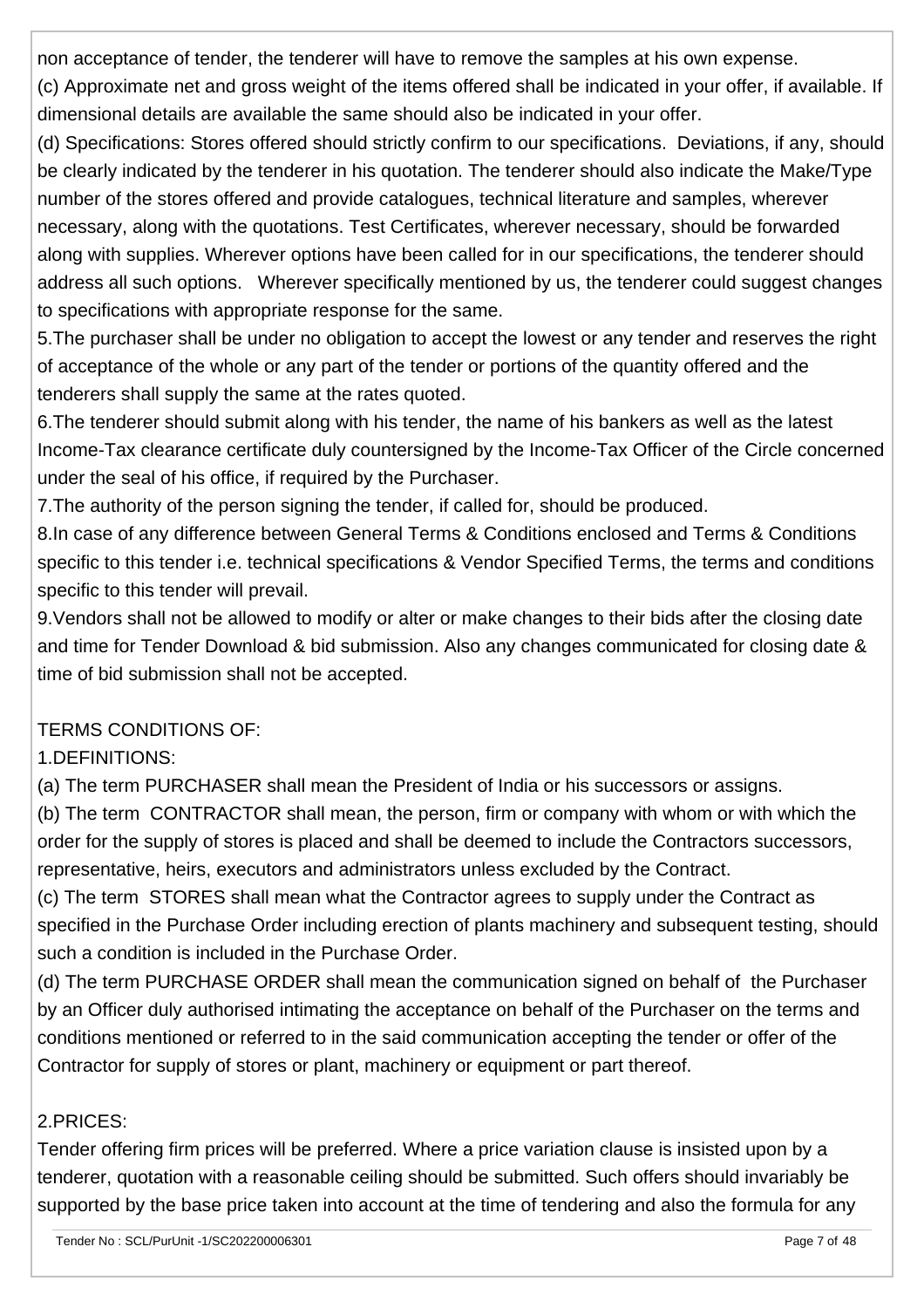### 3.REJECTED STORES:

Rejected stores will remain at destination at the Contractors risk and responsibility. If instructions for their disposal are not received from the Contractor within a period of 14 days from the date of receipt of the advice of rejection, the purchaser or his representative has, at his discretion, the right to scrap or sell or consign the rejected stores to Contractors address at the Contractors entire risk and expense, freight being payable by the Contractor at actuals.

### 4.EXTENSION OF TIME:

As soon as it is apparent that the Contract dates cannot be adhered to, an application shall be sent by the Contractor to the purchaser. If failure, on the part of the Contractor, to deliver the stores in proper time shall have arisen from any cause which the purchaser may admit as reasonable ground for an extension of the time (and his decision shall be final) he may allow such additional time as he considers it to be justified by circumstances, of the case without prejudice to the purchasers right to recover liquidated damages. The purchaser reserves the right to reject or accept the vendors request for extension of time.

### 5.ERECTION OF PLANT MACHINERY:

Wherever erection of a plant or machinery is the responsibility of the Contractor as per the terms of the Contract and in case the Contractor fails to carry out the erection as and when called upon to do so within the period specified by the purchaser, the purchaser shall have the right to get the erection done through any source of his choice. In such an event, the Contractor shall be liable to bear any additional expenditure that the purchaser is liable to incur towards erection. The Contractor shall, however, not be entitled to any gain due to such an action by the purchaser.

### 6.RECOVERY OF SUM DUE:

Whenever any claim for the payment of, whether liquidated or not, money arising out of or under this Contract against the Contractor, the purchaser shall be entitled to recover such sum by appropriating in part or whole, the security deposited by the Contractor, if a security is taken against the Contract. In the event of the security being insufficient or if no security has been taken from the Contractor, then the balance or the total sum recoverable as the case may be, shall be deducted from any sum then due or which at any time thereafter may become due to the Contractor under this or any other Contract with the purchaser. Should this sum be not sufficient to cover the full amount recoverable, the Contractor shall pay to the purchaser on demand the remaining balance due. Similarly, if the purchaser has or makes any claim, whether liquidated or not, against the Contractor under any other Contract with the purchaser, the payment of all moneys payable under the Contract to the Contractor including the security deposit shall be withheld till such claims of the purchaser are finally adjudicated upon and paid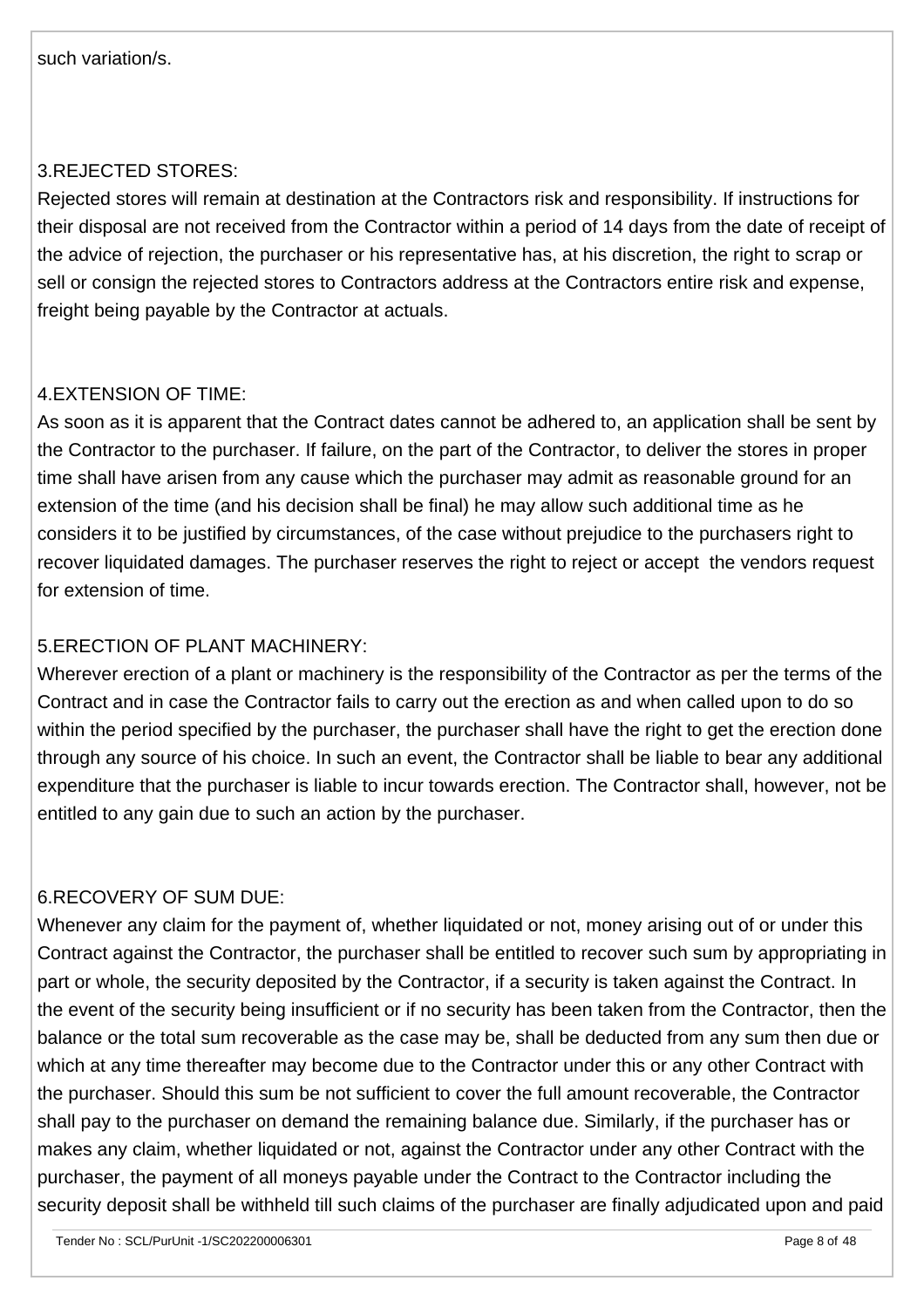#### by the Contractor.

### 7.INDEMNITY:

The Contractor shall warrant and be deemed to have warranted that all stores supplied against this Contract are free and clean of infringement of any Patent, Copyright or Trademark, and shall at all times indemnify the purchaser against all claims which may be made in respect of the stores for infringement of any right protected by Patent Registration of design or Trade mark and shall take all risk of accidents or damage which may cause a failure of the supply from whatever cause arising and the entire responsibility for sufficiency of all means used by him for the fulfilment of the contact.

### 8.COUNTER TERMS AND CONDITION OF SUPPLIERS:

Where counter terms and conditions printed or cyclostyled conditions have been offered by the supplier, the same shall not be deemed to have been accepted by the Purchaser, unless specific written acceptance thereof is obtained.

### 9.SECURITY FOR PURCHASE OF MATERIALS:

Successful tenderer will have to furnish in the form of a bank guarantee or any other form as called for by the purchaser towards adequate security for the materials and properties provided by the Purchaser if any, for the due execution of the Contract.

10.In case bidder encounters any technical snag pertaining to e-procurement system while acting on the tender, computer screen shot of the error message with date time stamp on the web-browser along with the query shall be e-mailed by the bidder to the help desk, for resolution of the problem, at least 3 working days before the due date and time of bid submission. The contact detail of the help desk is available on the home page of the e-procurement website.

Purchaser will make all efforts to resolve technical queries reported by the bidders but will not be bound to do so if the problems are reported beyond the time mentioned above. Purchaser will not be responsible for non-submission of bids for such cases.

The time taken to ascertain, evaluate and suggest a solution for the problem reported by bidder may vary from case to case. Hence bidders are advised to submit the bid well in advance before closing date and time to avoid last minute issues. Any issues or problems shall be communicated before 72 hours of closing date and time of bid submission. Any issue reported with less than 72 hours are not binding on the Purchaser i.e SCL.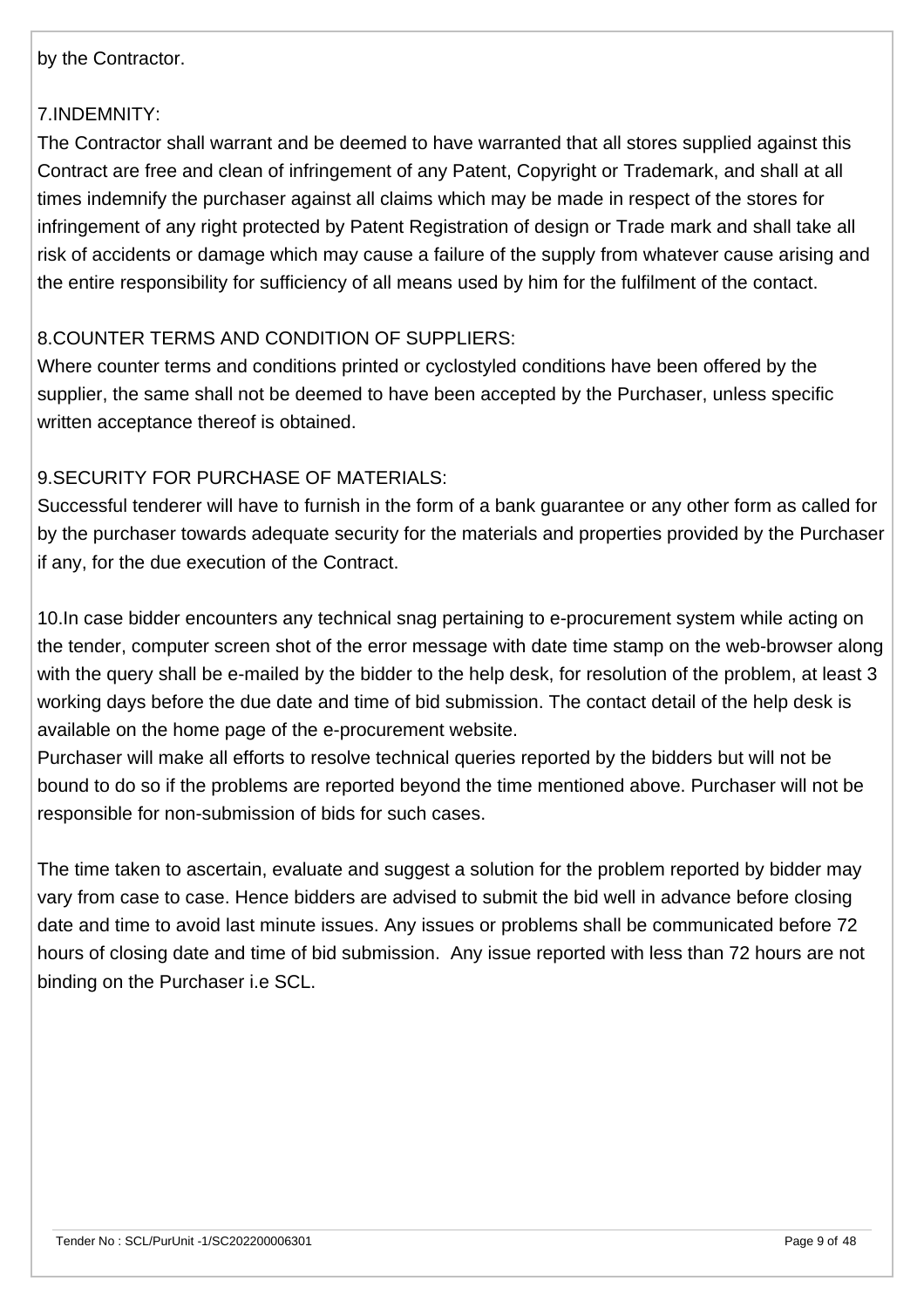# **C. Bid Templates**

# **C.1 Technical Bid - SITC of Passive components for LAN in Horizontal Expansion of Design Building**

# **1. CAT 6A Cable**

# **Item specifications for CAT 6A Cable**

| SI <sub>No</sub> | Specification       | Value                                                                                                                                                                                                                                                                                                                                                                                                                                                                                                                                                                                                                                        | Compliance         | Offered<br>Specification | Remark |
|------------------|---------------------|----------------------------------------------------------------------------------------------------------------------------------------------------------------------------------------------------------------------------------------------------------------------------------------------------------------------------------------------------------------------------------------------------------------------------------------------------------------------------------------------------------------------------------------------------------------------------------------------------------------------------------------------|--------------------|--------------------------|--------|
| 1                | <b>CAT 6A Cable</b> | 1.All CAT6A Cabling<br>and Components<br>offered should be<br>shielded.<br>2.Cat6A Cabling<br>Solution should be<br>compliant with<br>channel<br>requirements<br>specified by the<br>TIA/EIA 568-C.2 or<br>TIA/EIA 568.2-D, Cat<br>6A and ISO/IEC<br>11801-1 standard or<br>latest for 10GBASE-<br>T applications.<br>3.Cabling<br>components shall be<br>certified from<br><b>Electrical Testing</b><br>Laboratories<br>(ETL)/Intertek/3P<br>Lab/Electronics<br><b>Regional Test</b><br>Laboratories<br>(ERTL)/STQC<br>/National<br><b>Accreditation Board</b><br>for Testing and<br>Calibration<br>Laboratories (NABL)<br>accredited labs. | Yes / No / Explain |                          |        |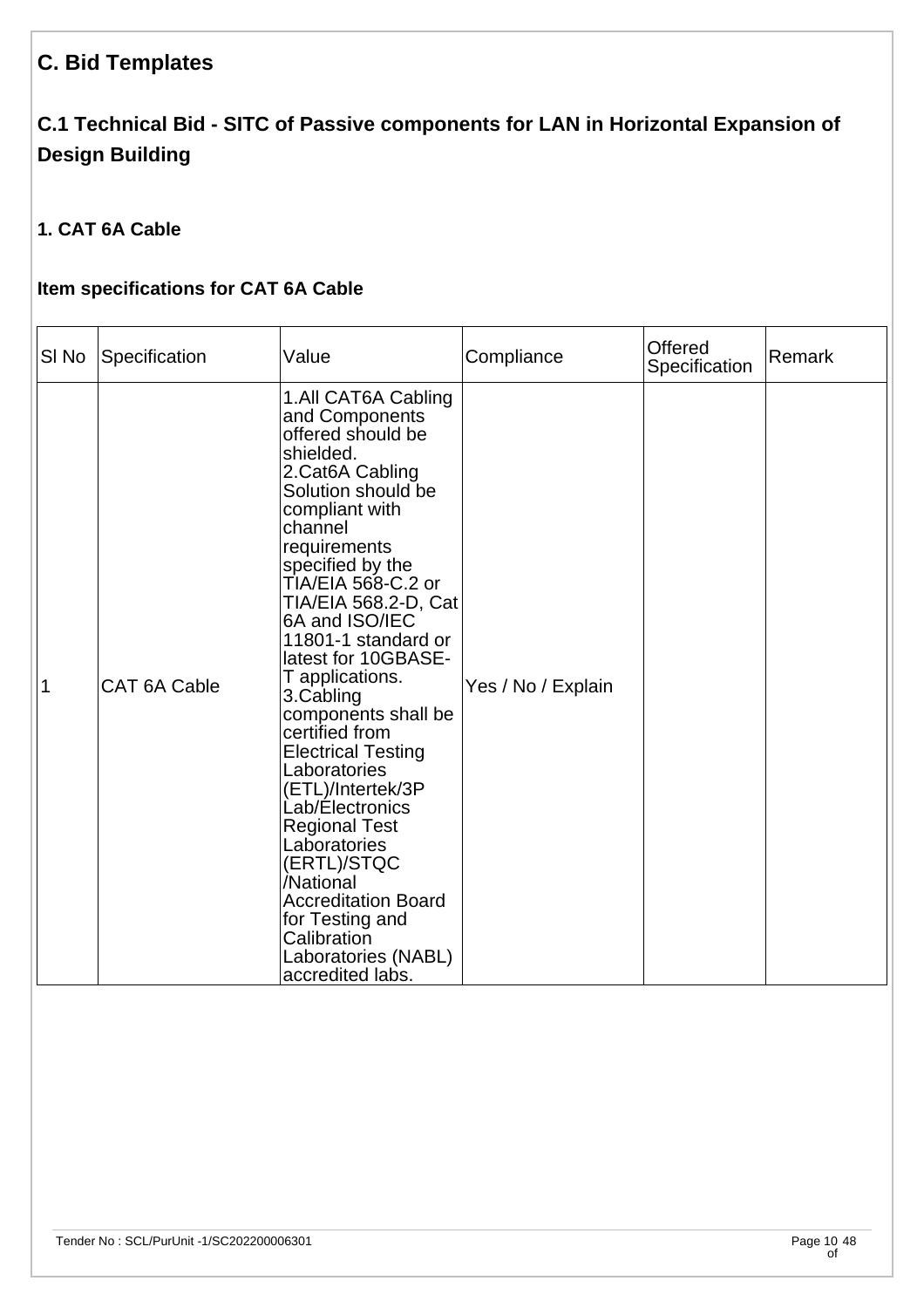| 2 | Category 6A or<br>better, 4 Pair<br>Shielded cable<br>U/FTP or F/UTP<br>(SCL Item Code:<br>104126098) | 1. Category 6A or<br>better, 4 pair, U/FTP<br>or F/UTP Cable<br>2. Cable should<br>comply with TIA/EIA<br>568-C.2 or TIA/EIA<br>568.2-D and<br><b>ISO/IEC 11801-1</b><br>standards. Certified<br>by<br>ETL/3P/ERTL/STQC<br>/NABL accredited<br>lab. Certificate to be<br>enclosed.<br>3.Transmission<br>Properties and<br>Electrical<br>Specifications tested<br>minimum up to 500<br><b>MHz</b><br>4. Cable shall<br>compliy with the 10<br>Gigabit Ethernet<br>requirements of<br><b>IEEE 802.3an</b><br>standard.<br>5. Sheath Type: Low<br>Smoke Zero<br>Halogen (LSZH) | Yes / No / Explain |  |  |
|---|-------------------------------------------------------------------------------------------------------|-----------------------------------------------------------------------------------------------------------------------------------------------------------------------------------------------------------------------------------------------------------------------------------------------------------------------------------------------------------------------------------------------------------------------------------------------------------------------------------------------------------------------------------------------------------------------------|--------------------|--|--|
|---|-------------------------------------------------------------------------------------------------------|-----------------------------------------------------------------------------------------------------------------------------------------------------------------------------------------------------------------------------------------------------------------------------------------------------------------------------------------------------------------------------------------------------------------------------------------------------------------------------------------------------------------------------------------------------------------------------|--------------------|--|--|

# **2. Cat 6A Patch Panel**

# **Item specifications for Cat 6A Patch Panel**

| SI No | Specification                                                  | Value                                                                                                                                                                                                                                                                                                                                                                                                                                                                    | Compliance         | <b>Offered</b><br>Specification | Remark |
|-------|----------------------------------------------------------------|--------------------------------------------------------------------------------------------------------------------------------------------------------------------------------------------------------------------------------------------------------------------------------------------------------------------------------------------------------------------------------------------------------------------------------------------------------------------------|--------------------|---------------------------------|--------|
|       | Cat 6A Jack Panel<br>Unloaded<br>(SCL Item Code:<br>104126104) | 1. Shall have port<br>identification<br>numbers on the front<br>of the panel.<br>2. Should have self-<br>adhesive or clear<br>label holders<br>3. Each port / jack on<br>the panel should be<br>individually<br>removable in field<br>from the panel.<br>4. Should have<br>integrated rear cable<br>management<br>metallic shelf.<br>5. Should have<br>separate provision of<br>grounding<br>6. Panel should be<br>supplied with 19"<br>fastening kit, labeling<br>field | Yes / No / Explain |                                 |        |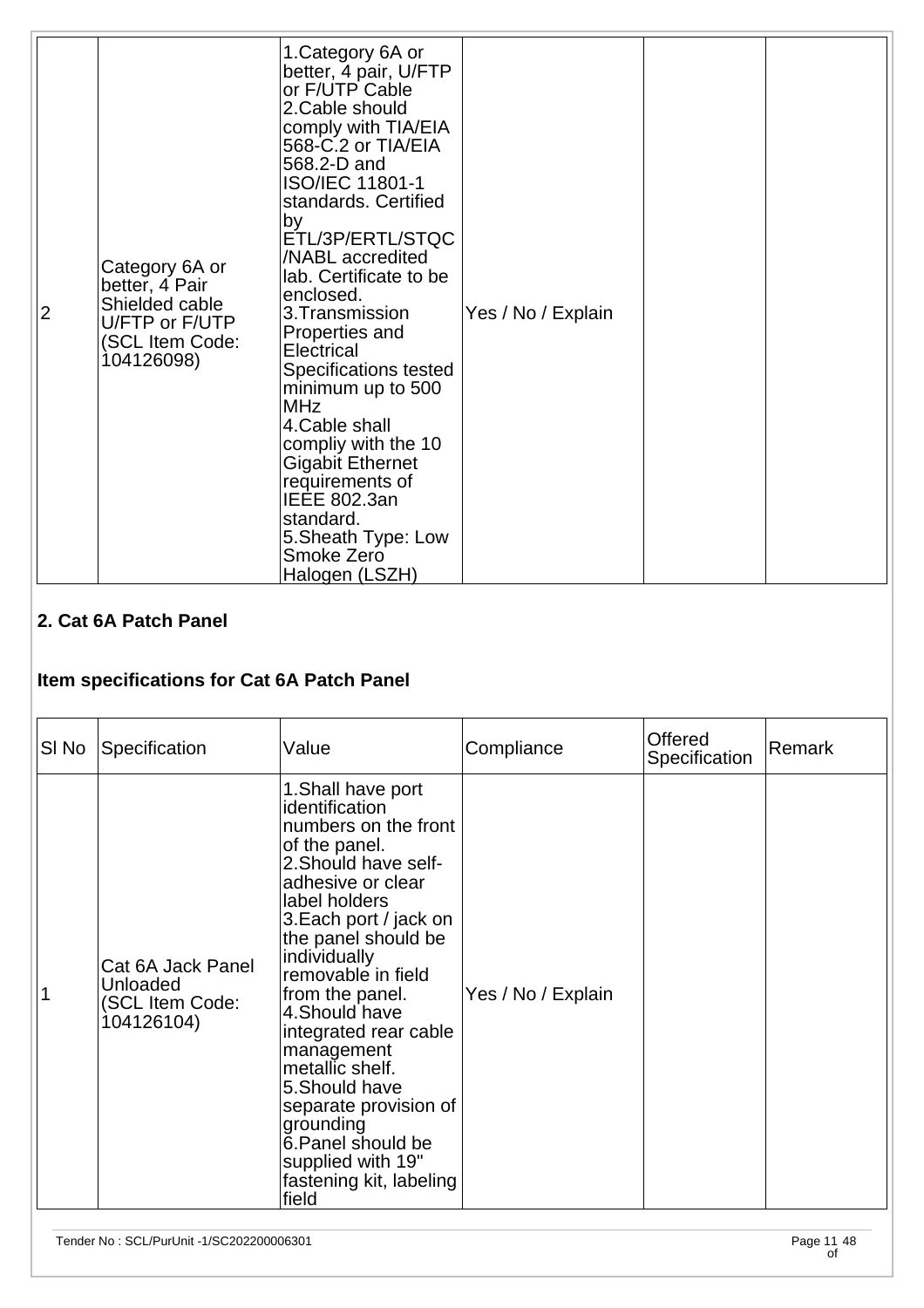### **3. Cat 6A Information outlet Rack Side**

### **Item specifications for Cat 6A Information outlet Rack Side**

| SI No | Specification                                                                 | Value                                                                                                                                                                                                                                                                                                                                                                               | Compliance         | Offered<br>Specification | Remark |
|-------|-------------------------------------------------------------------------------|-------------------------------------------------------------------------------------------------------------------------------------------------------------------------------------------------------------------------------------------------------------------------------------------------------------------------------------------------------------------------------------|--------------------|--------------------------|--------|
|       | Shielded Cat 6A<br><b>Information Outlet</b><br>(SCL Item Code:<br>104126106) | 1.Connection<br>module should be<br>Cat 6A, die-cast,<br>shielded<br>2. Shielded/screened<br>four connector<br>channel shall be<br>tested and verified<br>by<br>ETL/3P/ERTL/STQC<br>/NABL accredited<br>lab. Certificate to be<br>enclosed.<br>3.Compliance to<br>Category 6A or<br>better, TIA/EIA 568-<br>C.2 or TIA/EIA<br>568.2-D<br>4. Shall support tool<br>less installation | Yes / No / Explain |                          |        |

#### **4. Cat 6A Information outlet Field Side**

#### **Item specifications for Cat 6A Information outlet Field Side**

| SI No | Specification                                                                 | Value                                                                                                                                                                                                                                                                                                                                                                               | Compliance         | Offered<br>Specification | Remark |
|-------|-------------------------------------------------------------------------------|-------------------------------------------------------------------------------------------------------------------------------------------------------------------------------------------------------------------------------------------------------------------------------------------------------------------------------------------------------------------------------------|--------------------|--------------------------|--------|
|       | Shielded Cat 6A<br><b>Information Outlet</b><br>(SCL Item Code:<br>104126140) | 1.Connection<br>module should be<br>Cat 6A, die-cast,<br>shielded<br>2.Shielded/screened<br>four connector<br>channel shall be<br>tested and verified<br>by<br>ETL/3P/ERTL/STQC<br>/NABL accredited<br>lab. Certificate to be<br>enclosed.<br>3. Compliance to<br>Category 6A or<br>better, TIA/EIA 568-<br>C.2 or TIA/EIA<br>568.2-D<br>4. Shall support tool<br>less installation | Yes / No / Explain |                          |        |

## **5. Cat 6A Patch Cords 1.0 mtrs**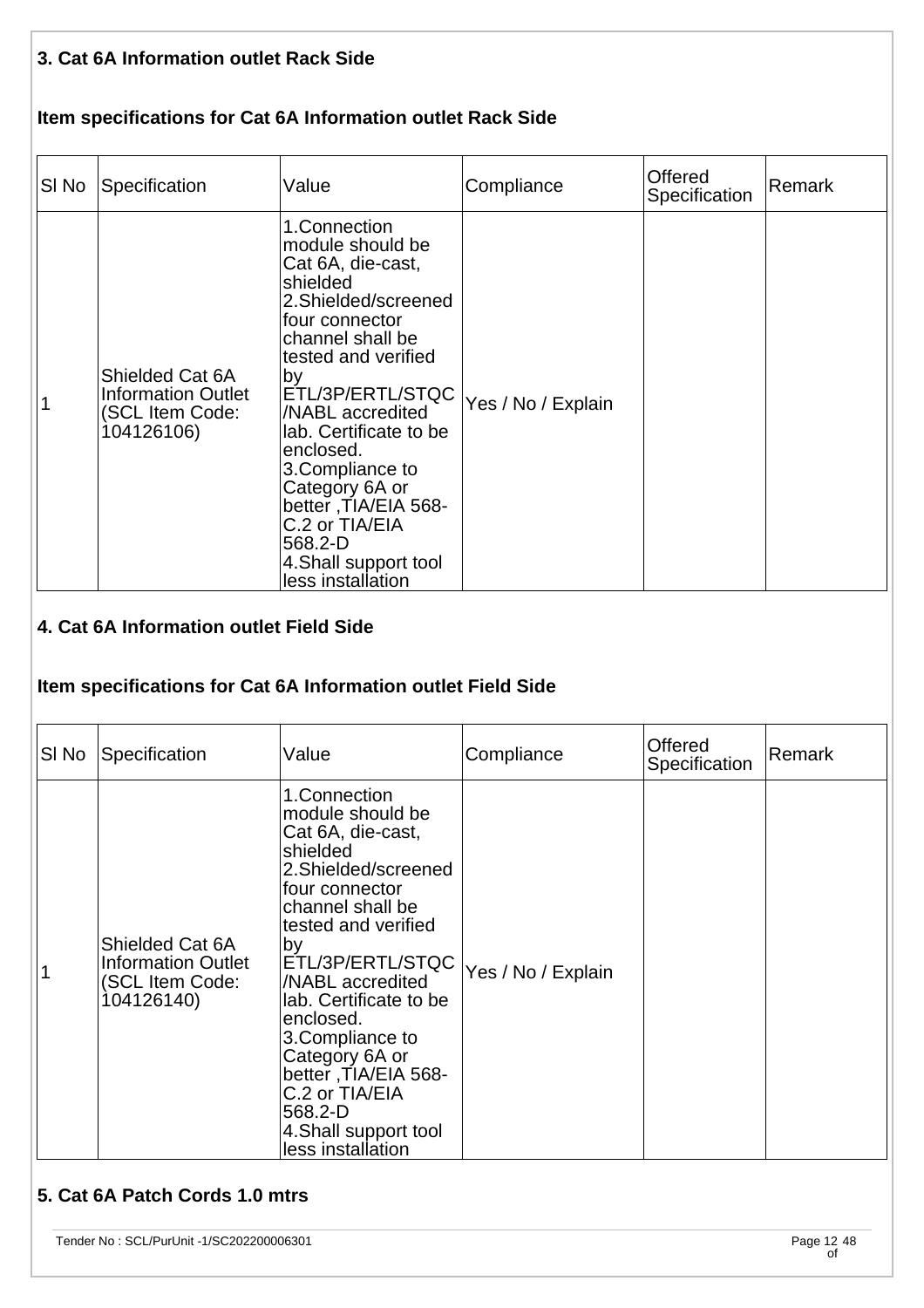### **Item specifications for Cat 6A Patch Cords 1.0 mtrs**

| SI No | Specification                                                            | Value                                                                                                                                                                                                                                                  | Compliance         | Offered<br>Specification | Remark |
|-------|--------------------------------------------------------------------------|--------------------------------------------------------------------------------------------------------------------------------------------------------------------------------------------------------------------------------------------------------|--------------------|--------------------------|--------|
|       | Patch Cords - Cat<br>6A shielded 1 mtrs<br>(SCL Item Code:<br>104126067) | 1. Should be 4 pair<br>shielded copper wire<br>U/FTP or F/UTP<br>2. Factory pre-<br>lterminated with<br>shielded RJ45 plugs<br>3. Sheath: Low<br>Smoke Zero<br>Halogen (LSZH)<br>4. Shall Comply to<br>TIA-568-C.2 or<br>TIA/EIA-568.2-D for<br>Cat 6A | Yes / No / Explain |                          |        |

### **6. Cat 6A Patch Cords 2.0 mtrs**

# **Item specifications for Cat 6A Patch Cords 2.0 mtrs**

| SI No | Specification                                                   | Value                                                                                                                                                                                                                                                 | Compliance         | Offered<br>Specification | Remark |
|-------|-----------------------------------------------------------------|-------------------------------------------------------------------------------------------------------------------------------------------------------------------------------------------------------------------------------------------------------|--------------------|--------------------------|--------|
|       | Cat 6A Patch Cords<br>2.0 mtrs<br>(SCL Item Code:<br>104126068) | 1. Should be 4 pair<br>shielded copper wire<br>U/FTP or F/UTP<br>2. Factory pre-<br>terminated with<br>shielded RJ45 plugs<br>3. Sheath: Low<br>Smoke Zero<br>Halogen (LSZH)<br>4. Shall Comply to<br>TIA-568-C.2 or<br>TIA/EIA-568.2-D for<br>Cat 6A | Yes / No / Explain |                          |        |

#### **7. Face Plate Duplex 3x3 as per specs**

# **Item specifications for Face Plate Duplex 3x3 as per specs**

| SI No | Specification                            | Value | Compliance | Offered<br>Specification | Remark           |
|-------|------------------------------------------|-------|------------|--------------------------|------------------|
|       |                                          |       |            |                          |                  |
|       |                                          |       |            |                          |                  |
|       |                                          |       |            |                          |                  |
|       | Tender No: SCL/PurUnit -1/SC202200006301 |       |            |                          | Page 13 48<br>оf |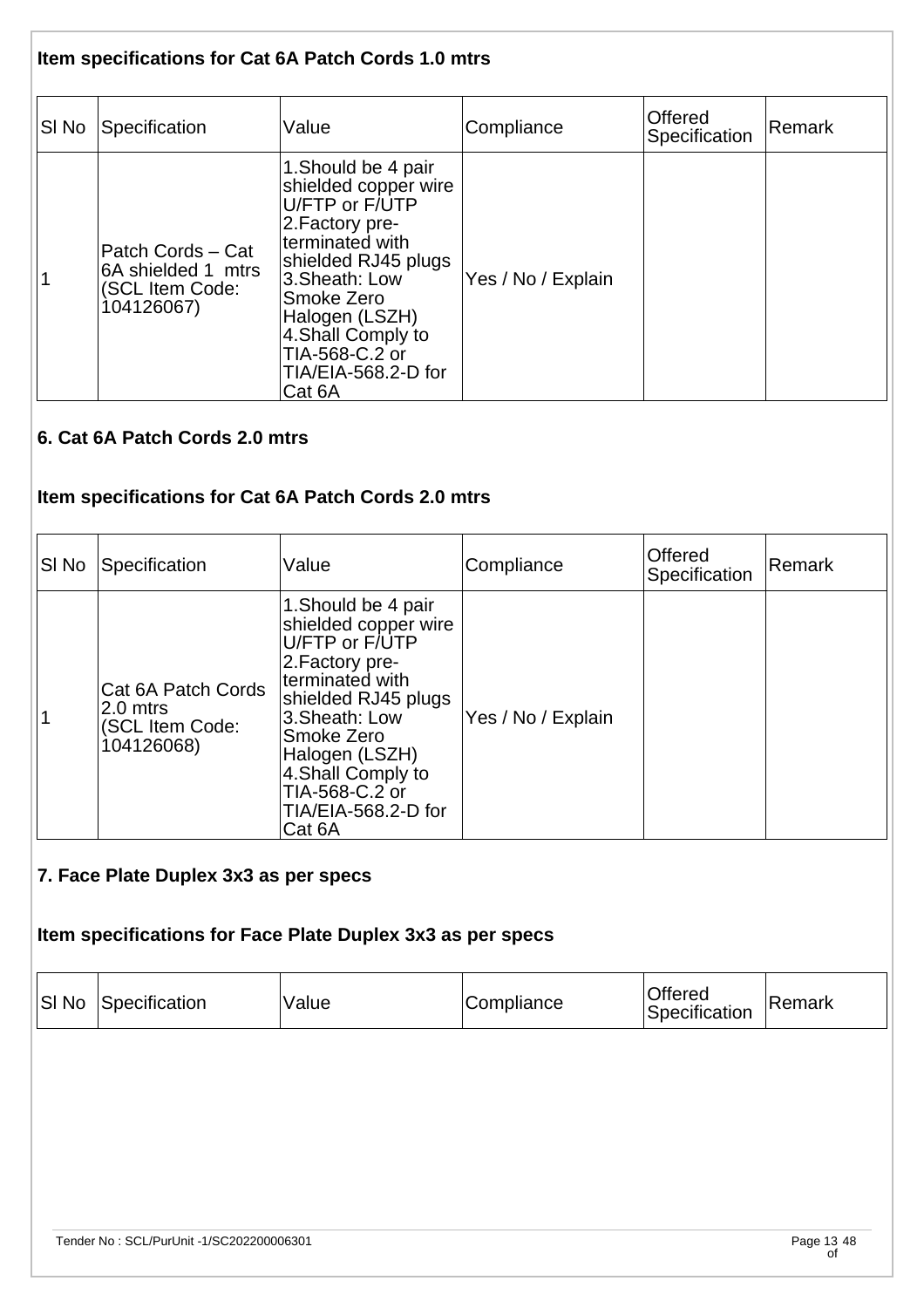| 1.Single Gang<br>square plate<br>2. Should be able to<br><b>Face Plate</b><br>support variety of<br>ljacks – UTP, ŠTP<br>Dual/duplex<br>(SCL Item Code:<br>etc<br>104126107)<br>3. Label holder to be<br>lincluded<br>4. Material: ABS or<br>equivalent | Yes / No / Explain |  |  |
|---------------------------------------------------------------------------------------------------------------------------------------------------------------------------------------------------------------------------------------------------------|--------------------|--|--|
|---------------------------------------------------------------------------------------------------------------------------------------------------------------------------------------------------------------------------------------------------------|--------------------|--|--|

# **8. Face Plate Quad 3x3 as per specs with SMB Box**

# **Item specifications for Face Plate Quad 3x3 as per specs with SMB Box**

| SI No | Specification                                                                                         | Value                                                                                                                                                                                                               | Compliance         | <b>Offered</b><br>Specification | Remark |
|-------|-------------------------------------------------------------------------------------------------------|---------------------------------------------------------------------------------------------------------------------------------------------------------------------------------------------------------------------|--------------------|---------------------------------|--------|
|       | Face Plate Quad 3x3 jacks - UTP, STP<br>as per specs with<br>SMB Box<br>(SCL Item Code:<br>104633016) | 1.Single Gang<br>square plate<br>2. Should be able to<br>support variety of<br>etc<br>3. Label holder to be<br>included<br>4. Material: ABS or<br>equivalent<br>5. SMB box to be<br>included for Quad<br>face plate | Yes / No / Explain |                                 |        |

#### **9. Fiber SM OS2 24 core as per specs**

#### **Item specifications for Fiber SM OS2 24 core as per specs**

|  | <b>SI No Specification</b> | Value | Compliance | Offered<br>Specification | 'Remark |
|--|----------------------------|-------|------------|--------------------------|---------|
|--|----------------------------|-------|------------|--------------------------|---------|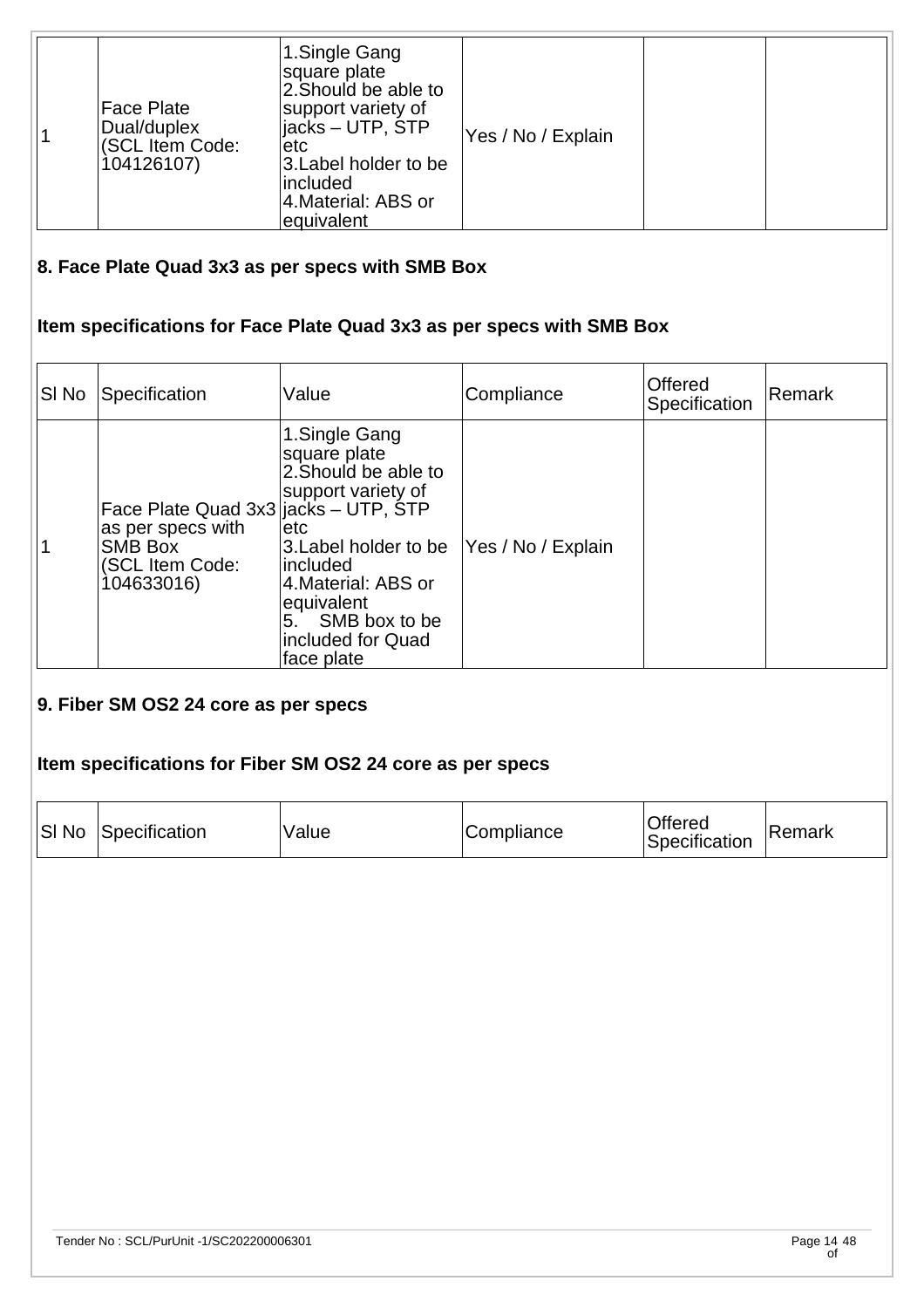|  | <b>Fiber Cable Outdoor</b><br>Armoured/Dielectric<br>Multi-Loose Tube<br>SM 24 CORE OS2<br>(SCL Item Code:<br>104633017) | 1. OFC Cable: type<br>OS2 or better<br>Armoured/Dielectric<br>Multi-Loose Tube,<br>Identification: Multi<br>Loose Tube with<br><b>Colour Coded tubes</b><br>2. Water Blocking<br>with Gel or Water<br>Swellable Tape/Yarn<br>3. Peripheral<br>Strength Member:<br><b>GFR (Glass Fibre</b><br>Reinforcement) or<br>equivalent<br>4. Central Strength<br>Member: Fibre<br>Reinforced<br>Plastic/Glass or<br>equivalent<br>5. Inner Sheath: HD<br>Polyethylene or<br>equivalent | Yes / No / Explain |  |  |
|--|--------------------------------------------------------------------------------------------------------------------------|------------------------------------------------------------------------------------------------------------------------------------------------------------------------------------------------------------------------------------------------------------------------------------------------------------------------------------------------------------------------------------------------------------------------------------------------------------------------------|--------------------|--|--|
|--|--------------------------------------------------------------------------------------------------------------------------|------------------------------------------------------------------------------------------------------------------------------------------------------------------------------------------------------------------------------------------------------------------------------------------------------------------------------------------------------------------------------------------------------------------------------------------------------------------------------|--------------------|--|--|

### **10. LIU 24 Port loaded with Splice tray Adapter panel and Adapters SM SC type as per spec**

## **Item specifications for LIU 24 Port loaded with Splice tray Adapter panel and Adapters SM SC type as per spec**

| SI No          | Specification                                                                                                        | Value                                                                                                                                                                                                                                                            | Compliance         | Offered<br>Specification | Remark |
|----------------|----------------------------------------------------------------------------------------------------------------------|------------------------------------------------------------------------------------------------------------------------------------------------------------------------------------------------------------------------------------------------------------------|--------------------|--------------------------|--------|
| $\mathbf 1$    | Fiber LIU 24 Port -<br><b>Rack Mount Drawer</b><br>Style/Sliding<br><b>Unloaded</b><br>(SCL Item Code:<br>104633018) | 1. Should be metallic<br>2.Should be<br>drawer/sliding style<br>3. Have splice trays<br>and sleeves loaded<br>inside the LIU<br>4. Provide self-<br>adhesive labels for<br>better cable<br>management<br>5. Should be 19 inch<br>rack mountable with<br>24 ports | Yes / No / Explain |                          |        |
| $\overline{2}$ | <b>Adapter Plate with</b><br>Duplex SC SM<br><b>Adapters</b>                                                         | 1.All adaptors should<br>be duplex type:<br>Single Mode, SC<br>type<br>2. Adapters plate<br>should be easy snap<br>mount<br>3. Adapters shall be<br>dust protected.                                                                                              | Yes / No / Explain |                          |        |

#### **11. Pigtails SM OS2 as per specs**

#### **Item specifications for Pigtails SM OS2 as per specs**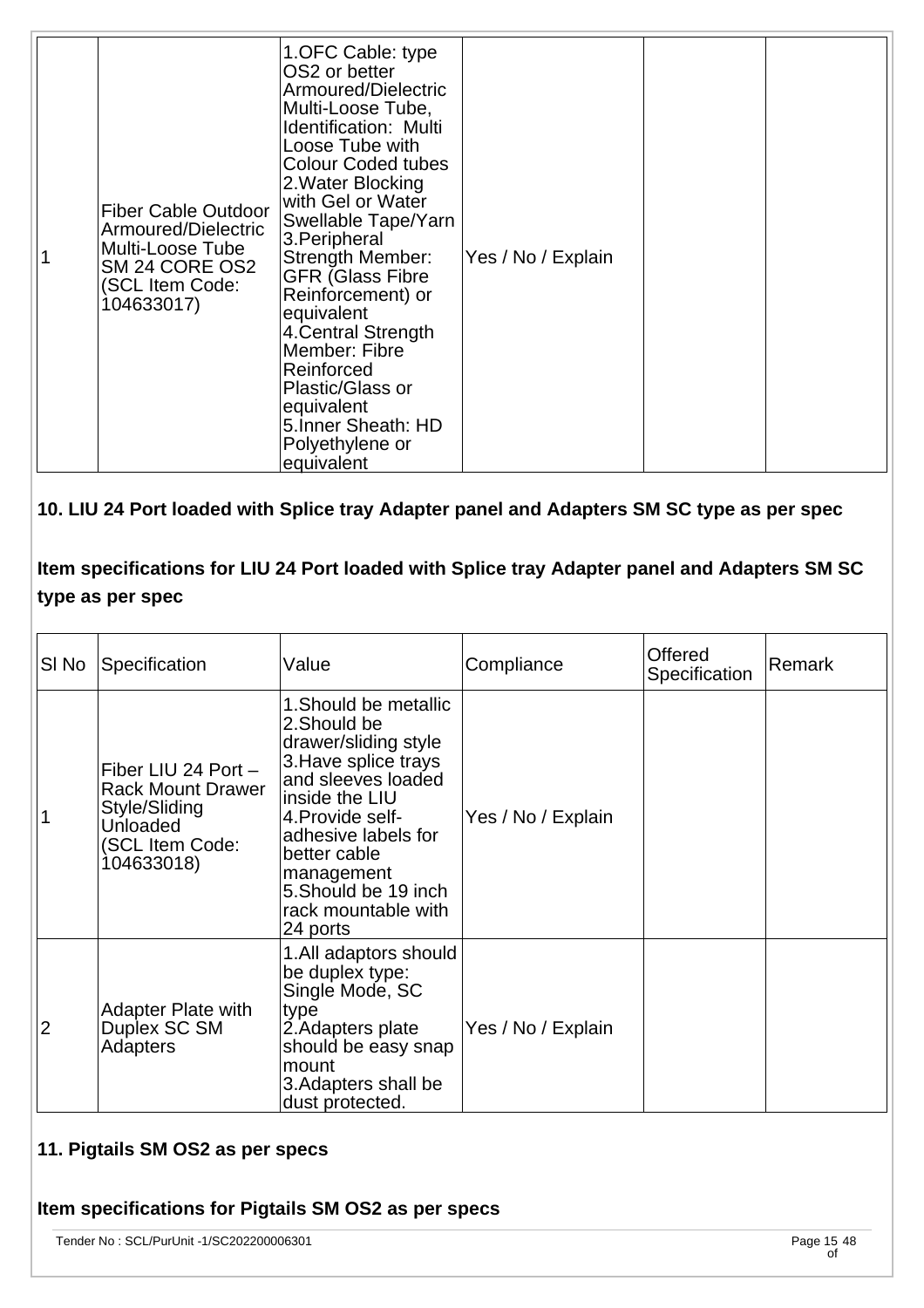| <b>SI No Specification</b>                                                              | Value                                                            | Compliance         | <b>Offered</b><br>Specification | Remark |
|-----------------------------------------------------------------------------------------|------------------------------------------------------------------|--------------------|---------------------------------|--------|
| Optical Fiber<br>Pigtails, 1 MTR SM<br>OS <sub>2</sub><br>(SCL Item Code:<br>104633020) | 1. Precision ferrule<br>end face geometry<br>2. Factory polished | Yes / No / Explain |                                 |        |

#### **12. Patch Cords SC -LC SM OS2,3 mtrs as per specs**

#### **Item specifications for Patch Cords SC -LC SM OS2,3 mtrs as per specs**

| SI No | Specification                                                                                              | Value                                                                                                                               | Compliance         | Offered<br>Specification | Remark |
|-------|------------------------------------------------------------------------------------------------------------|-------------------------------------------------------------------------------------------------------------------------------------|--------------------|--------------------------|--------|
| 1     | <b>Optical Fiber</b><br>Equipment Cords (3<br>Meter) SC-LC Single<br>Mode<br>(SCL Item Code:<br>104633021) | 1.All optical fiber<br>patch leads shall<br>comprise of Single-<br>mode 9/125µm fiber<br>lOS2<br>2. Jacket should be<br>LSZH sheath | Yes / No / Explain |                          |        |

#### **13. Patch Cords SC -SC SM OS2 ,3 mtrs as per specs**

#### **Item specifications for Patch Cords SC -SC SM OS2 ,3 mtrs as per specs**

| SI No | Specification                                                                               | Value                                                                                                                                                 | Compliance         | <b>Offered</b><br>Specification | Remark |
|-------|---------------------------------------------------------------------------------------------|-------------------------------------------------------------------------------------------------------------------------------------------------------|--------------------|---------------------------------|--------|
|       | <b>Optical Fiber</b><br>Equipment Cords (3<br>Meter) SC-SC<br>(SCL Item Code:<br>104633022) | 1.All optical fiber<br>patch leads shall<br>comprise of Single-<br>mode 9/125µm fiber<br>OS <sub>2</sub><br>2. Jacket should be<br><b>LSZH</b> sheath | Yes / No / Explain |                                 |        |

#### **14. HDPE PIPES**

#### **Item specifications for HDPE PIPES**

| <b>SI No Specification</b> | Value                                                                                  | Compliance | Offered<br>Specification | Remark |
|----------------------------|----------------------------------------------------------------------------------------|------------|--------------------------|--------|
| <b>HDPE PIPE</b>           | 1.SIZE: 40/33 MM<br>2.Should be<br>permanently<br>Lubricated (PLB)<br>3.Colour: Orange |            |                          |        |

### **15. PVC Pipe 25 mm ISI marked**

Tender No : SCL/PurUnit -1/SC202200006301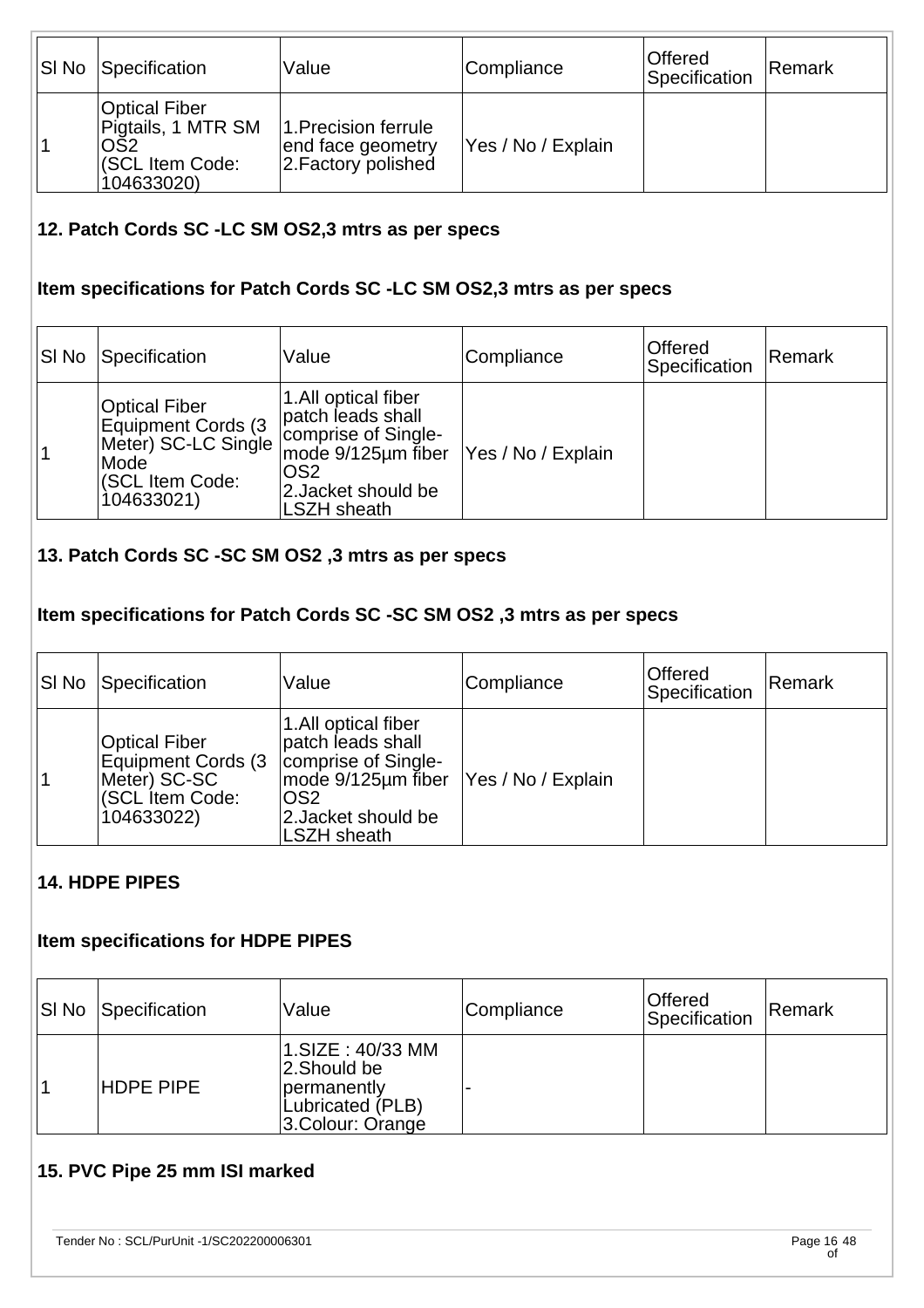# **Item specifications for PVC Pipe 25 mm ISI marked**

| SI No | Specification                                                 | Value                                                                                                                           | Compliance         | <b>Offered</b><br>Specification | Remark |
|-------|---------------------------------------------------------------|---------------------------------------------------------------------------------------------------------------------------------|--------------------|---------------------------------|--------|
|       | PVC Pipe 25 mm ISI<br>marked<br>(SCL Item Code:<br>104172231) | 1.Size:25 mm<br>2. Should be ISI mark<br>3. Type: Heavy Duty<br>(HMS)<br>4.Recommended<br>Makes: Diplast,<br>Finolex, Avonplast | Yes / No / Explain |                                 |        |

#### **16. Rack 32 U as per specs**

#### **Item specifications for Rack 32 U as per specs**

| SI <sub>No</sub> | Specification                                                         | Value                                                                                                                                                                                                                                                                                                                                                                                                                                                                                                                                                                                                                                                                                         | Compliance         | Offered<br>Specification | Remark |
|------------------|-----------------------------------------------------------------------|-----------------------------------------------------------------------------------------------------------------------------------------------------------------------------------------------------------------------------------------------------------------------------------------------------------------------------------------------------------------------------------------------------------------------------------------------------------------------------------------------------------------------------------------------------------------------------------------------------------------------------------------------------------------------------------------------|--------------------|--------------------------|--------|
| 1                | Rack 32 U/42 U<br><b>Floor Mount</b><br>(SCL Item Code:<br>401411721) | 1. Rack Should be<br>Modular<br>2. Size 32 U rack of<br>800 mm x 800 mm<br>and 42 U Rack of<br>800 mm x 1000 mm<br>or bigger size<br>3. Should Have 2<br>Nos of 5 port<br>octagonal PDU 5/15<br>Amp with MCB<br>4. Should have Fan<br>Tray with 4 Fans<br>5. Should Have 4<br>Nos of Cable<br>manager Duct type:<br>1U<br>6.Should Have<br>earthing Kit<br>7. Should Have Front<br>Glass Door and rear<br>perforated door<br>8. Rack shall be three<br>sides open able.<br>9. Rack should have<br>provision for entry of<br>cables from top and<br>bottom<br>10. Rack should have<br>2 vertical cable<br>manager-<br>concealed/duct type<br>11.Recommended<br>Makes: Netrack,<br>Valrack, APC | Yes / No / Explain |                          |        |

# **17. Rack 42 U as per specs**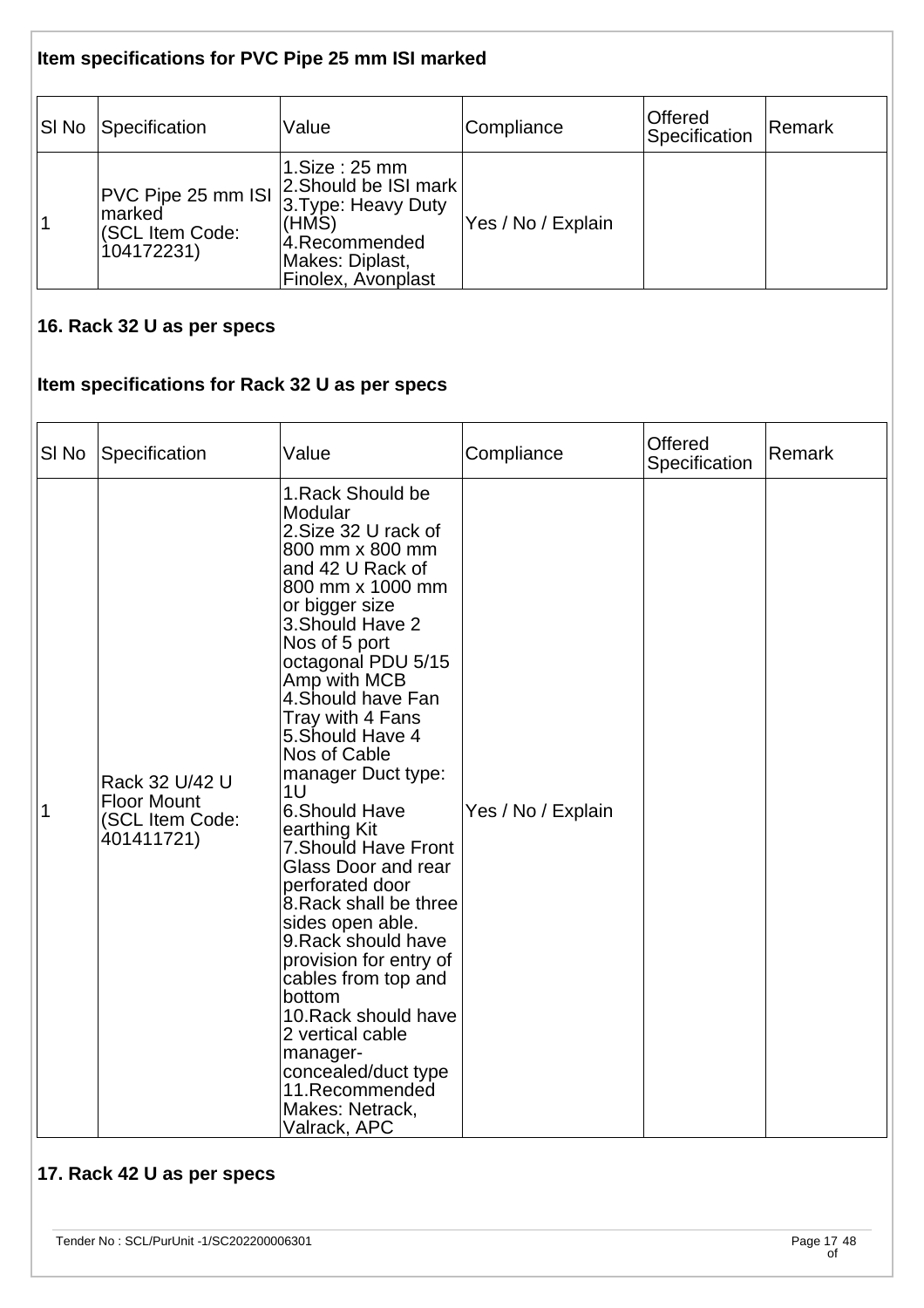| Item specifications for Rack 42 U as per specs |                                                                       |                                                                                                                                                                                                                                                                                                                                                                                                                                                                                                                                                                                                                                                                                               |                    |                                 |        |  |
|------------------------------------------------|-----------------------------------------------------------------------|-----------------------------------------------------------------------------------------------------------------------------------------------------------------------------------------------------------------------------------------------------------------------------------------------------------------------------------------------------------------------------------------------------------------------------------------------------------------------------------------------------------------------------------------------------------------------------------------------------------------------------------------------------------------------------------------------|--------------------|---------------------------------|--------|--|
| SI No                                          | Specification                                                         | Value                                                                                                                                                                                                                                                                                                                                                                                                                                                                                                                                                                                                                                                                                         | Compliance         | <b>Offered</b><br>Specification | Remark |  |
| 1                                              | Rack 32 U/42 U<br><b>Floor Mount</b><br>(SCL Item Code:<br>104448041) | 1. Rack Should be<br>Modular<br>2. Size 32 U rack of<br>800 mm x 800 mm<br>and 42 U Rack of<br>800 mm x 1000 mm<br>or bigger size<br>3. Should Have 2<br>Nos of 5 port<br>octagonal PDU 5/15<br>Amp with MCB<br>4. Should have Fan<br>Tray with 4 Fans<br>5. Should Have 4<br>Nos of Cable<br>manager Duct type:<br>1U<br>6.Should Have<br>earthing Kit<br>7. Should Have Front<br>Glass Door and rear<br>perforated door<br>8. Rack shall be three<br>sides open able.<br>9. Rack should have<br>provision for entry of<br>cables from top and<br>bottom<br>10. Rack should have<br>2 vertical cable<br>manager-<br>concealed/duct type<br>11.Recommended<br>Makes: Netrack,<br>Valrack, APC | Yes / No / Explain |                                 |        |  |
|                                                |                                                                       | 18. PVC dado Trunking with accessories as per specs                                                                                                                                                                                                                                                                                                                                                                                                                                                                                                                                                                                                                                           |                    |                                 |        |  |
|                                                |                                                                       | Item specifications for PVC dado Trunking with accessories as per specs                                                                                                                                                                                                                                                                                                                                                                                                                                                                                                                                                                                                                       |                    |                                 |        |  |
| SI <sub>No</sub>                               | Specification                                                         | Value                                                                                                                                                                                                                                                                                                                                                                                                                                                                                                                                                                                                                                                                                         | Compliance         | <b>Offered</b><br>Specification | Remark |  |
|                                                |                                                                       |                                                                                                                                                                                                                                                                                                                                                                                                                                                                                                                                                                                                                                                                                               |                    |                                 |        |  |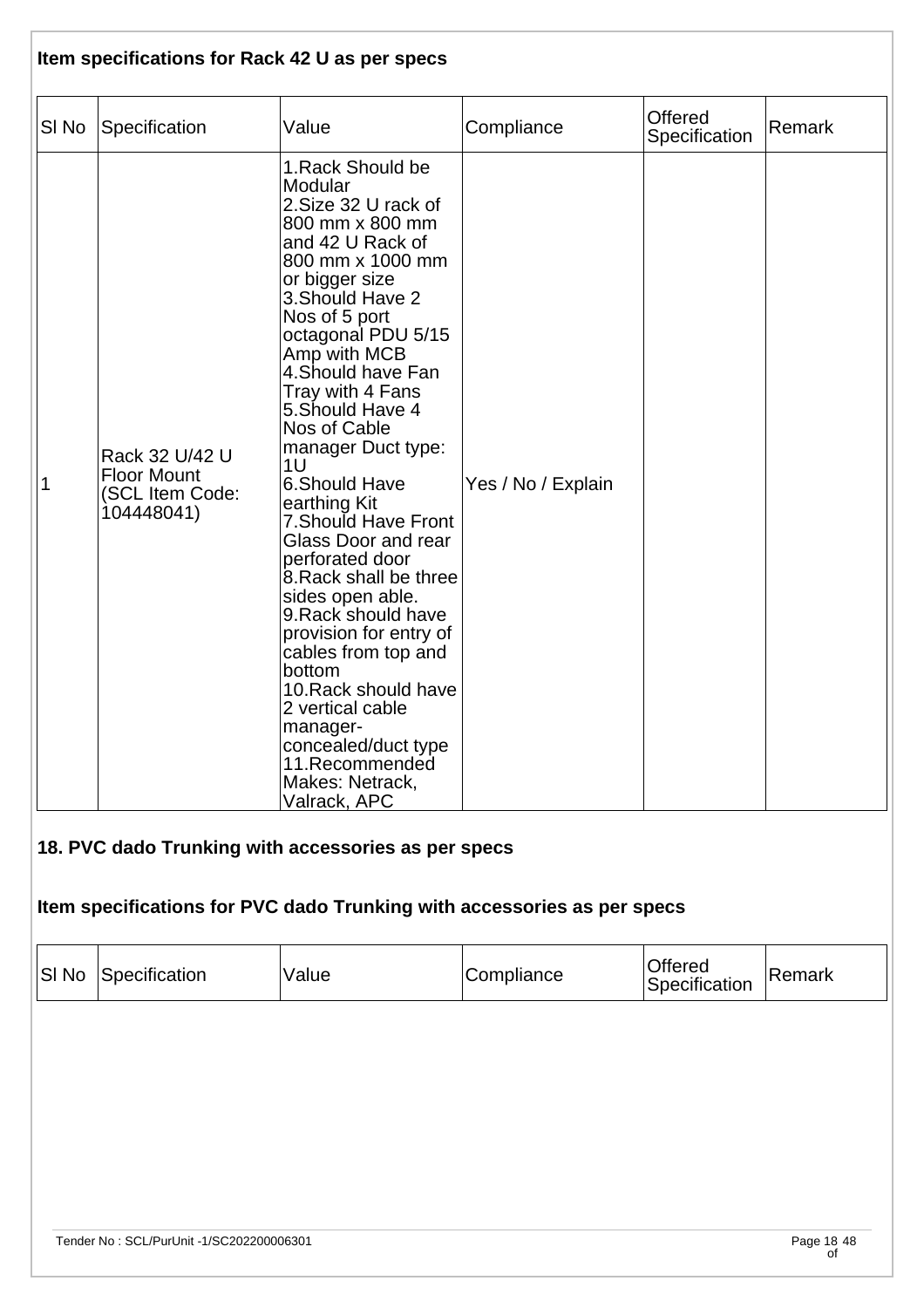|  | PVC DADO Wall<br>Trunking<br>(SCL Item Code:<br>104633026) | 1.Three<br>compartment uPVC<br>Trunking with<br>provision to install<br>network I/O in the<br>middle compartment.<br>2.All accessories like<br>cable retainer, Cable<br>divider, external<br>angles, internal<br>angles, Flange<br>Couplers, Joint<br>Covers, End Caps to<br>included<br>3. Size: 105mm x50<br>mm or bigger<br>4.Recommended<br>Makes: Legrand,<br>OBO Bettermann,<br>Centaur | Yes / No / Explain |  |  |
|--|------------------------------------------------------------|-----------------------------------------------------------------------------------------------------------------------------------------------------------------------------------------------------------------------------------------------------------------------------------------------------------------------------------------------------------------------------------------------|--------------------|--|--|
|--|------------------------------------------------------------|-----------------------------------------------------------------------------------------------------------------------------------------------------------------------------------------------------------------------------------------------------------------------------------------------------------------------------------------------------------------------------------------------|--------------------|--|--|

# **19. Mini Trunking with accessories as per specs**

# **Item specifications for Mini Trunking with accessories as per specs**

| SI No | Specification                                                            | Value                                                                                                                                                                                                                                                                | Compliance | Offered<br>Specification | Remark |
|-------|--------------------------------------------------------------------------|----------------------------------------------------------------------------------------------------------------------------------------------------------------------------------------------------------------------------------------------------------------------|------------|--------------------------|--------|
| 1     | <b>PVC Wall Mini</b><br><b>Trunking</b><br>(SCL Item Code:<br>104633028) | 1.All accessories like<br>external angles,<br>internal angles, End<br>Caps, Flat Angle,<br>Flat Tee to be<br>included<br>2.Size: 32mmx16mm Yes / No / Explain<br>or bigger<br>Material: uPVC<br>3.<br>4.Recommended<br>Makes: Legrand,<br>OBO Bettermann,<br>Centaur |            |                          |        |

#### **20. Flexible Metal Hose**

#### **Item specifications for Flexible Metal Hose**

| <b>SI No Specification</b>                                         | Value                | Compliance         | <b>Offered</b><br>Specification | Remark |
|--------------------------------------------------------------------|----------------------|--------------------|---------------------------------|--------|
| <b>Flexible metal hose</b><br><b>(SCL Item Code:</b><br>104172342) | Size: 1", Steel type | Yes / No / Explain |                                 |        |

# **21. Installation of CAT 6A cable**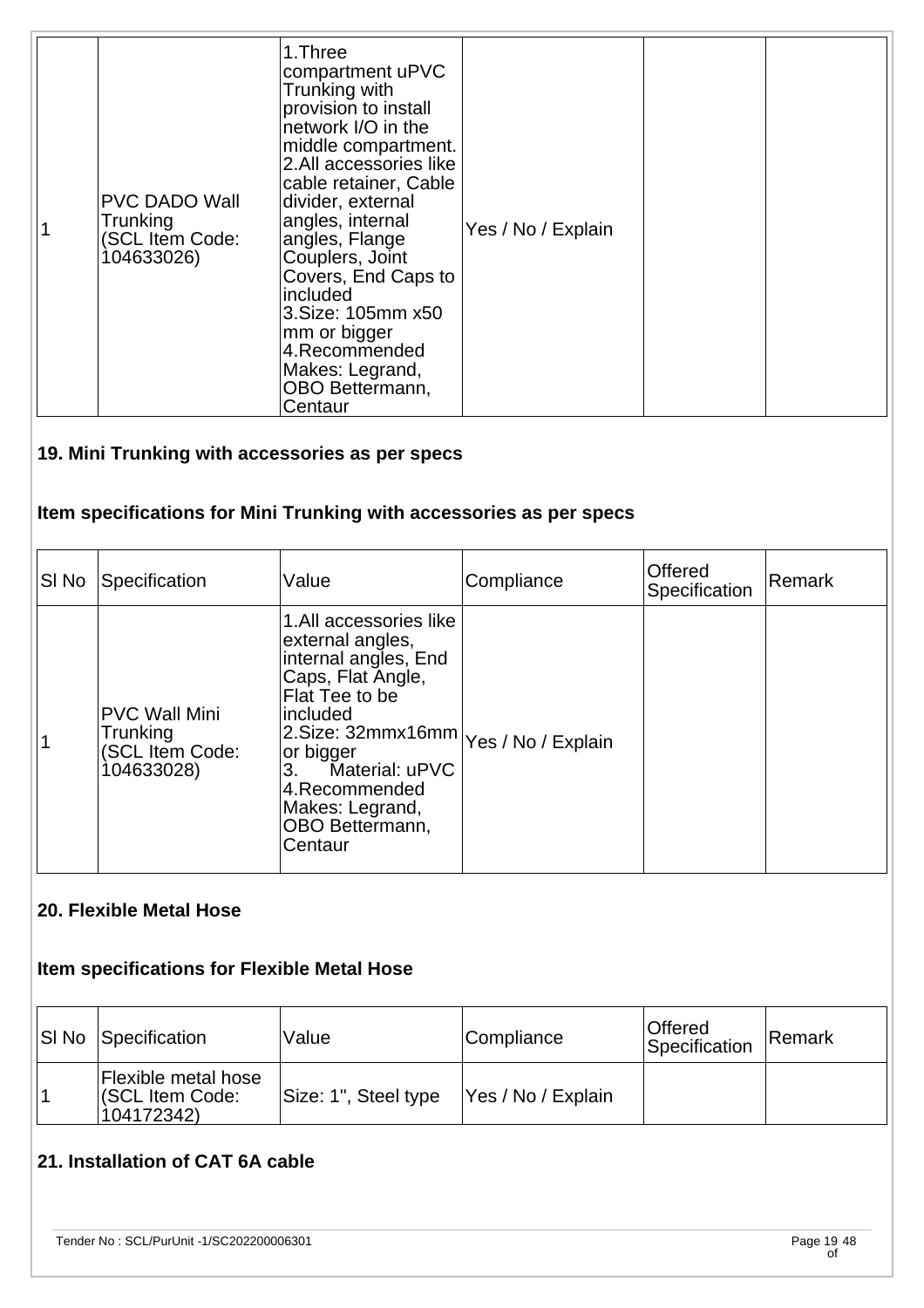**Item specifications for Installation of CAT 6A cable** SI No Specification Value Compliance Constitution Conservation Specification Remark 1 Installation of CAT 6A cable through PVC Conduit/Flexible Conduit/Mini Trunking/raceway or as required on site -

**22. Installation testing and commissioning of CAT6A Patch/Jack Panel of 24 Port unloaded in Network rack** 

**Item specifications for Installation testing and commissioning of CAT6A Patch/Jack Panel of 24 Port unloaded in Network rack**

| SI No Specification                                                                                                  | Value | Compliance | Offered<br>Specification | Remark |
|----------------------------------------------------------------------------------------------------------------------|-------|------------|--------------------------|--------|
| Installation testing<br>and commissioning<br>lof CAT6A<br>Patch/Jack Panel of<br>24 Port unloaded in<br>Network rack |       |            |                          |        |

### **23. Installation of CAT 6A Information outlet Rack Side and Penta Scanning**

#### **Item specifications for Installation of CAT 6A Information outlet Rack Side and Penta Scanning**

| SI No Specification                                                                     | Value | Compliance | ∣Offered<br>Specification | Remark |
|-----------------------------------------------------------------------------------------|-------|------------|---------------------------|--------|
| Installation of CAT<br>6A Information outlet<br><b>Rack Side and Pental</b><br>Scanning |       |            |                           |        |

#### **24. Installation of CAT 6A Information outlet Field Side and Penta Scanning**

#### **Item specifications for Installation of CAT 6A Information outlet Field Side and Penta Scanning**

| SI No Specification                                                                     | Value | Compliance | ∣Offered<br>Specification | Remark |
|-----------------------------------------------------------------------------------------|-------|------------|---------------------------|--------|
| Installation of CAT<br>6A Information outlet<br><b>Field Side and Penta</b><br>Scanning |       |            |                           |        |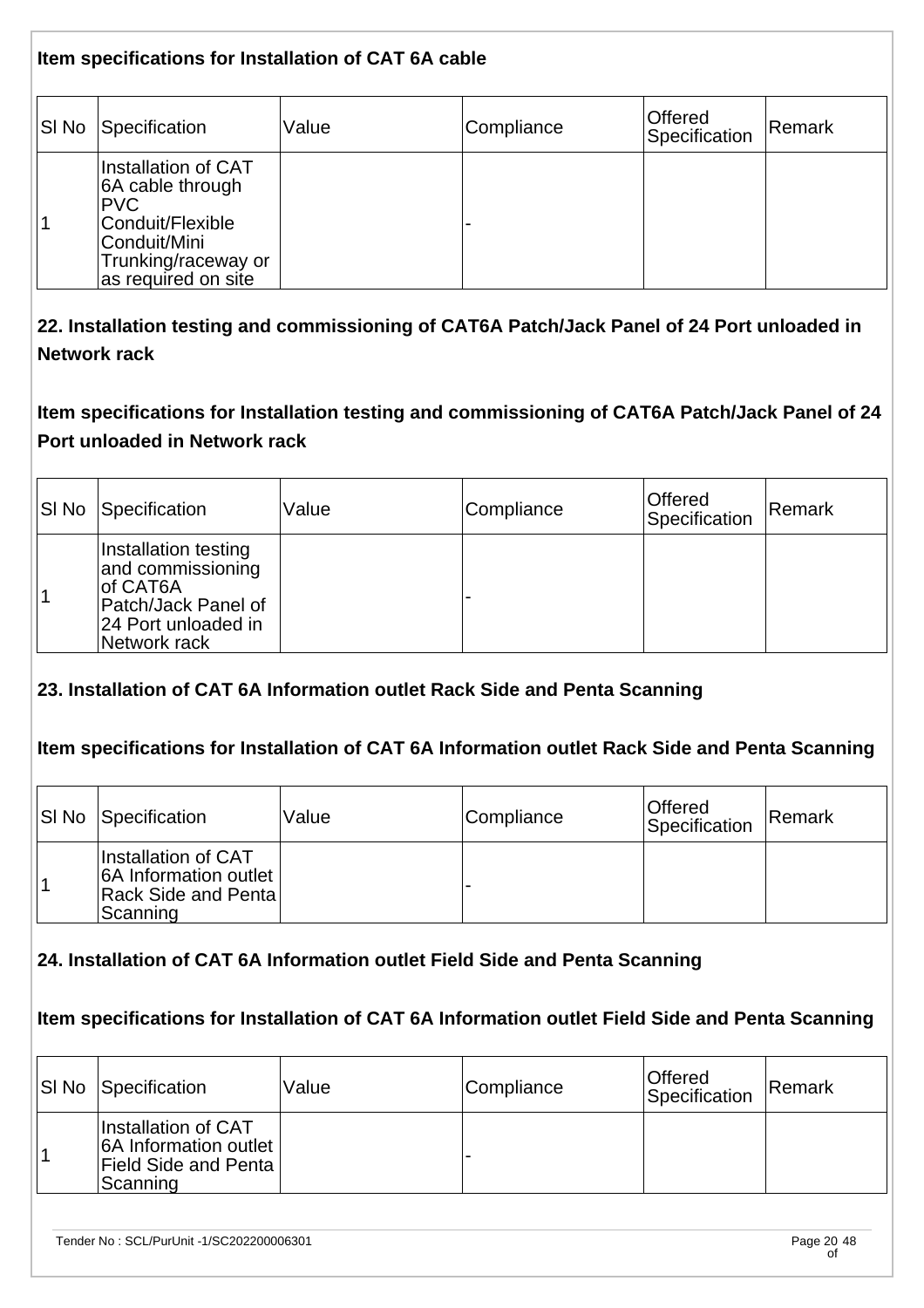**25. Installation of square face plate ( Dual) with a provision to support variety of jacks- UTP,STP etc.** 

# **Item specifications for Installation of square face plate ( Dual) with a provision to support variety of jacks- UTP,STP etc.**

| <b>SI No Specification</b> | Value                                                                                                          | Compliance | Offered<br>Specification | <b>Remark</b> |
|----------------------------|----------------------------------------------------------------------------------------------------------------|------------|--------------------------|---------------|
| face plate (Dual)          | Installation of square<br>Installation of square face plate (Dual) on Yes / No / Explain<br>rackway or SMB Box |            |                          |               |

### **26. Installation of face plate Quad 3x3 as per specs with SMB Box**

### **Item specifications for Installation of face plate Quad 3x3 as per specs with SMB Box**

| <b>SI No Specification</b>                                             | Value | Compliance | <b>Offered</b><br>Specification | <b>Remark</b> |
|------------------------------------------------------------------------|-------|------------|---------------------------------|---------------|
| Installation of face<br>plate Quad 3x3 as<br>per specs with SMB<br>Box |       |            |                                 |               |

### **27. Installation of OFC SM OS2 Cable in existing 32mm HDPE pipe as required**

### **Item specifications for Installation of OFC SM OS2 Cable in existing 32mm HDPE pipe as required**

| <b>SI No Specification</b>                                                                                                          | Value                                                               | Compliance | <b>Offered</b><br>Specification | Remark |
|-------------------------------------------------------------------------------------------------------------------------------------|---------------------------------------------------------------------|------------|---------------------------------|--------|
| Installation of OFC<br>ISM OS2 Cable in<br>existing 40/33/32mm existing 40/33/32mm   Yes / No / Explain<br>HDPE pipe as<br>required | Installation of OFC<br>ISM OS2 Cable in<br>HDPE pipe as<br>required |            |                                 |        |

## **28. OFC Termination and OTDR Testing**

#### **Item specifications for OFC Termination and OTDR Testing**

| <b>SI No Specification</b>                                                     | Value | Compliance | Offered<br>Specification | Remark |
|--------------------------------------------------------------------------------|-------|------------|--------------------------|--------|
| <b>OFC Termination</b><br>and OTDR Testing<br>Testing report to be<br>provided |       |            |                          |        |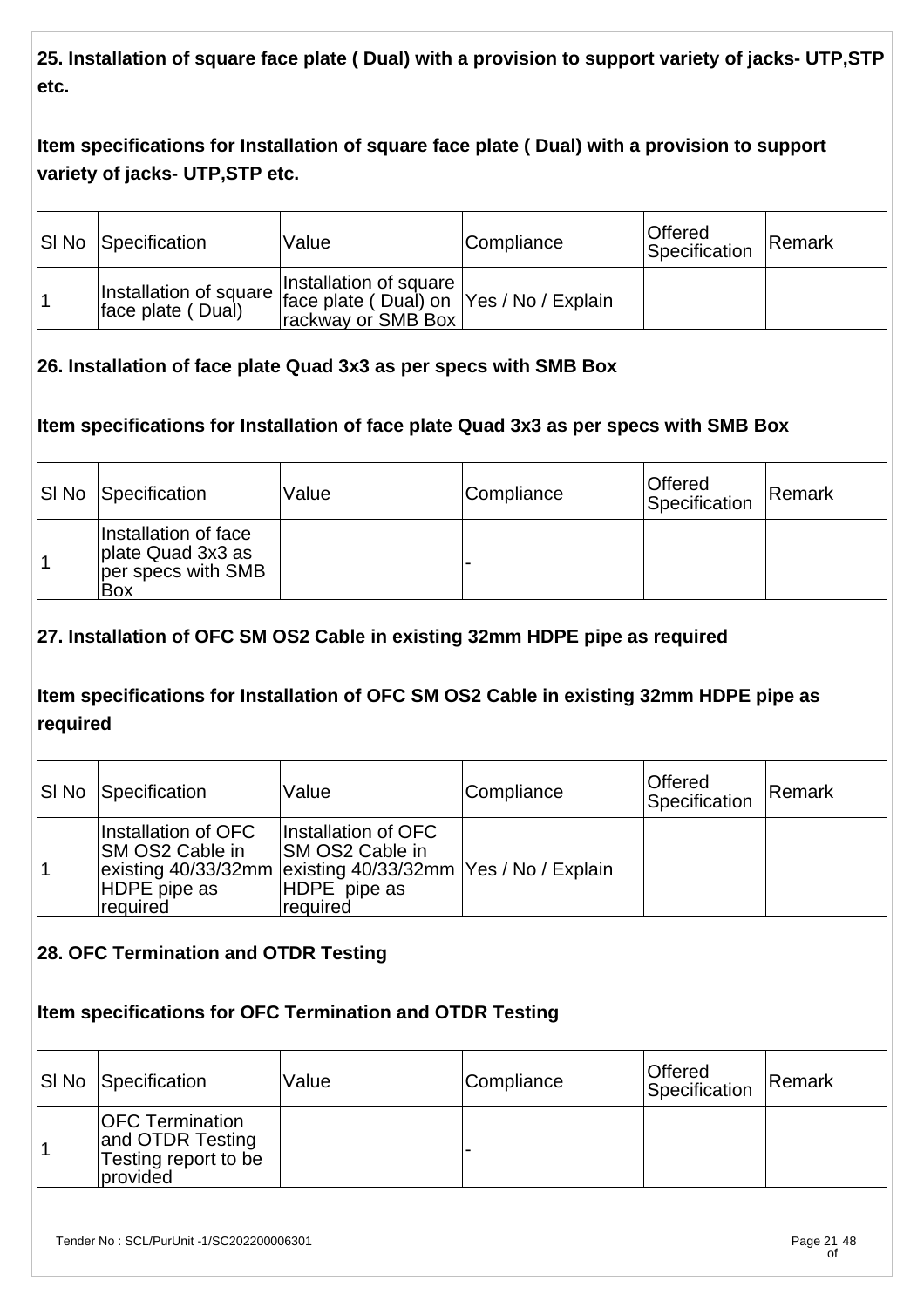### **29. Laying of HDPE pipes**

#### **Item specifications for Laying of HDPE pipes**

| <b>SI No Specification</b>                                                                   | Value | Compliance | Offered<br>Specification | Remark |
|----------------------------------------------------------------------------------------------|-------|------------|--------------------------|--------|
| Laying of 32mm<br>HDPE Pipe through<br>existing<br>trenches/wall<br>mounted/floor<br>mounted |       |            |                          |        |

#### **30. Installation of PVC Conduit/Flexible Conduit/Mini Trunking**

#### **Item specifications for Installation of PVC Conduit/Flexible Conduit/Mini Trunking**

| <b>SI No Specification</b>                                                                     | Value | Compliance | Offered<br>Specification | Remark |
|------------------------------------------------------------------------------------------------|-------|------------|--------------------------|--------|
| Installation of PVC<br>Conduit/Flexible<br> Conduit/Mini<br>Trunking through<br><b>Surface</b> |       |            |                          |        |

#### **31. Installation of Dado Trunking**

#### **Item specifications for Installation of Dado Trunking**

| SI No | Specification                                                                                                                                  | Value | Compliance | <b>Offered</b><br>Specification | Remark |
|-------|------------------------------------------------------------------------------------------------------------------------------------------------|-------|------------|---------------------------------|--------|
|       | Installation of Dado<br>Trunking on<br>wall/surface as<br>required along with<br>accessories like<br>bends Internal and<br>external angles etc |       |            |                                 |        |

#### **32. Trenching of Soft Soil**

# **Item specifications for Trenching of Soft Soil**

| <b>SI No Specification</b>                         | Value | Compliance | <b>Offered</b><br>Specification | Remark |
|----------------------------------------------------|-------|------------|---------------------------------|--------|
| Trenching of Soft<br>Soil as required on<br>'site. |       |            |                                 |        |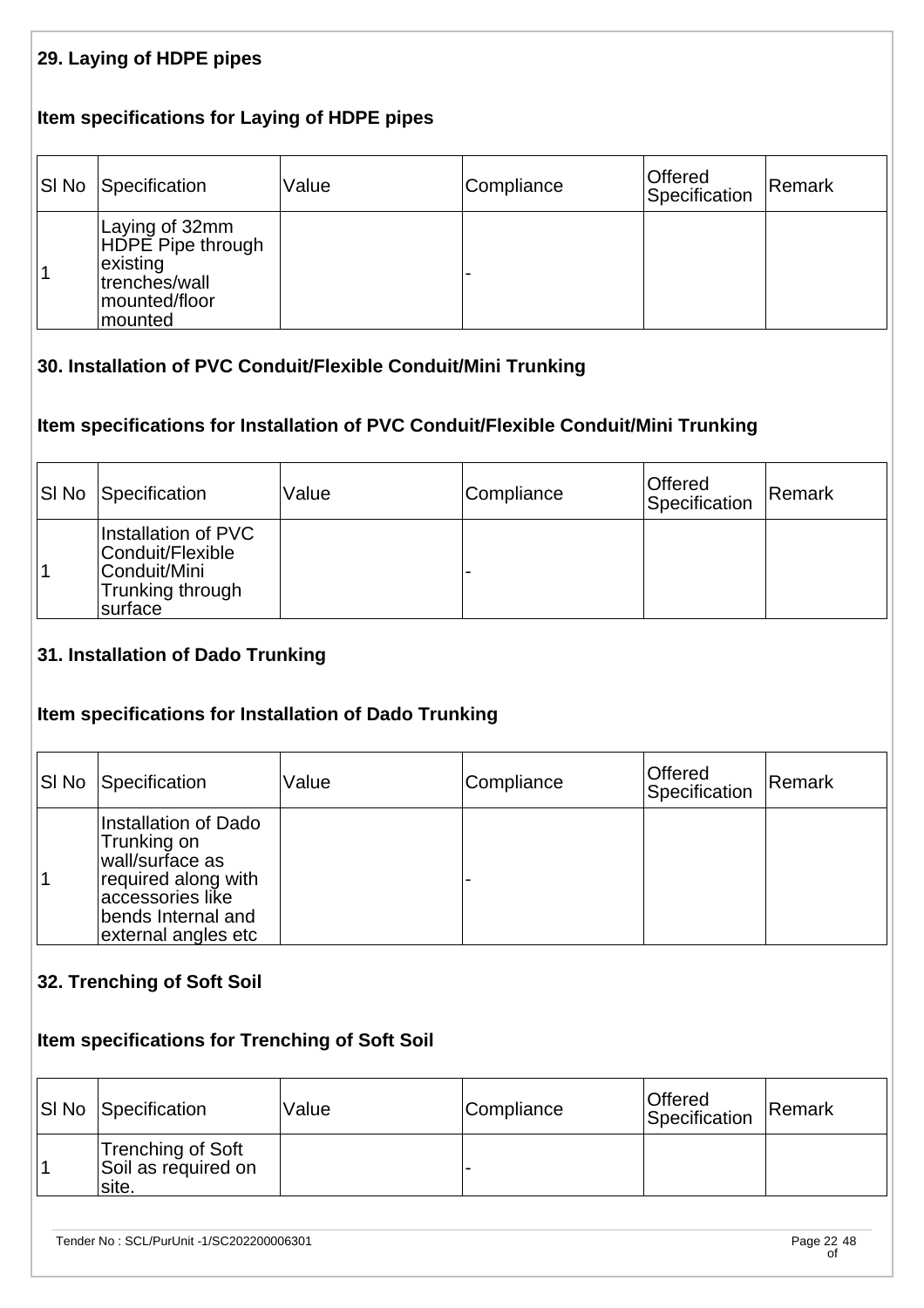### **33. Trenching of Hard Soil**

## **Item specifications for Trenching of Hard Soil**

| <b>SI No Specification</b>                       | Value                                            | Compliance         | Offered<br>Specification | Remark |
|--------------------------------------------------|--------------------------------------------------|--------------------|--------------------------|--------|
| Trenching of Hard<br>Soil as required on<br>site | Trenching of Hard<br>Soil as required on<br>site | Yes / No / Explain |                          |        |

#### **34. Installation of Network Racks**

## **Item specifications for Installation of Network Racks**

| <b>SI No Specification</b>                              | Value | Compliance | <b>Offered</b><br>Specification | Remark |
|---------------------------------------------------------|-------|------------|---------------------------------|--------|
| Installation of<br>Network Racks as<br>required on site |       |            |                                 |        |

# **Common Specifications (Applicable for all items)**

| SI No | Specification | Value                                                                                                                                                                                                                                                                                                                                                                                                                                                                                                                      | Compliance            | <b>Offered Specification</b> | Remark |
|-------|---------------|----------------------------------------------------------------------------------------------------------------------------------------------------------------------------------------------------------------------------------------------------------------------------------------------------------------------------------------------------------------------------------------------------------------------------------------------------------------------------------------------------------------------------|-----------------------|------------------------------|--------|
|       | Preamble      | Semi-Conductor<br>laboratory (SCL),<br>S.A.S. Nagar (Mohali)<br>intends to engage a<br>qualified vendor<br>(Original equipment<br>Manufacturer (OEM) /<br>authorized agency of<br>OEM/System<br>Integrator experienced<br>in similar works) for<br>Supply, Installation,<br>Testing and<br>Commissioning of<br>Network cabling and<br>OFC implementation<br>for Horizontal<br><b>Expansion of Design</b><br><b>Building, Training Hall</b><br>and TSSG Building as<br>per the specifications<br>given in this<br>document. | Yes / No /<br>Explain |                              |        |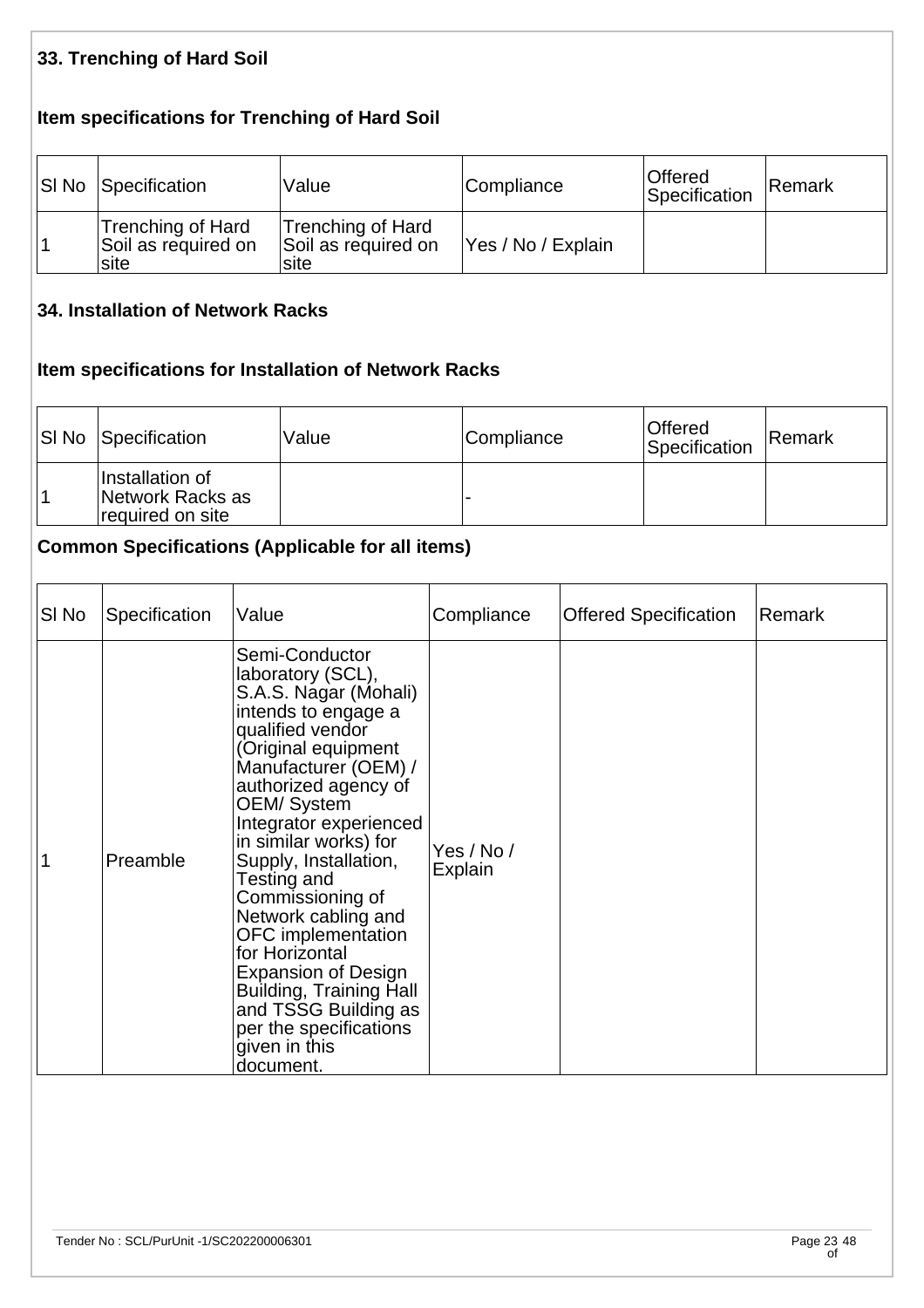|  | $\overline{2}$ | Eligibility<br>Criteria - 1 | The evaluation of the<br>bidders will be carried<br>out by the Committee<br>as per the eligibility<br>criteria defined in the<br>tender document. Only<br>the bidders who fulfill<br>the given eligibility<br>criteria shall be eligible<br>for next round of<br>evaluation <i>i.e.</i><br><b>Technical evaluation</b><br>of proposal. Non-<br>conforming bids will be<br>rejected and will not<br>be eligible for any<br>further processing.<br>Bidder shall meet the<br>following criteria to<br>qualify for submitting<br>the bid:<br>a. The bidder should<br>be a registered<br>company under<br>Companies Act/ a<br>partnership firm<br>registered under the<br>appropriate Act.<br>Relevant document<br>like certificate of<br>incorporation,<br>registration,<br>partnership deed etc<br>to be enclosed by the<br>bidder. | Yes / No /<br>Explain |  |  |
|--|----------------|-----------------------------|----------------------------------------------------------------------------------------------------------------------------------------------------------------------------------------------------------------------------------------------------------------------------------------------------------------------------------------------------------------------------------------------------------------------------------------------------------------------------------------------------------------------------------------------------------------------------------------------------------------------------------------------------------------------------------------------------------------------------------------------------------------------------------------------------------------------------------|-----------------------|--|--|
|--|----------------|-----------------------------|----------------------------------------------------------------------------------------------------------------------------------------------------------------------------------------------------------------------------------------------------------------------------------------------------------------------------------------------------------------------------------------------------------------------------------------------------------------------------------------------------------------------------------------------------------------------------------------------------------------------------------------------------------------------------------------------------------------------------------------------------------------------------------------------------------------------------------|-----------------------|--|--|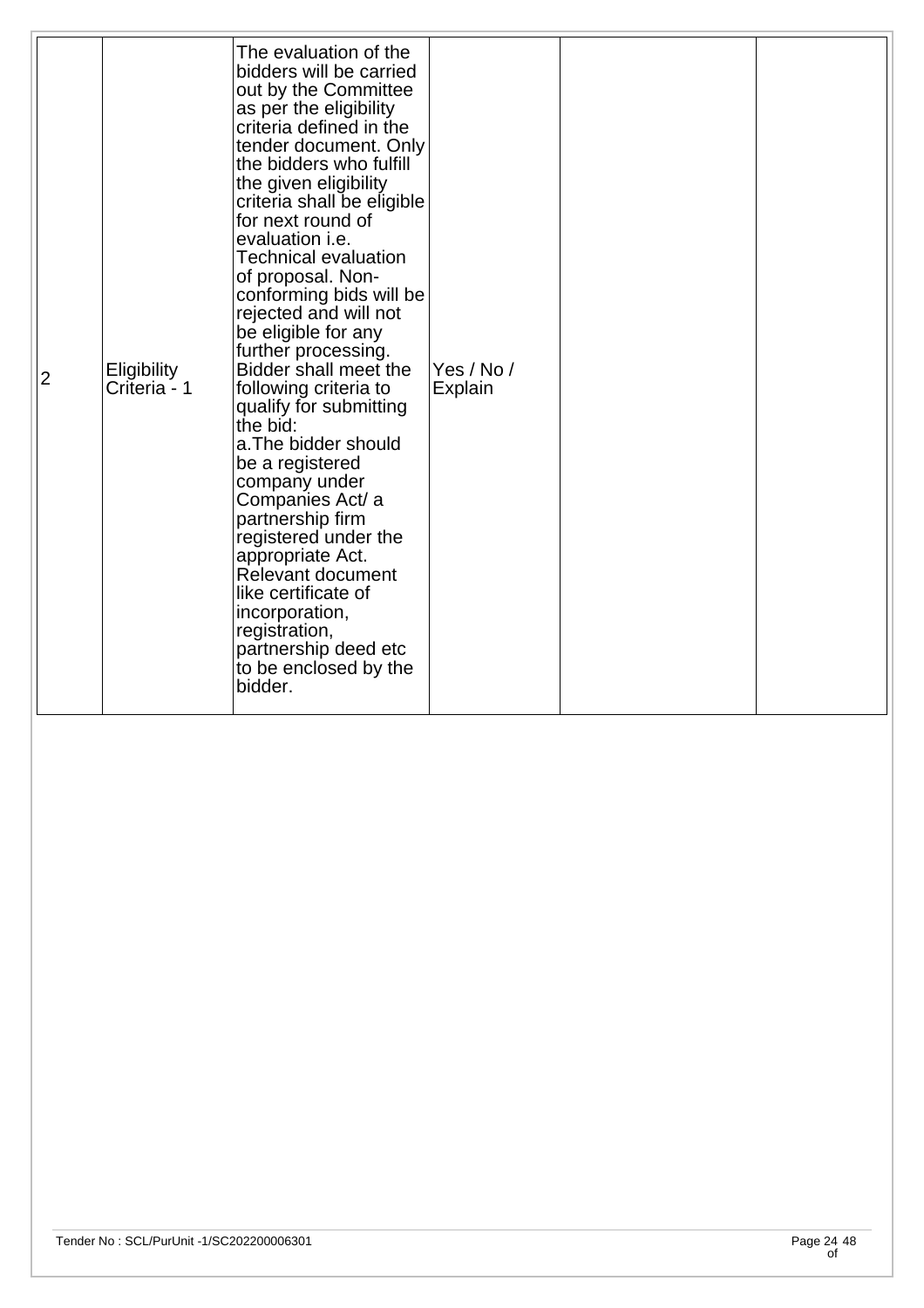|   |                                    | b. The bidder should<br>have been in related<br>business for more than<br>3 years as on 31st<br>March, 2022. Work<br>Order/contract to<br>verify the same to be<br>enclosed.<br>c. The bidder should                                                                                                                                                                                                                                                                                                                                                                  |                       |  |
|---|------------------------------------|-----------------------------------------------------------------------------------------------------------------------------------------------------------------------------------------------------------------------------------------------------------------------------------------------------------------------------------------------------------------------------------------------------------------------------------------------------------------------------------------------------------------------------------------------------------------------|-----------------------|--|
| 3 | <b>Eligibility</b><br>Criteria - 2 | have an average<br>Annual Sales Turnover<br>of more than Rs 1<br>(one) Crores during<br>the last three financial<br>years. This turnover<br>should be on<br>account of<br>'Information and<br>Communication<br>technology' systems<br>development and<br>implementation (i.e.<br>revenue should be<br>on account of System<br>Integration/ Turnkey<br>networking solutions<br>or projects and their<br>associated<br>maintenance or<br>implementation<br>services etc) only.<br>Audited financial<br>statement or<br>equivalent certificates<br>to be enclosed by the | Yes / No /<br>Explain |  |
|   |                                    | bidder.                                                                                                                                                                                                                                                                                                                                                                                                                                                                                                                                                               |                       |  |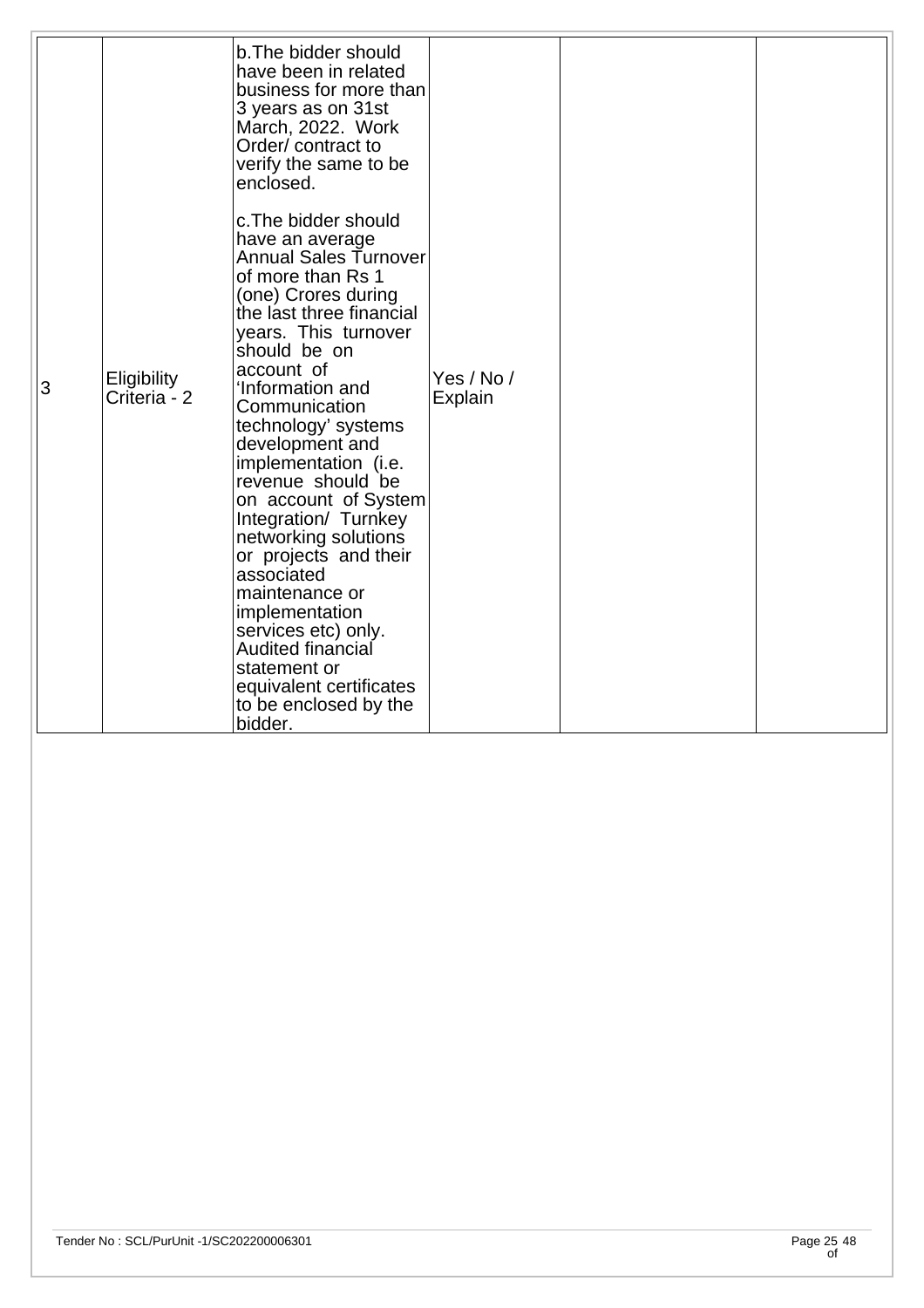| 4 | Eligibility<br>Criteria - 3 | d. The bidder must<br>have successfully<br>implemented<br>(Supplied, Installed<br>and Commissioned) at<br>least 3 (three)<br>projects, during the<br>last 5 years, involving<br>setting up of<br>Networking with value<br>exceeding Rs. 15<br>lakhs each, in India.<br>One project, out of the<br>above three, should<br>have been executed in<br>government sector viz.<br><b>UGC</b> approved<br>University /<br>PSU/Scheduled<br>Banks/Defense/any<br>state or central govt.<br>Institute/<br>Department/organizati<br>on.<br>The bidder shall<br>submit documentary<br>proof pertaining value<br>of the works<br>(PO/Contract<br>agreement, etc.) and<br>satisfactory<br>installation &<br>acceptance of their<br>above works<br>(Performance<br>certificate duly signed<br>by the authorized<br>signatory of the client<br>organizations, with e-<br>mail & contact details).<br>e. The Bidder should<br>have its own after<br>sales support | Yes / No /<br>Explain |  |
|---|-----------------------------|---------------------------------------------------------------------------------------------------------------------------------------------------------------------------------------------------------------------------------------------------------------------------------------------------------------------------------------------------------------------------------------------------------------------------------------------------------------------------------------------------------------------------------------------------------------------------------------------------------------------------------------------------------------------------------------------------------------------------------------------------------------------------------------------------------------------------------------------------------------------------------------------------------------------------------------------------|-----------------------|--|
|   |                             | facilities in the region<br>(around SCL) for<br>providing technical<br>assistance within 24<br>hours and to get the<br>faulty equipment, if<br>any, serviced/replaced<br>during the warranty<br>period of 3 years. Self<br>signed certificate<br>mentioning the same<br>to be enclosed by the<br>bidder.                                                                                                                                                                                                                                                                                                                                                                                                                                                                                                                                                                                                                                          |                       |  |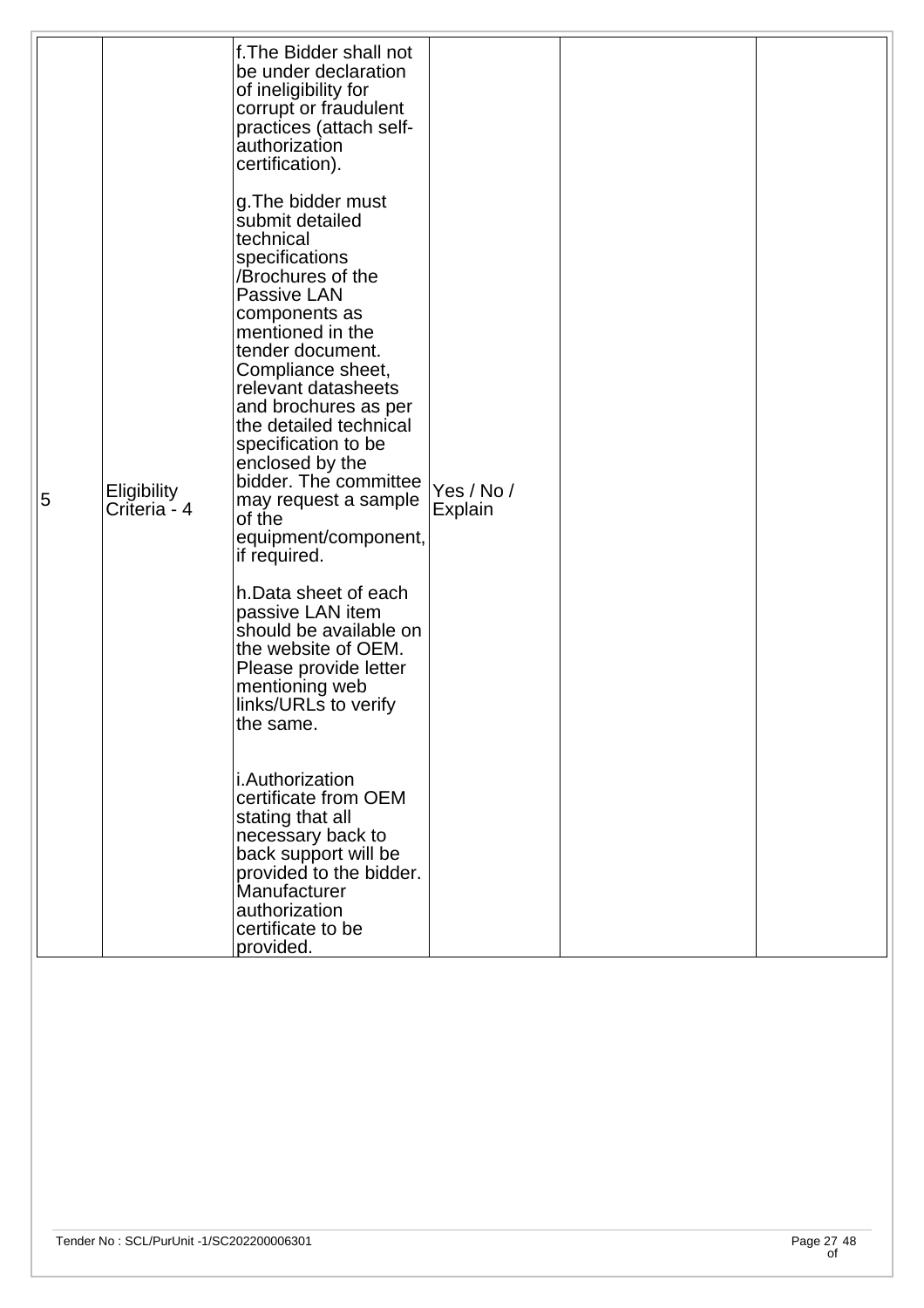| 6 | Disqualificatio<br>ns | The Purchaser may at<br>its sole discretion and<br>at any time during the<br>evaluation of Bid,<br>disqualify any Bid, if<br>the Bidder has:<br>a.Made misleading or<br>false representations<br>in the forms,<br>statements and<br>attachments submitted<br>in proof of the eligibility<br>requirements;<br>b.Shown a poor<br>performance such as<br>abandoning works, not<br>properly completing<br>the contractual<br>obligations,<br>inordinately delaying<br>completion or<br>financial failures etc. in<br>any project in the<br>preceding three years;<br>c.Submitted a Bid<br>that is not<br>accompanied by<br>required<br>documentation or is<br>non-responsive;<br>d. Failed to provide<br>clarifications related<br>thereto, when sought;<br>e.Been declared<br>ineligible by the<br>Government of<br>India/State/UT<br>Government for<br>corrupt and fraudulent<br>practices or<br>blacklisted;<br>f.Submitted a bid non-<br>compliant to the | Yes / No /<br><b>Explain</b> |  |
|---|-----------------------|-----------------------------------------------------------------------------------------------------------------------------------------------------------------------------------------------------------------------------------------------------------------------------------------------------------------------------------------------------------------------------------------------------------------------------------------------------------------------------------------------------------------------------------------------------------------------------------------------------------------------------------------------------------------------------------------------------------------------------------------------------------------------------------------------------------------------------------------------------------------------------------------------------------------------------------------------------------|------------------------------|--|
|   |                       | technical<br>specifications / terms<br>and conditions<br>specified in the tender<br>document.                                                                                                                                                                                                                                                                                                                                                                                                                                                                                                                                                                                                                                                                                                                                                                                                                                                             |                              |  |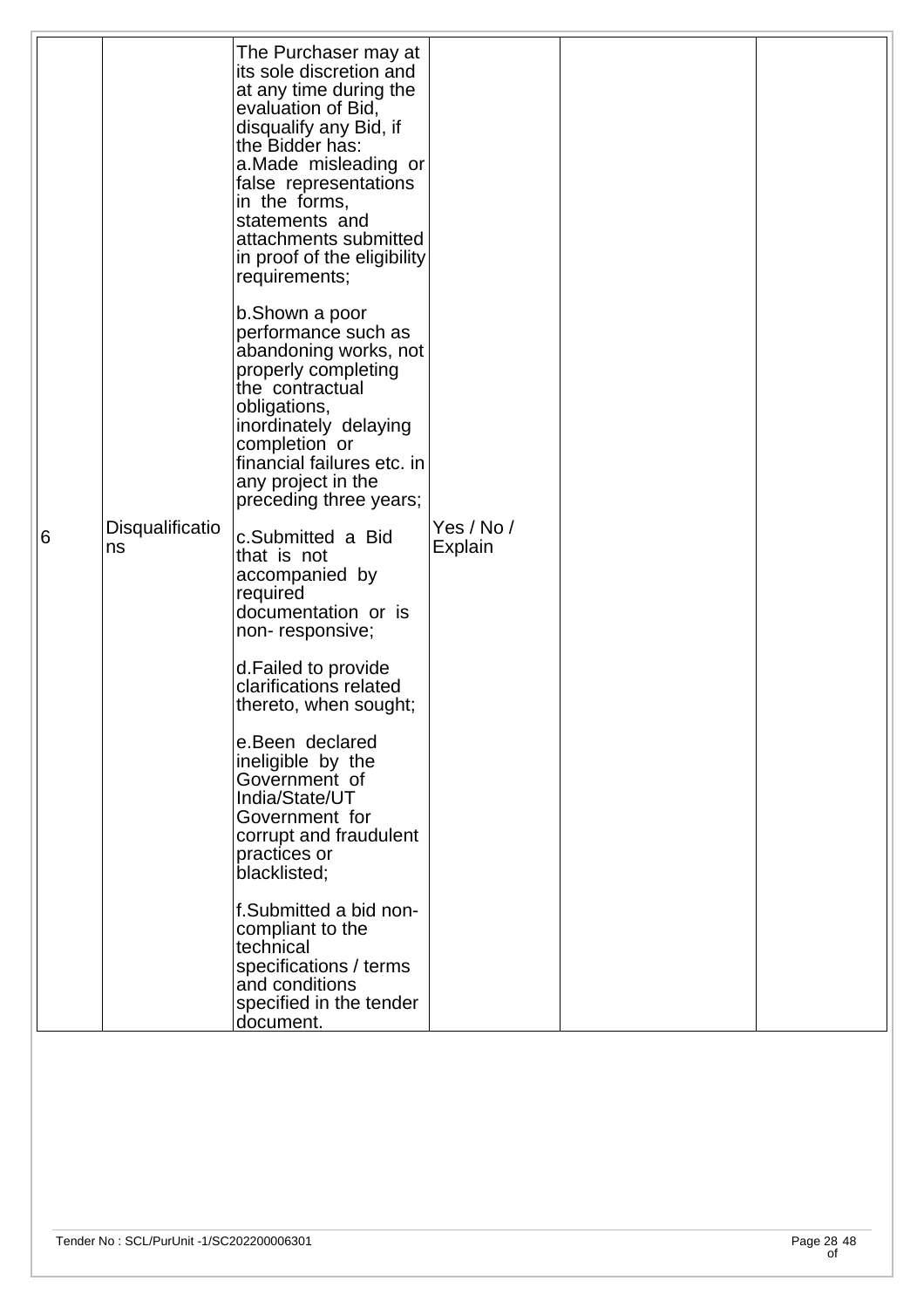|   |                    | Vendor shall supply all<br>passive components<br>as per BOQ and<br><b>Technical</b><br>Specifications as<br>mentioned in this<br>document.<br>All accessories<br>bundled by the OEM<br>with the<br>equipment/component<br>and its test reports<br>shall accompany the<br>equipment. |                       |  |
|---|--------------------|-------------------------------------------------------------------------------------------------------------------------------------------------------------------------------------------------------------------------------------------------------------------------------------|-----------------------|--|
| 7 | Scope of<br>Supply | Vendor shall supply all<br>auxiliary items like<br>Foundation bolts,<br>Supports, Clamps,<br>Safety devices, etc. as<br>may be required to<br>complete the<br>installation and<br>commissioning of the<br>Local Area Networks.                                                      | Yes / No /<br>Explain |  |
|   |                    | Any items not<br>specifically mentioned<br>in the<br>specifications/BOQ but<br>required for installation<br>and commissioning<br>shall deemed to be<br>included in the scope<br>of supply of the vendor<br>at no additional cost to<br>SCL.                                         |                       |  |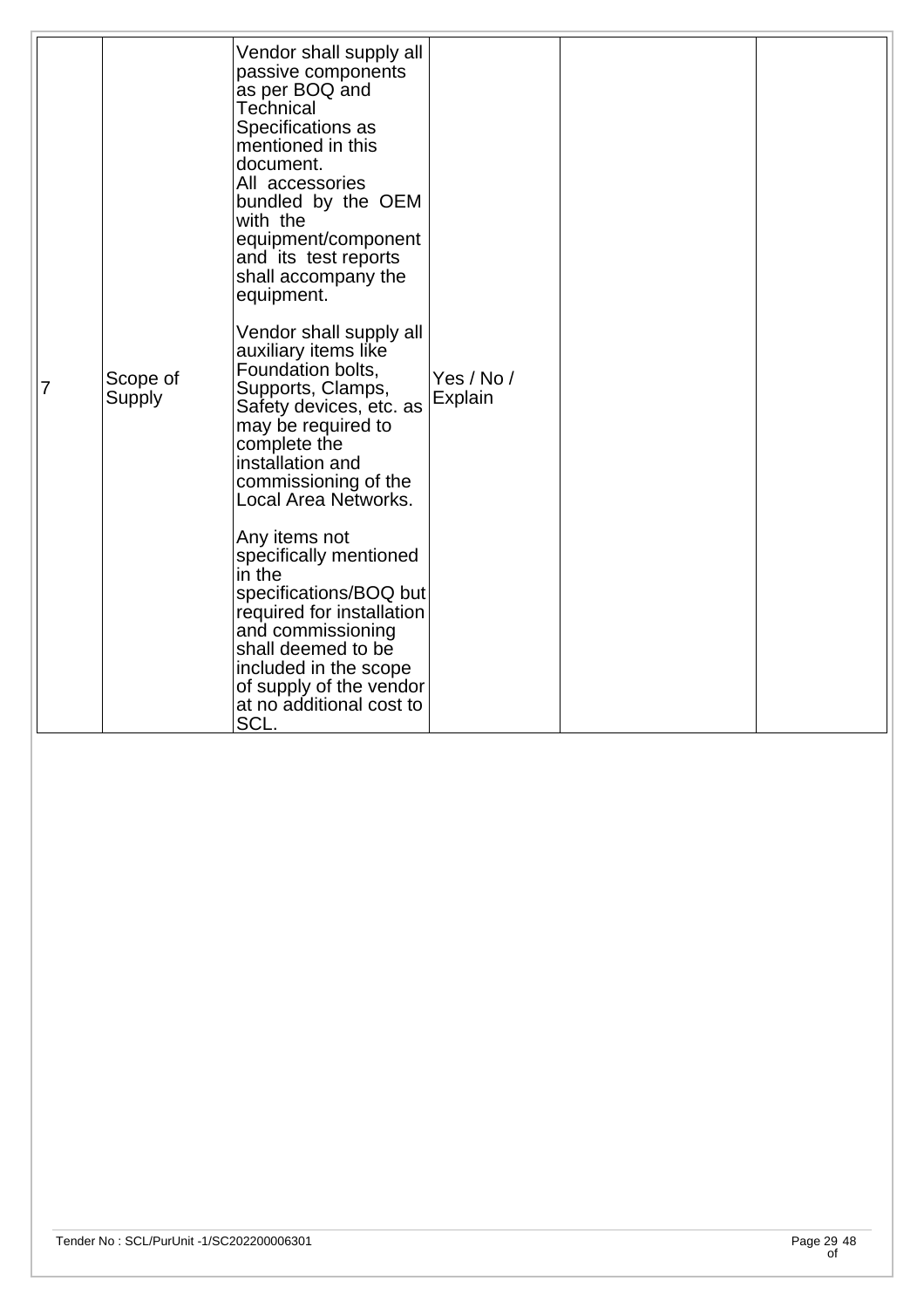| 8 | Scope of<br>Installation<br>and<br>Commissionin<br>g | Selected vendor shall<br>submit detailed layout<br>plan, based on the site<br>survey, for approval of<br><b>SCL</b> before<br>commencing the<br>installations. The LAN<br>layout plan should<br>detail out the detailed<br>cable layout and uplink<br>connectivity. Tentative<br>layout of the building is<br>attached as<br>ANNEXURE-1.<br><b>BOQ of passive</b><br>component(s) may<br>vary depending upon<br>the finalized layout.<br>Any variation in<br>passive components<br>will be paid / adjusted<br>on the actual work<br>done basis as per<br>agreed/quoted rates.<br>All the installation work<br>is to be carried out as<br>per the relevant IEEE<br>standards (ISO/IEC<br>11801, EIA/TIA 568<br>C.2, EIA/TIA 568 C.3<br>or latest). Also, earth<br>protection to all out-<br>door/indoor<br>components shall be<br>in the scope of the<br>vendor.<br>LAN cabling works<br>must be carried out<br>using a structured<br>cabling design with<br>proper labeling of<br>cables at ends,<br>crimping of cables,<br>fixing of patch panels,<br>and proper fixing of<br>LAN cables in PVC<br>conduits, uPVC<br>Trunking or raceways<br>along with the<br>necessary activities.<br>The cabling/ crimping<br>must follow TIA / EIA<br>568-C2 standards, or<br>above.<br>CAT 6A Cable /<br>FIBER cable laying<br>inside the building<br>must be done neatly. | Yes / No /<br>Explain |  |
|---|------------------------------------------------------|------------------------------------------------------------------------------------------------------------------------------------------------------------------------------------------------------------------------------------------------------------------------------------------------------------------------------------------------------------------------------------------------------------------------------------------------------------------------------------------------------------------------------------------------------------------------------------------------------------------------------------------------------------------------------------------------------------------------------------------------------------------------------------------------------------------------------------------------------------------------------------------------------------------------------------------------------------------------------------------------------------------------------------------------------------------------------------------------------------------------------------------------------------------------------------------------------------------------------------------------------------------------------------------------------------------------------------------------------------------|-----------------------|--|
|   |                                                      | Cable route survey &<br>detailed diagram of<br>cable route map                                                                                                                                                                                                                                                                                                                                                                                                                                                                                                                                                                                                                                                                                                                                                                                                                                                                                                                                                                                                                                                                                                                                                                                                                                                                                                   |                       |  |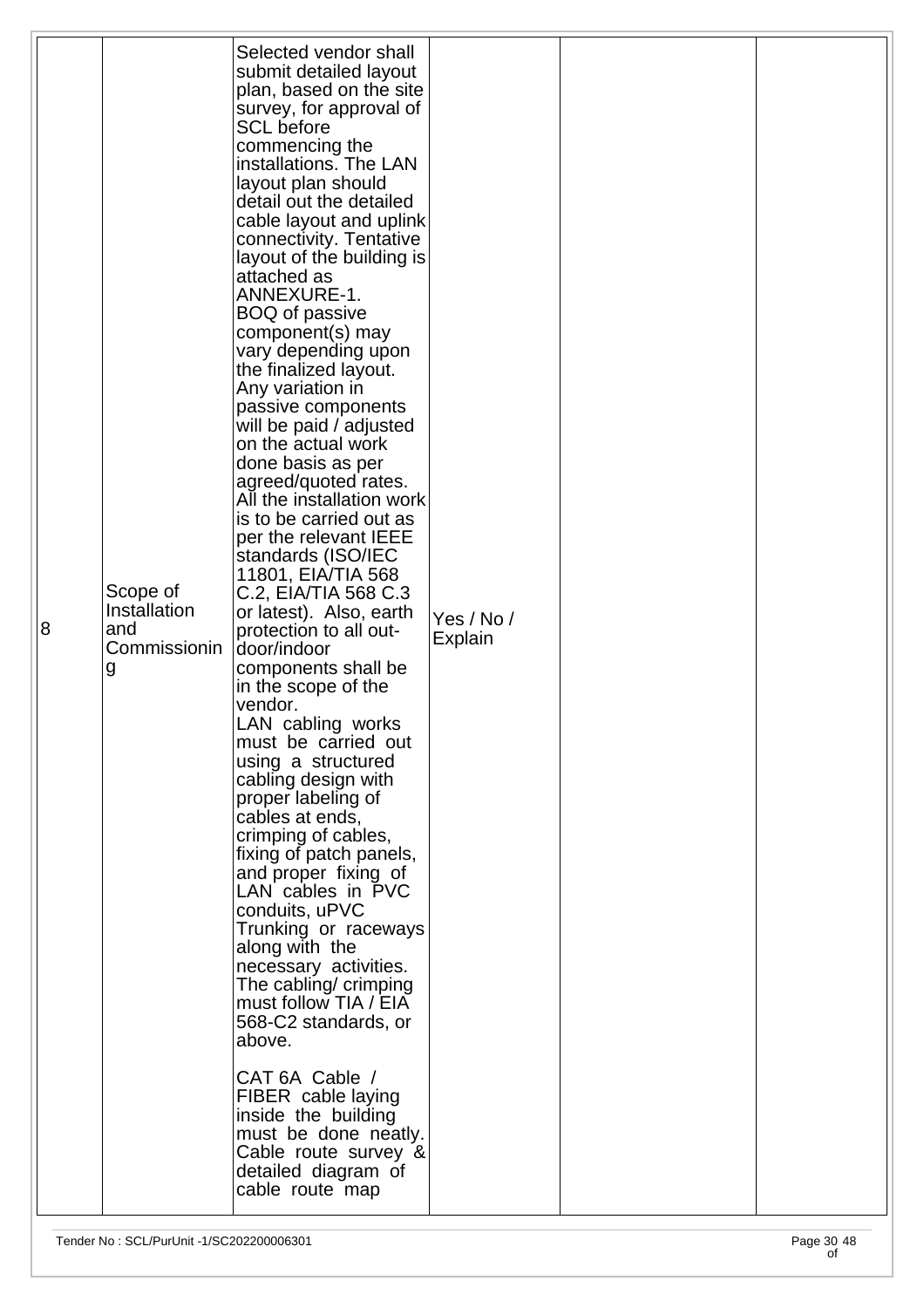| indicating the lengths,    |  |  |
|----------------------------|--|--|
| termination of cables      |  |  |
| with connectors,           |  |  |
| labeling and marking       |  |  |
| as per approved            |  |  |
|                            |  |  |
| labeling plan, supply      |  |  |
| and fixing of industry     |  |  |
| standard PVC cable         |  |  |
| ducts must be done as      |  |  |
| per specified              |  |  |
| standards.                 |  |  |
| Any structure,             |  |  |
| permanent or               |  |  |
| temporary, dismantled      |  |  |
| or destroyed during        |  |  |
| the execution of the       |  |  |
| work/laying of the         |  |  |
| conduits etc. shall be     |  |  |
| refilled/remake or         |  |  |
|                            |  |  |
| restored to its original   |  |  |
| condition by the           |  |  |
| contractor at no cost to   |  |  |
| SCL.                       |  |  |
|                            |  |  |
| The bidder/vendor          |  |  |
| shall ensure that          |  |  |
| during installation of     |  |  |
| LAN, day-to-day            |  |  |
| functioning of official    |  |  |
| work and existing          |  |  |
| network setup /            |  |  |
| connectivity / internet    |  |  |
| connectivity should not    |  |  |
|                            |  |  |
| get disrupted for          |  |  |
| extended period. Such      |  |  |
| disruption, if inevitable, |  |  |
| shall be planned and       |  |  |
| prior                      |  |  |
| notification/approval      |  |  |
| for duration(s) of such    |  |  |
| interruption is given to   |  |  |
| the end users.             |  |  |
| Scope of Work              |  |  |
| includes setting up        |  |  |
| OFC based                  |  |  |
| connectivity for HRDD      |  |  |
| Training Hall near         |  |  |
|                            |  |  |
| CISF Firewing and          |  |  |
| TSSG building.             |  |  |
|                            |  |  |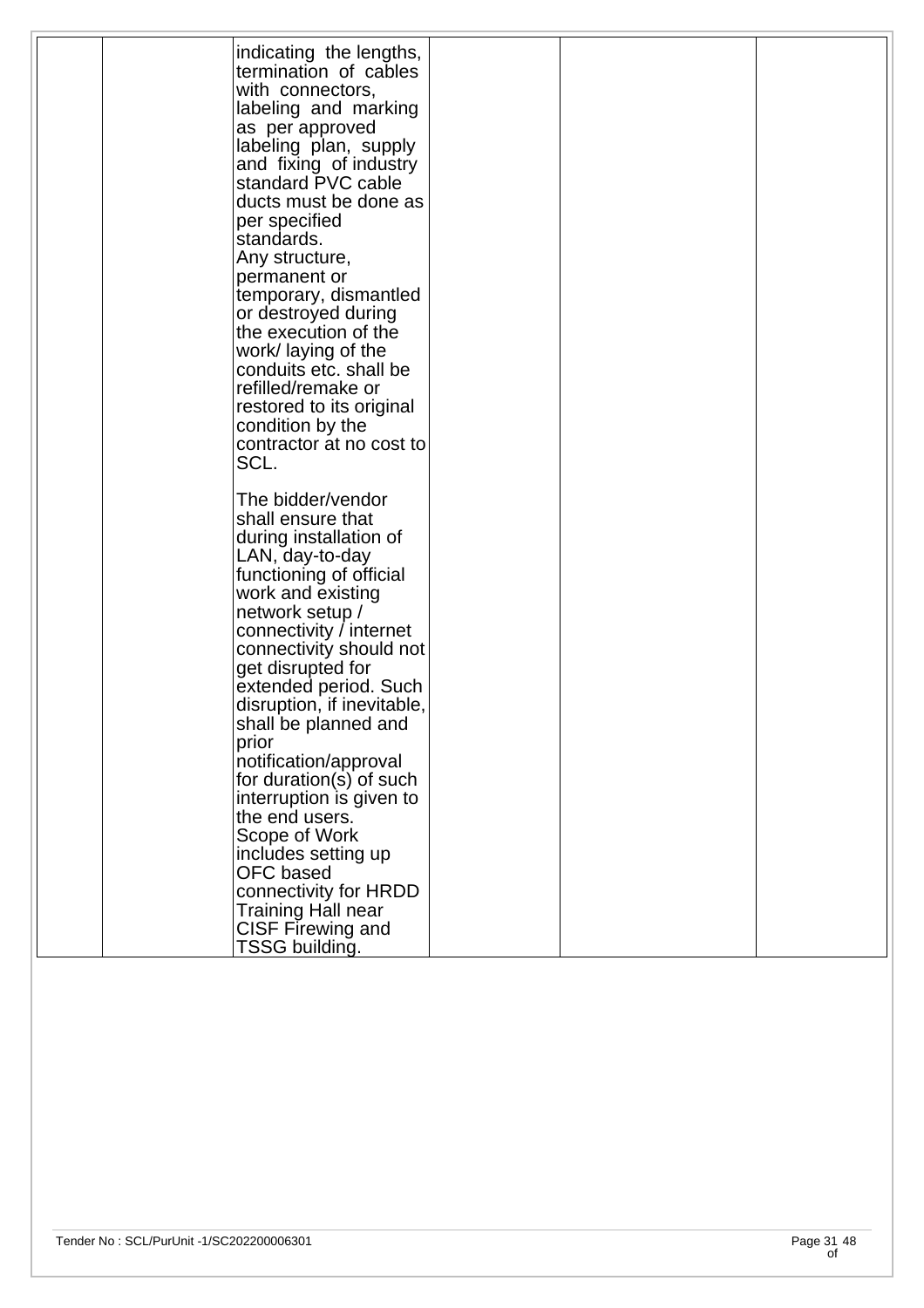| 9 | Testing and<br>Acceptance<br>Procedure | The bidder should<br>provide the customer<br>with complete<br>documentation of the<br>network topology,<br>type(s) of cabling<br>used, as build<br>drawings, wiring map<br>showing all cross-<br>connects and end<br>points, and labeling of<br>each cable. The<br>location of switches,<br>patch panels, and<br>any other Active or<br>Passive<br>interconnecting<br>hardware should also<br>be recorded.<br>Penta scanning and<br>OTDR report shall be<br>provided by the<br>vendor. The entire<br>System shall be<br>accepted in totality<br>and not in<br>parts/sections. | Yes / No /<br><b>Explain</b> |  |  |
|---|----------------------------------------|-------------------------------------------------------------------------------------------------------------------------------------------------------------------------------------------------------------------------------------------------------------------------------------------------------------------------------------------------------------------------------------------------------------------------------------------------------------------------------------------------------------------------------------------------------------------------------|------------------------------|--|--|
|---|----------------------------------------|-------------------------------------------------------------------------------------------------------------------------------------------------------------------------------------------------------------------------------------------------------------------------------------------------------------------------------------------------------------------------------------------------------------------------------------------------------------------------------------------------------------------------------------------------------------------------------|------------------------------|--|--|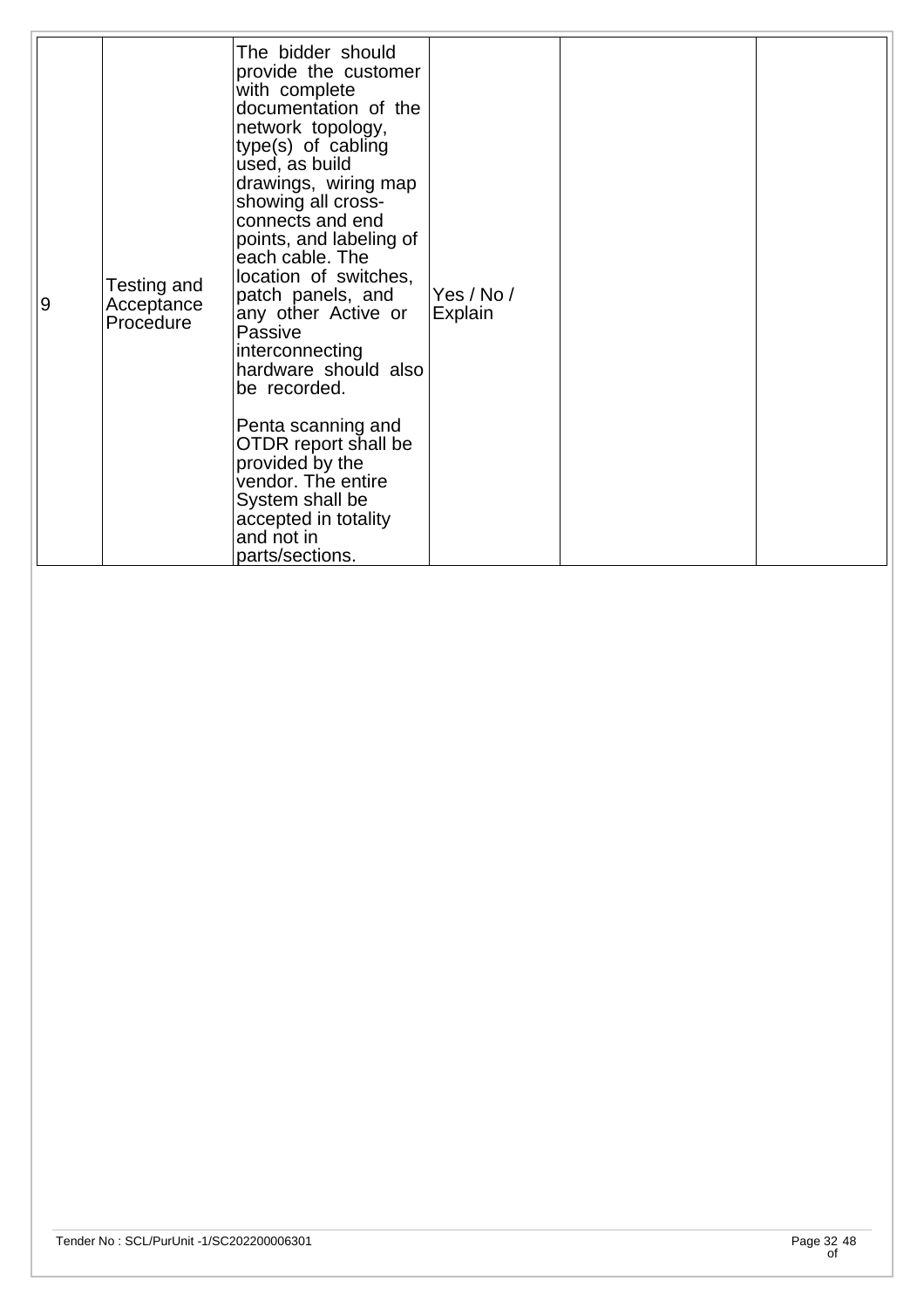|    |        | The selected vendor                             |            |  |
|----|--------|-------------------------------------------------|------------|--|
|    |        | shall take all<br>precautionary                 |            |  |
|    |        | measures to ensure<br>the safety of its         |            |  |
|    |        | personnel (his                                  |            |  |
|    |        | representative,<br>agents, sub-vendors          |            |  |
|    |        | or workmen) working<br>at site while executing  |            |  |
|    |        | the work and shall also<br>abide by the safety  |            |  |
|    |        | rules & procedures as                           |            |  |
|    |        | applicable at Semi-<br>Conductor Laboratory.    |            |  |
|    |        | The selected vendor                             |            |  |
|    |        | shall ensure that<br>unauthorized, careless     |            |  |
|    |        | or inadvertent<br>operation of installed        |            |  |
|    |        | equipment, which may<br>result in accident to   |            |  |
|    |        | their staff and or                              |            |  |
|    |        | damage to the<br>equipment, does not            |            |  |
| 10 | Safety | occur.                                          | Yes / No / |  |
|    |        | The selected vendor<br>shall assume all         | Explain    |  |
|    |        | liability for and<br>indemnify the              |            |  |
|    |        | Purchaser against all<br>actions, suits claims, |            |  |
|    |        | demands cost                                    |            |  |
|    |        | charges or expenses<br>arising out of and in    |            |  |
|    |        | connection with any<br>accident, death or       |            |  |
|    |        | injury, sustained by<br>any of their persons or |            |  |
|    |        | persons within SCL                              |            |  |
|    |        | premises and any loss<br>or damage to the       |            |  |
|    |        | Purchaser property<br>sustained due to the      |            |  |
|    |        | act or omissions of<br>the vendor/ its          |            |  |
|    |        | worker(s) irrespective<br>of whether such       |            |  |
|    |        | liability arises under<br>the workman           |            |  |
|    |        | compensation act or                             |            |  |
|    |        | any other statute in<br>force from time-to-     |            |  |
|    |        | time.                                           |            |  |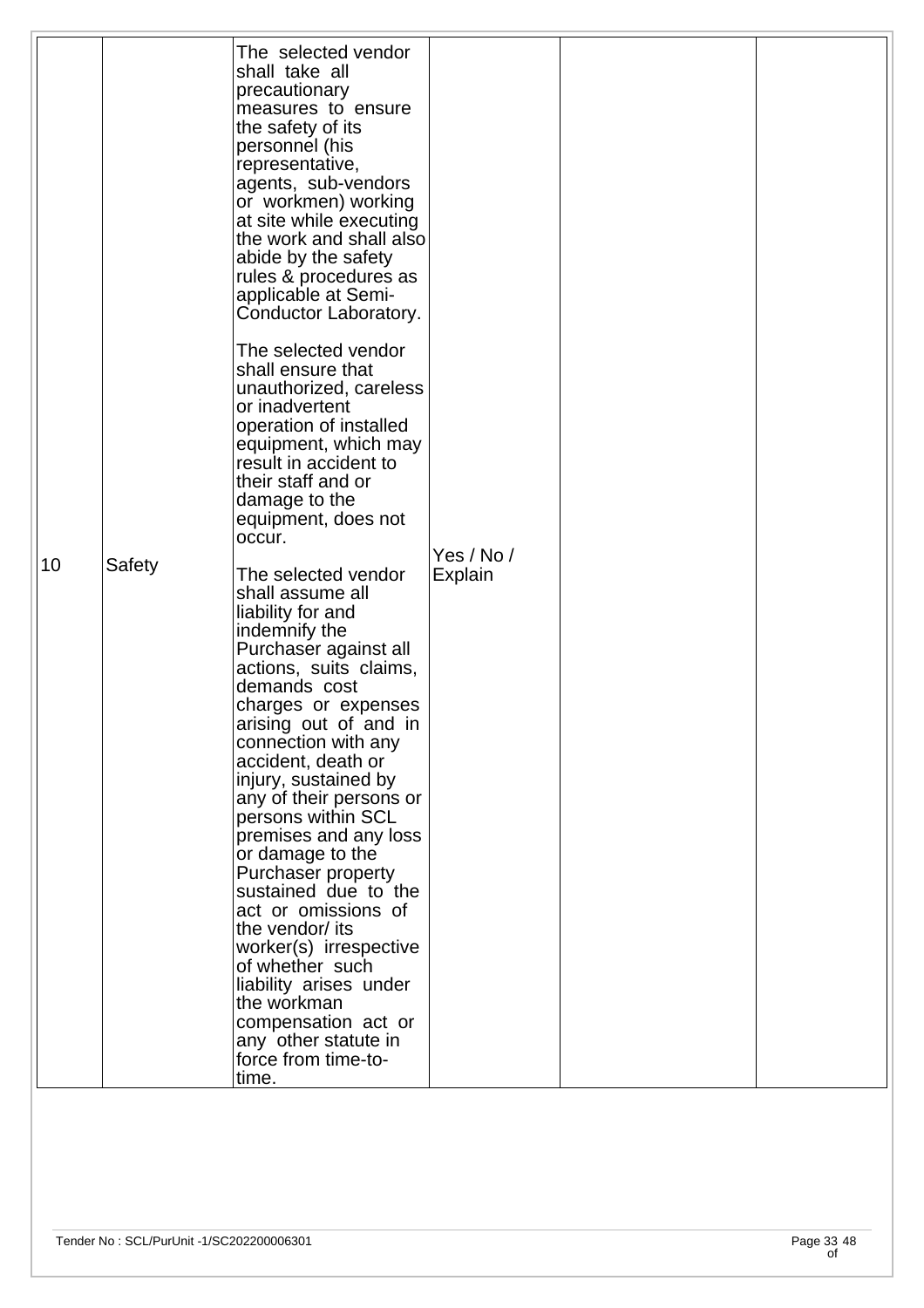| 11 | Intellectual<br>Property<br><b>Rights</b>                    | No services covered<br>under the Contract<br>shall be sold or<br>disposed by the<br>Vendor in violation of<br>any right, whatsoever<br>of third party, and in<br>particular, but without<br>prejudice to the<br>generality of the<br>foregoing, of any<br>patent right, trademark<br>or similar right, or any<br>charge mortgage or<br>lien. The Vendor shall<br>indemnify the<br>Purchaser from all<br>actions, costs, claims,<br>demands, expenses<br>and liabilities,<br>whatsoever, resulting<br>from any actual or<br>alleged infringement<br>as aforesaid and at<br>the expenses of the<br>Vendor, the purchaser<br>shall be defended in<br>the defense of such<br>proceedings if any. | Yes / No /<br>Explain        |  |
|----|--------------------------------------------------------------|----------------------------------------------------------------------------------------------------------------------------------------------------------------------------------------------------------------------------------------------------------------------------------------------------------------------------------------------------------------------------------------------------------------------------------------------------------------------------------------------------------------------------------------------------------------------------------------------------------------------------------------------------------------------------------------------|------------------------------|--|
| 12 | Facilities to Be<br>Provided By<br>Purchaser /<br><b>SCL</b> | Free electric Power -<br>$230V \pm 10\%$ , I Phase<br>or $415V \pm 10\%$ , 3<br>Phase, at 50 Hz will be<br>provided for cutting,<br>welding, etc. as may<br>be required during<br>execution of the job by<br>the selected<br>vendor/bidder.                                                                                                                                                                                                                                                                                                                                                                                                                                                  | Yes / No /<br><b>Explain</b> |  |
| 13 | Delivery &<br>Installation<br><b>Schedule</b>                | Time of completion<br>shall be regarded as<br>per the essence of the<br>contract. The supply,<br>installation and<br>commissioning shall<br>be completed within a<br>period of 16 weeks<br>from the date of issue<br>of Purchase Order /<br>contract sign.                                                                                                                                                                                                                                                                                                                                                                                                                                   | Yes / No /<br>Explain        |  |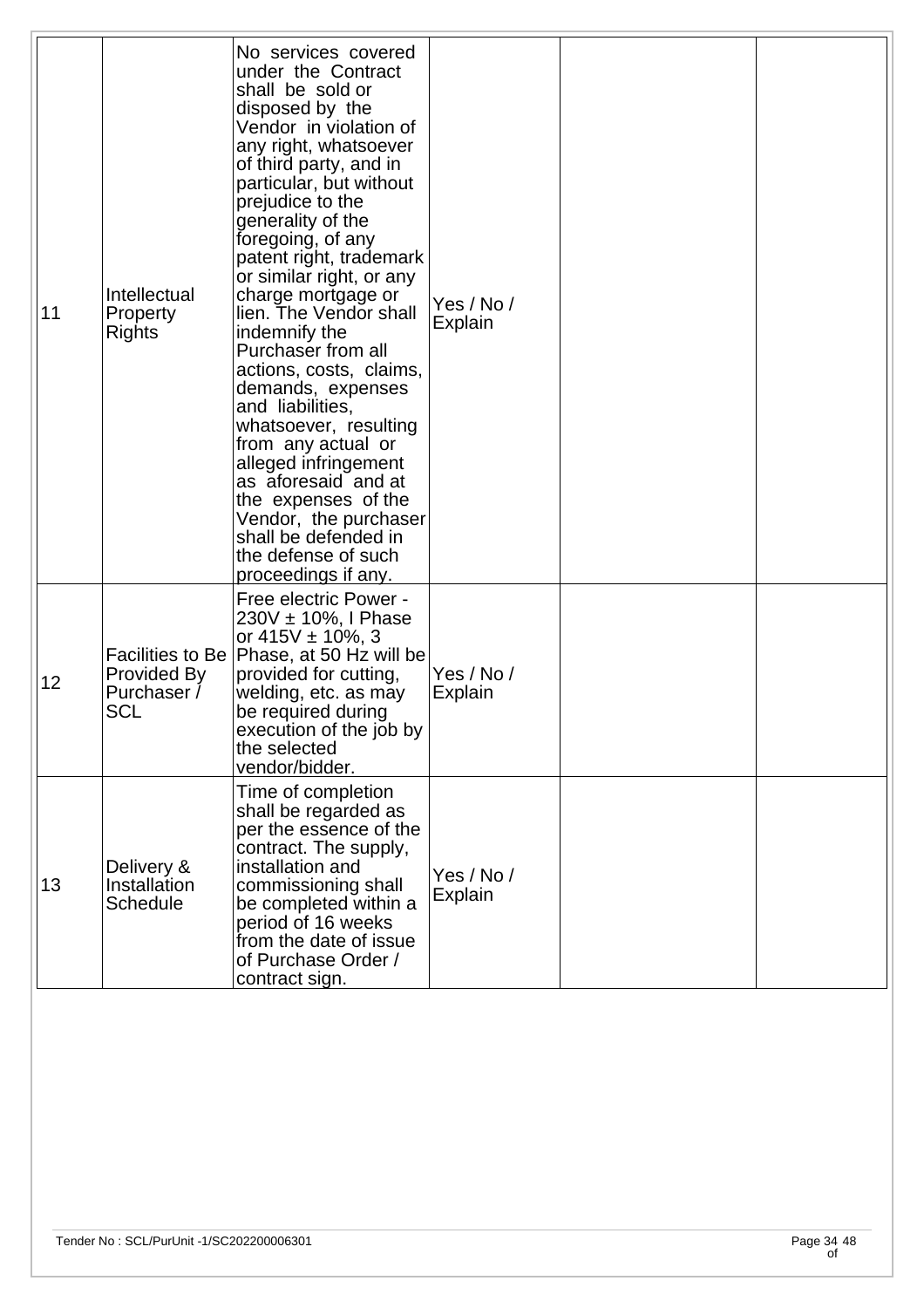| The vendor shall<br>provide warranty of<br>complete project for<br>parts and labour for 3<br>years from the date<br>of Final Acceptance.<br>Warranty will cover<br>repair/replacement of<br>all defective parts, if<br>any, with the same<br>make and same or<br>higher version for any<br>part removed.<br>Maintenance will be<br>provided at site.<br>Limited/carry in<br>warranty will not be<br>accepted. The supplier<br>will provide after sale<br>service during the<br>warranty period from<br>Chandigarh or from<br>nearest place of<br>installation. The<br>supplier will attend<br>the complaint within<br>4 hours and not<br>Yes / No /<br>beyond 8 working<br>14<br>Warranty<br>hours (one working<br>Explain<br>day). Faulty item shall<br>be restored within 24<br>hrs either with new<br>device or with fall back<br>arrangement.<br>During warranty, the<br>vendor shall provide<br>the following:<br>6 mandatory<br>preventive<br>maintenance visits.<br>Emergency visits as<br>and when required by<br>the purchaser on<br>written request from |
|--------------------------------------------------------------------------------------------------------------------------------------------------------------------------------------------------------------------------------------------------------------------------------------------------------------------------------------------------------------------------------------------------------------------------------------------------------------------------------------------------------------------------------------------------------------------------------------------------------------------------------------------------------------------------------------------------------------------------------------------------------------------------------------------------------------------------------------------------------------------------------------------------------------------------------------------------------------------------------------------------------------------------------------------------------------------|
| the purchaser within<br>reasonable time.<br>All expenses on the<br>visit(s) such as to and<br>fro travel costs, local<br>transportation,<br>boarding and lodging<br>etc. during warranty<br>shall be borne by the<br>vendor.                                                                                                                                                                                                                                                                                                                                                                                                                                                                                                                                                                                                                                                                                                                                                                                                                                       |

# **Supporting Documents required from Vendor**

# **1. Documents Solicited from Vendor**

Tender No : SCL/PurUnit -1/SC202200006301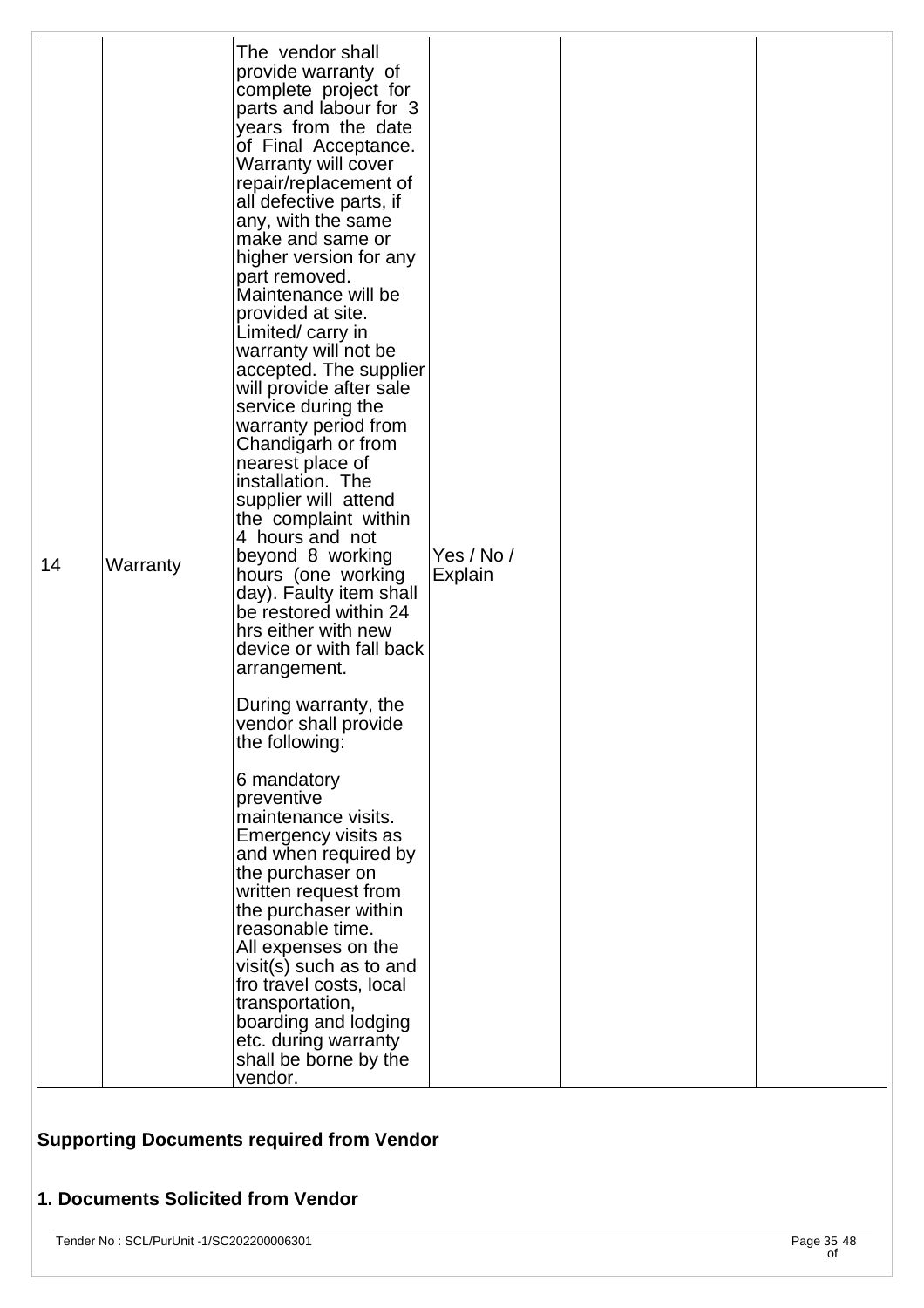5 additional documents can be uploaded by the vendor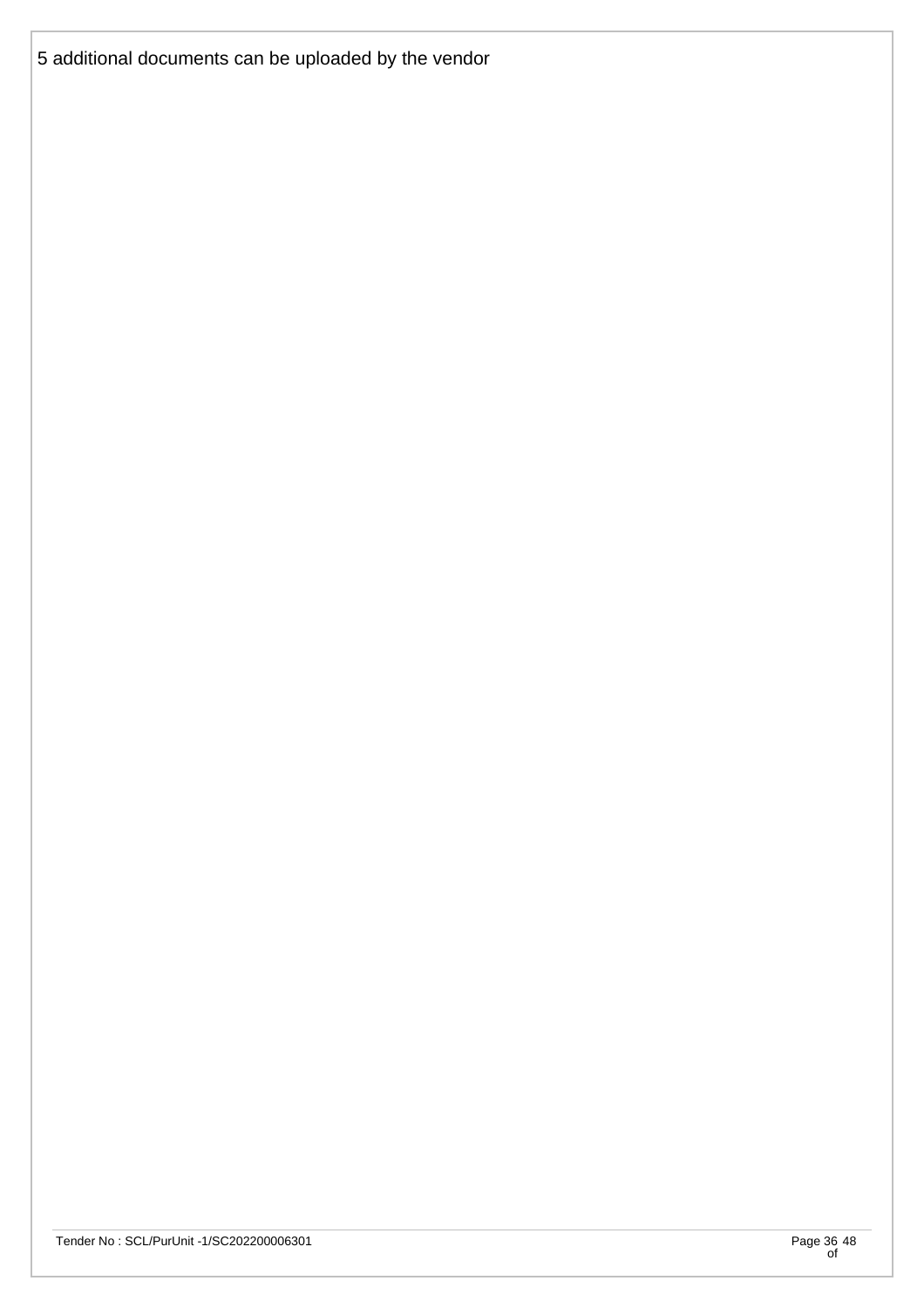|                | <b>C.2 Commercial Terms / Bid</b>                                                                                                                                                                                                                                                                                                                                 |                    |                     |  |  |  |
|----------------|-------------------------------------------------------------------------------------------------------------------------------------------------------------------------------------------------------------------------------------------------------------------------------------------------------------------------------------------------------------------|--------------------|---------------------|--|--|--|
| SI. No.        | <b>Description</b>                                                                                                                                                                                                                                                                                                                                                | <b>Compliance</b>  | <b>Vendor Terms</b> |  |  |  |
| 1              | <b>New</b>                                                                                                                                                                                                                                                                                                                                                        | Yes / No / Explain |                     |  |  |  |
| $\overline{2}$ | This being a two part tender -<br><b>Technical and Commercial part</b><br>separate, the Technical part should<br>not contain any Pricing information.<br>The tenders containing Price details<br>in Technical part will be summarily<br>rejected.<br>The prices should be quoted in<br>Price-Bid Form only.                                                       | Yes / No / Explain |                     |  |  |  |
| 3              | Vendor shall supply all active,<br>passive & miscellaneous<br>components required for LAN<br>should be new & from latest lot.                                                                                                                                                                                                                                     | Yes / No / Explain |                     |  |  |  |
| 4              | Delivery Terms:<br>Prices shall be quoted on F.O.R.<br>destination basis i.e. SCL, S.A.S.<br>Nagar, Mohali, Punjab exclusive of<br>GST as may be applicable.                                                                                                                                                                                                      | Yes / No / Explain |                     |  |  |  |
| 5              | Vendor to raise two separate<br>invoices<br>(i) for supplied materials and<br>(ii) other for Installation charges.                                                                                                                                                                                                                                                | Yes / No / Explain |                     |  |  |  |
| 6              | Terms of payment/s:<br>90% payment of the supplied<br>material shall be paid within 30 days<br>of the receipt and acceptance of the<br>materials at purchaser site and the<br>balance 10% amount alongwith<br>100% of installation charges shall be<br>payable on acceptance of the entire<br>project at Purchasers site against a<br>Performance Bank Guarantee. |                    |                     |  |  |  |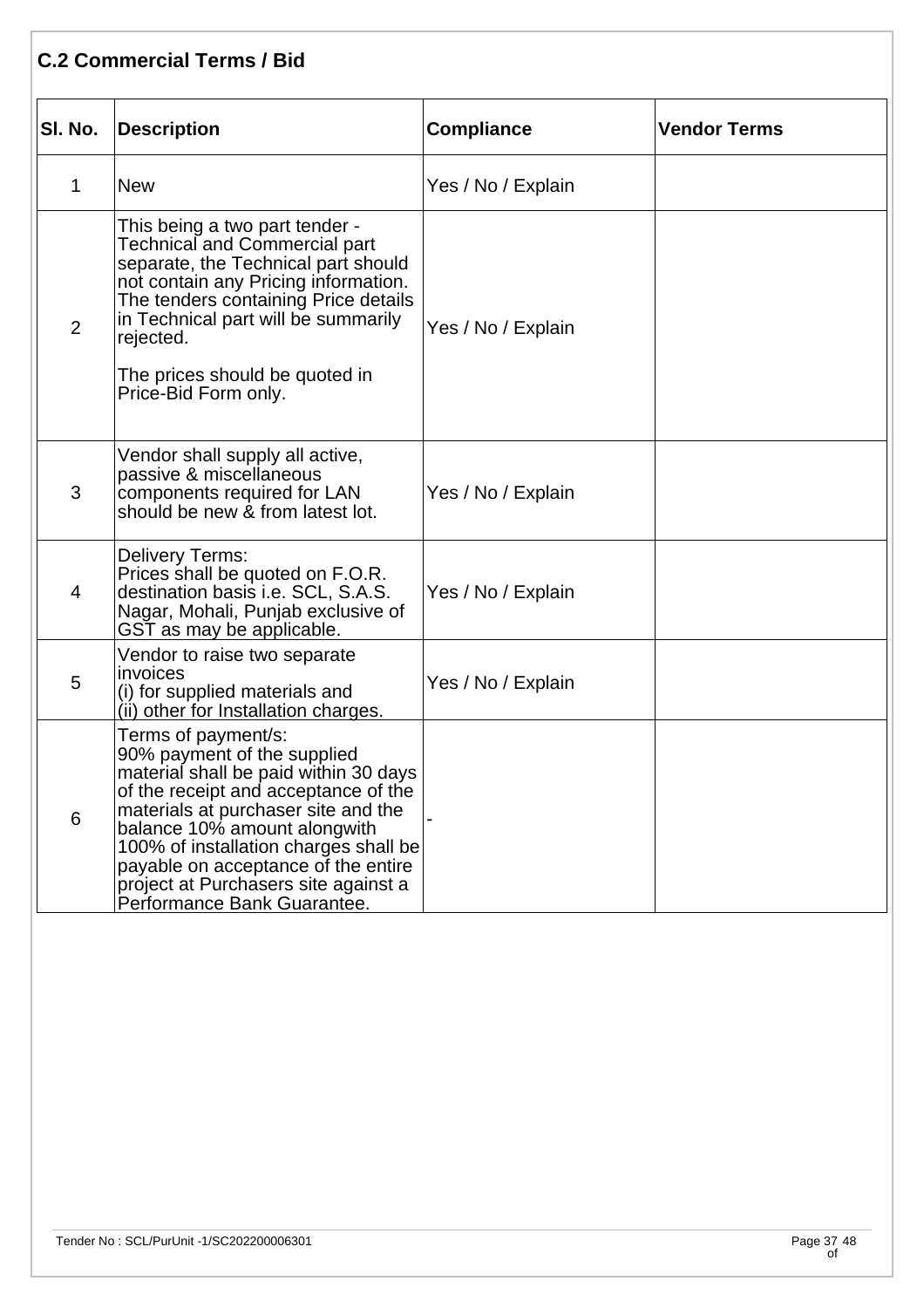| 7 | GST:<br>a)For Supply Material:<br>Purchaser is entitled to concessional<br>CGST of 2.5% and IGST of 5% as<br>per Ministry of Finance Department<br>of Revenue, Notification Nos 45/<br>2017 Central Tax (Rate) and<br>47/2017 Integrated Tax (Rate) both<br>dated 14th November 2017<br>respectively and would accordingly<br>issue Exemption Certificate in favour<br>of the contractor. The bidder should<br>take note of the same while quoting<br>the prices.<br>$(b)$ GST $@$ 18% shall be applicable<br>on Installation/Services. | Yes / No / Explain |  |
|---|-----------------------------------------------------------------------------------------------------------------------------------------------------------------------------------------------------------------------------------------------------------------------------------------------------------------------------------------------------------------------------------------------------------------------------------------------------------------------------------------------------------------------------------------|--------------------|--|
| 8 | TDS:<br>Payment towards services<br>(Installation etc.) shall be released<br>after deduction of TDS, as<br>applicable.                                                                                                                                                                                                                                                                                                                                                                                                                  | Yes / No / Explain |  |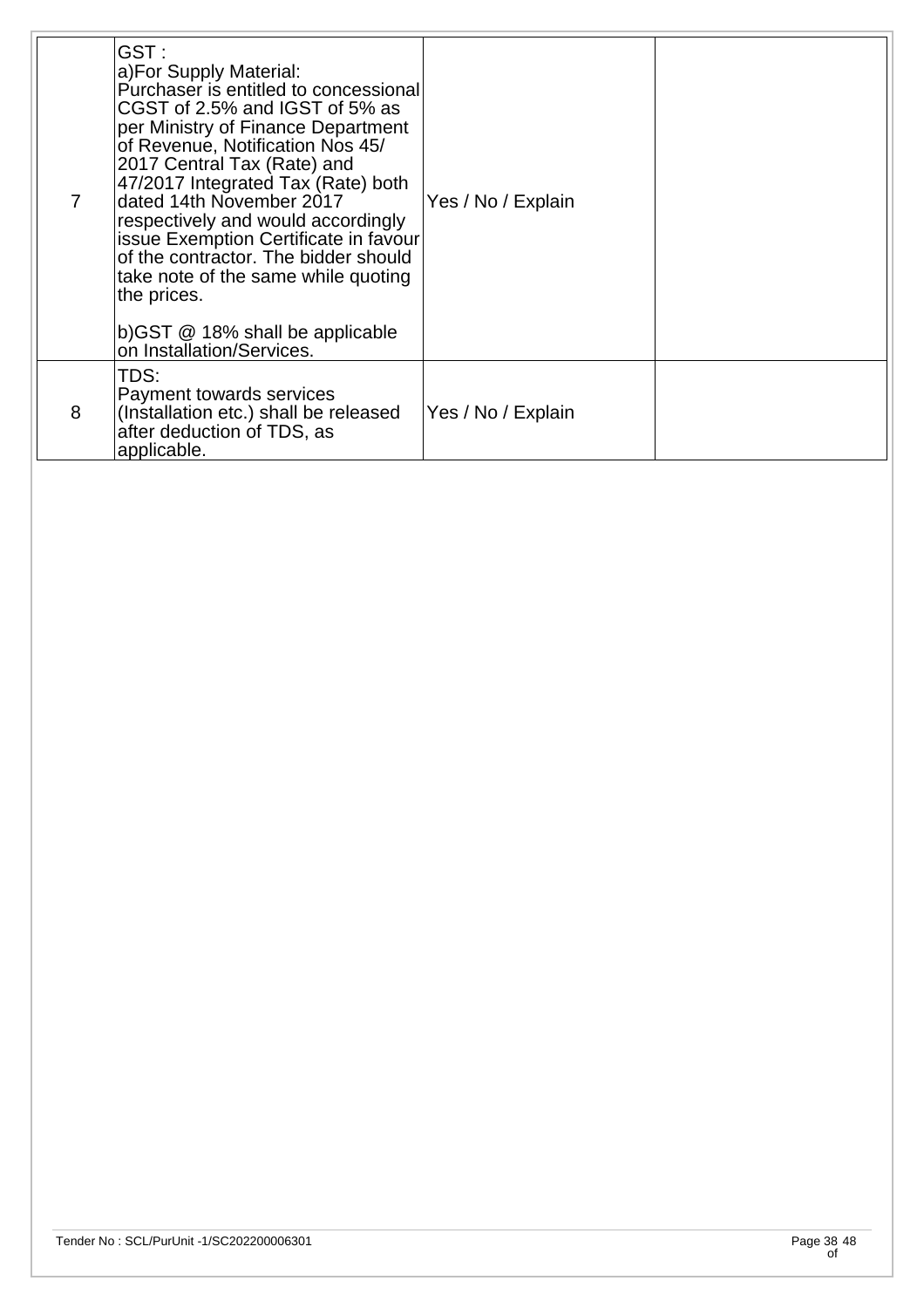| Security Deposit (SD):<br>On acceptance of the tender, the<br>Vendor shall submit security deposit<br>for three percent (3% percent) value<br>of the Purchase Order (PO) or as<br>applicable as per the latest<br>Government notification on the date<br>of placement of P.O., within 15 days<br>from the date of PO towards<br>successful execution of the PO.<br>Security Deposit shall be submitted<br>through Demand Draft / Bankers<br>Cheque/ fixed deposit receipt or<br>Bank Guarantee from any of the<br>Scheduled Banks executed on non-<br>judicial stamp paper of appropriate<br>value, and shall be valid for a period<br>of sixty (60) days beyond the date<br>for completion of the Purchase<br>Order.<br>This will be returned by SCL<br>9<br>Yes / No / Explain<br>immediately on execution of the PO<br>satisfactorily as per order terms. If<br>not, the amount will be forfeited.<br>Note:<br>In case of BG, Vendor to ensure that<br>Banker gives Bank Guarantee (BG)<br>confirmation over email from their<br>Domain directly, immediately after<br>issuance of the same at the<br>following email IDs:<br>njain@scl.gov.in<br>CC:<br>abudhwar@scl.gov.in<br>ashishk@scl.gov.in<br>dc@scl.gov.in<br>In addition the banker may send a<br>scanned copy of the BG as an<br>attachment.<br>Mode of Despatch:<br>10<br>Yes / No / Explain<br>Vendor responsibility.<br>Delivery Period:<br>The supply, Installation and<br>Commissioning shall be completed<br>11<br>within a period of 16 weeks from<br>Yes / No / Explain<br>date of issue of Purchase order/<br>contract sign. |  |  |
|-----------------------------------------------------------------------------------------------------------------------------------------------------------------------------------------------------------------------------------------------------------------------------------------------------------------------------------------------------------------------------------------------------------------------------------------------------------------------------------------------------------------------------------------------------------------------------------------------------------------------------------------------------------------------------------------------------------------------------------------------------------------------------------------------------------------------------------------------------------------------------------------------------------------------------------------------------------------------------------------------------------------------------------------------------------------------------------------------------------------------------------------------------------------------------------------------------------------------------------------------------------------------------------------------------------------------------------------------------------------------------------------------------------------------------------------------------------------------------------------------------------------------------------------------------------------------------------------------------|--|--|
|                                                                                                                                                                                                                                                                                                                                                                                                                                                                                                                                                                                                                                                                                                                                                                                                                                                                                                                                                                                                                                                                                                                                                                                                                                                                                                                                                                                                                                                                                                                                                                                                     |  |  |
|                                                                                                                                                                                                                                                                                                                                                                                                                                                                                                                                                                                                                                                                                                                                                                                                                                                                                                                                                                                                                                                                                                                                                                                                                                                                                                                                                                                                                                                                                                                                                                                                     |  |  |
|                                                                                                                                                                                                                                                                                                                                                                                                                                                                                                                                                                                                                                                                                                                                                                                                                                                                                                                                                                                                                                                                                                                                                                                                                                                                                                                                                                                                                                                                                                                                                                                                     |  |  |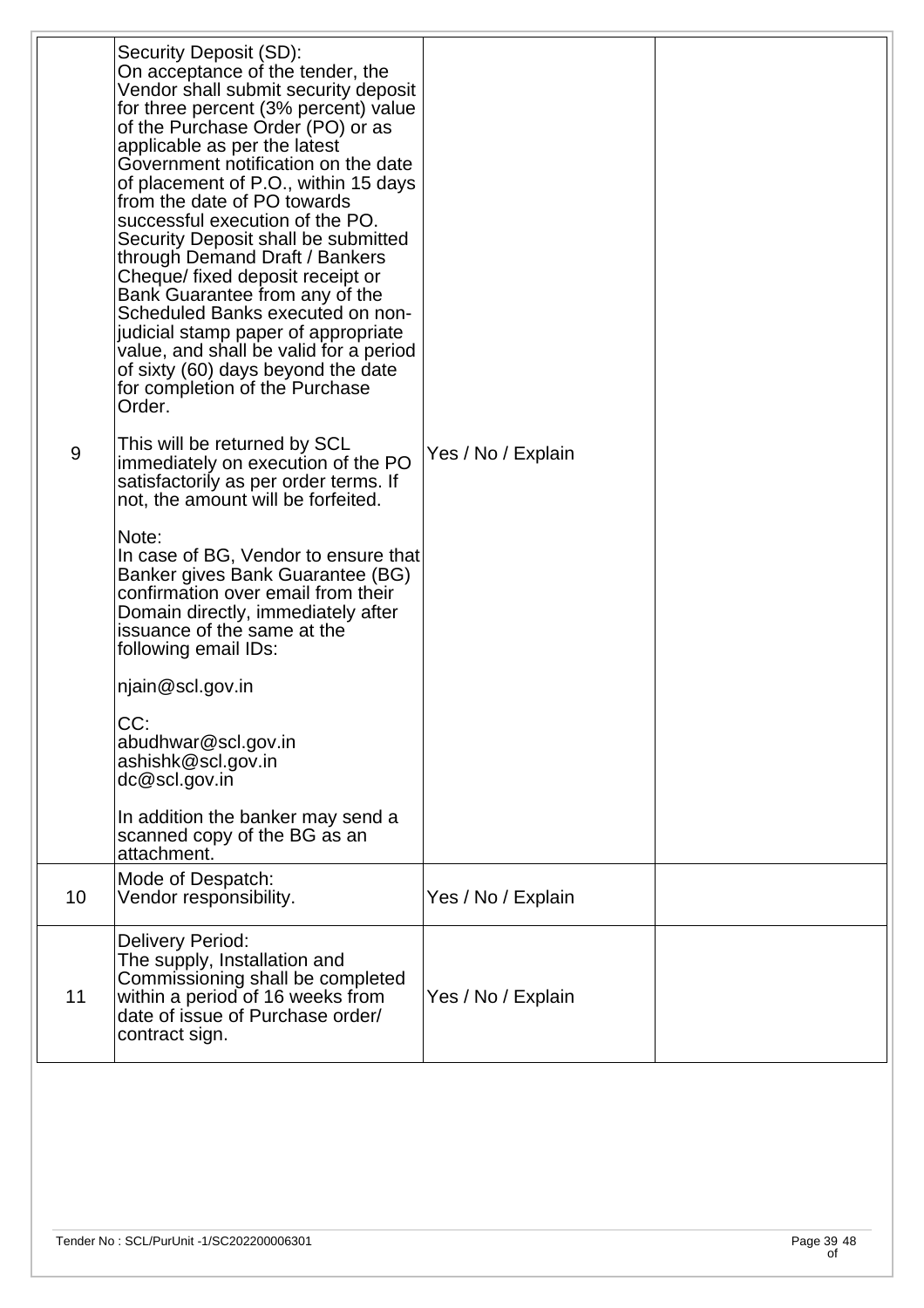| 12 | Liquidated Damages (LD):<br>If the Vendor fails to complete the<br>project within stipulated time<br>specified in the contract or any<br>extension thereof, the purchaser<br>shall recover from the Vendor as<br>liquidated damages a sum of one-<br>half of one percent (0.5 percent) of<br>the Contract price for each calendar<br>week of delay. The total liquidated<br>damages shall not exceed ten<br>percent (10 percent) of the Contract<br>price.                                                                                                                                                                                                                                                                                                                                                                                                                                                                                                                                                                                                                                                                                                                     | Yes / No / Explain |  |
|----|--------------------------------------------------------------------------------------------------------------------------------------------------------------------------------------------------------------------------------------------------------------------------------------------------------------------------------------------------------------------------------------------------------------------------------------------------------------------------------------------------------------------------------------------------------------------------------------------------------------------------------------------------------------------------------------------------------------------------------------------------------------------------------------------------------------------------------------------------------------------------------------------------------------------------------------------------------------------------------------------------------------------------------------------------------------------------------------------------------------------------------------------------------------------------------|--------------------|--|
| 13 | Warranty:<br>The vendor shall provide warranty<br>of complete project for parts and<br>labour for 3 years from the date<br>of Final Acceptance. Warranty will<br>cover repair/replacement of all<br>defective parts, if any, with the same<br>make or higher version.<br>Maintenance will be provided at site.<br>Limited/ carry in warranty will not be<br>accepted. The Vendor will provide<br>after sale service during the<br>warranty period from Chandigarh or<br>from nearest place of installation.<br>The supplier will attend the<br>complaint within 4 hours and not<br>beyond 8 working hours (one<br>working day). Faulty item shall be<br>restored within 24 hrs either with<br>new device or with fall back<br>arrangement.<br>During warranty, the vendor shall<br>provide the following:<br>1)6 mandatory preventive<br>maintenance visits.<br>2) Emergency visits as and when<br>required by the purchaser on written<br>request from the purchaser within<br>reasonable time.<br>3) All expenses on the visit(s) such<br>as to and fro travel costs, local<br>transportation, boarding and lodging<br>etc. during warranty shall be borne<br>by the vendor. | Yes / No / Explain |  |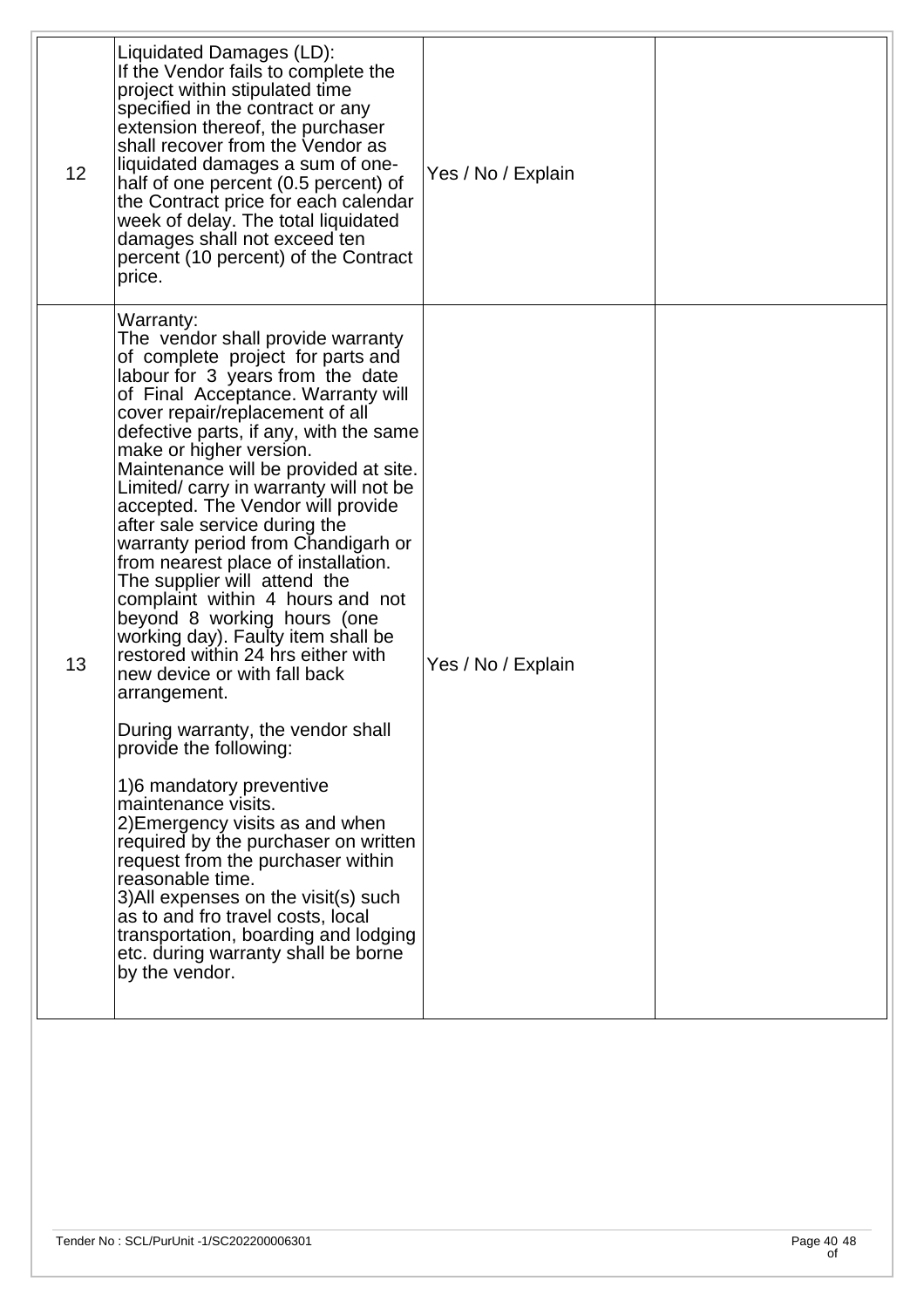| 14 | Performance Bank Guarantee<br>(PBG):<br>The Vendor shall furnish a Bank<br>Guarantee (as per format given by<br>purchaser later on) from any<br>nationalized/scheduled bank<br>executed on non-judicial stamp<br>paper or through Demand Draft /<br><b>Bankers Cheque/ fixed deposit</b><br>receipt for an amount equivalent to<br>three percent (3 percent) of the<br>value of the Contract or as<br>applicable as per the latest<br>Government notification on the date<br>of placement of P.O., and shall be<br>valid for a period of 60 days beyond<br>the expiry date of warranty period.<br>On the performance and completion<br>of the Contract in all respects, the<br>Performance Bank Guarantee will<br>be returned to the Vendor without<br>any interest.<br>Note:<br>In case of BG, Vendor to ensure that<br>Banker gives Bank Guarantee (BG)<br>confirmation over email from their<br>Domain directly, immediately after<br>issuance of the same at the<br>following email IDs:<br>njain@scl.gov.in<br>CC:<br>abudhwar@scl.gov.in<br>ashishk@scl.gov.in<br>dc@scl.gov.in<br>In addition the banker may send a<br>scanned copy of the BG as an<br>attachment. | Yes / No / Explain |  |
|----|---------------------------------------------------------------------------------------------------------------------------------------------------------------------------------------------------------------------------------------------------------------------------------------------------------------------------------------------------------------------------------------------------------------------------------------------------------------------------------------------------------------------------------------------------------------------------------------------------------------------------------------------------------------------------------------------------------------------------------------------------------------------------------------------------------------------------------------------------------------------------------------------------------------------------------------------------------------------------------------------------------------------------------------------------------------------------------------------------------------------------------------------------------------------------|--------------------|--|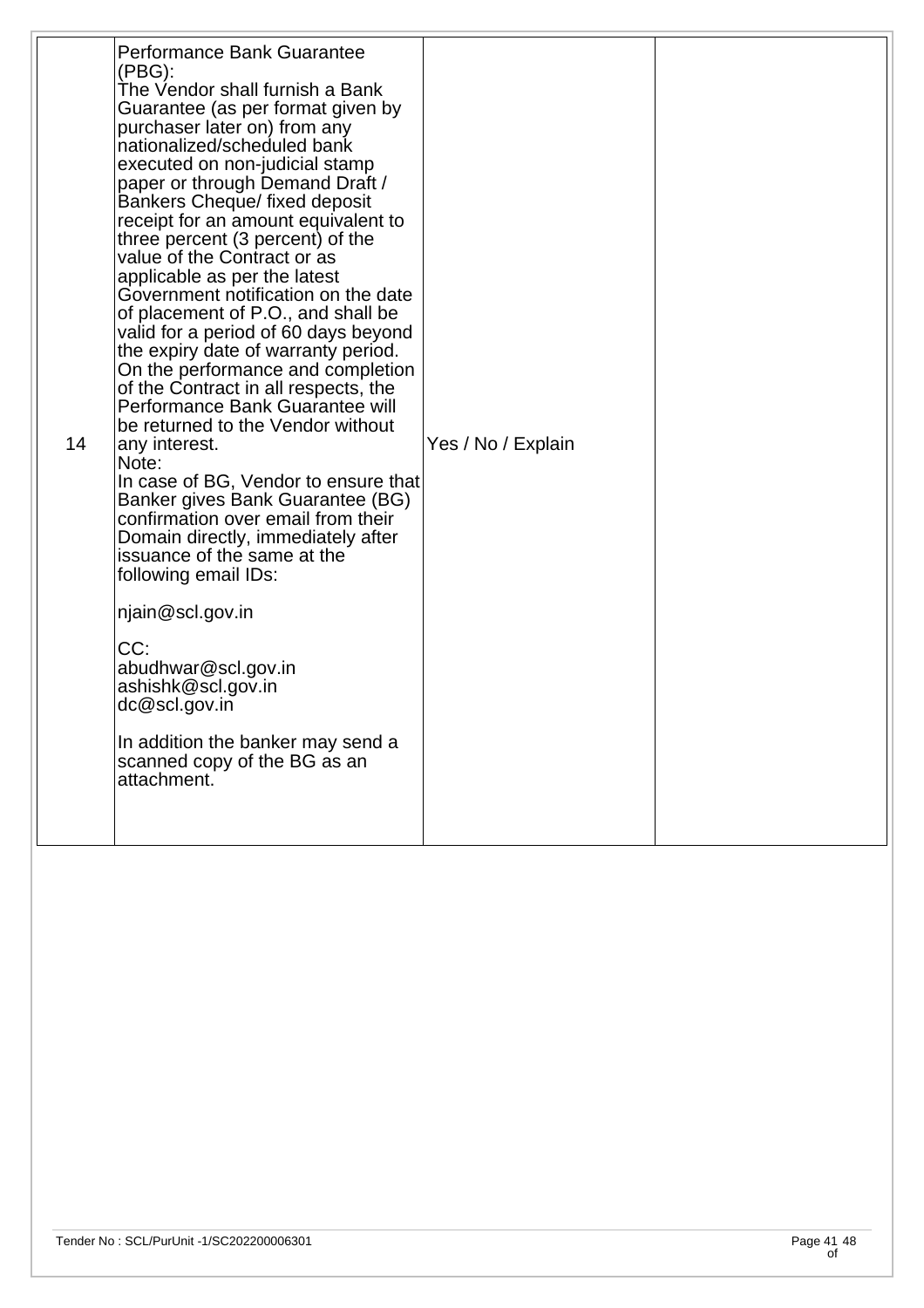| 15 | <b>Warranty Replacements:</b><br>If in the opinion of the purchaser if it<br>becomes necessary to replace or<br>repair defective supplies during the<br>warranty period, such replacement<br>or repair shall be made by the<br>Vendor free of all costs to the<br>Purchaser, provided the notice<br>informing the Vendor of the defect is<br>given by the Purchaser in this<br>regard, within period of 38 months<br>from the date of acceptance thereof.<br>All replacement parts during the<br>warranty period shall be supplied by<br>the Contractor, free of cost on<br>F.O.R. Purchase site at S.A.S.<br>Nagar, Punjab basis.                                                                                                                                                                                                         | Yes / No / Explain |  |
|----|--------------------------------------------------------------------------------------------------------------------------------------------------------------------------------------------------------------------------------------------------------------------------------------------------------------------------------------------------------------------------------------------------------------------------------------------------------------------------------------------------------------------------------------------------------------------------------------------------------------------------------------------------------------------------------------------------------------------------------------------------------------------------------------------------------------------------------------------|--------------------|--|
| 16 | Replacement:<br>If the stores or any portion thereof is<br>damaged or lost during transit, the<br>Purchaser shall give notice to the<br>Vendor setting forth particulars of<br>such stores damaged or lost during<br>transit. The replacement of such<br>stores shall be effected by the<br>vendor within a reasonable time to<br>avoid unnecessary delay in the<br>intended usage of the Stores.                                                                                                                                                                                                                                                                                                                                                                                                                                          | Yes / No / Explain |  |
| 17 | Rejection:<br>In the event that any of the stores<br>supplied by the Vendor is found<br>defective in material or workmanship<br>or otherwise not in conformity with<br>the requirements of the Contract<br>specifications, the purchaser shall<br>either reject the stores or request<br>the Contractor, in writing, to rectify<br>the same. The Contractor, on<br>receipt of such notification, shall<br>either rectify or replace the defective<br>stores free of cost to the purchaser.<br>If the Vendor fails to do so, the<br>purchaser may at his option either:<br>a) replace or rectify such defective<br>stores and recover the extra cost so<br>involved from the Contractor, or<br>b)terminate the Contract for default<br>or<br>The provision of this article shall not<br>prejudice the Purchasers rights<br>under LD clause. | Yes / No / Explain |  |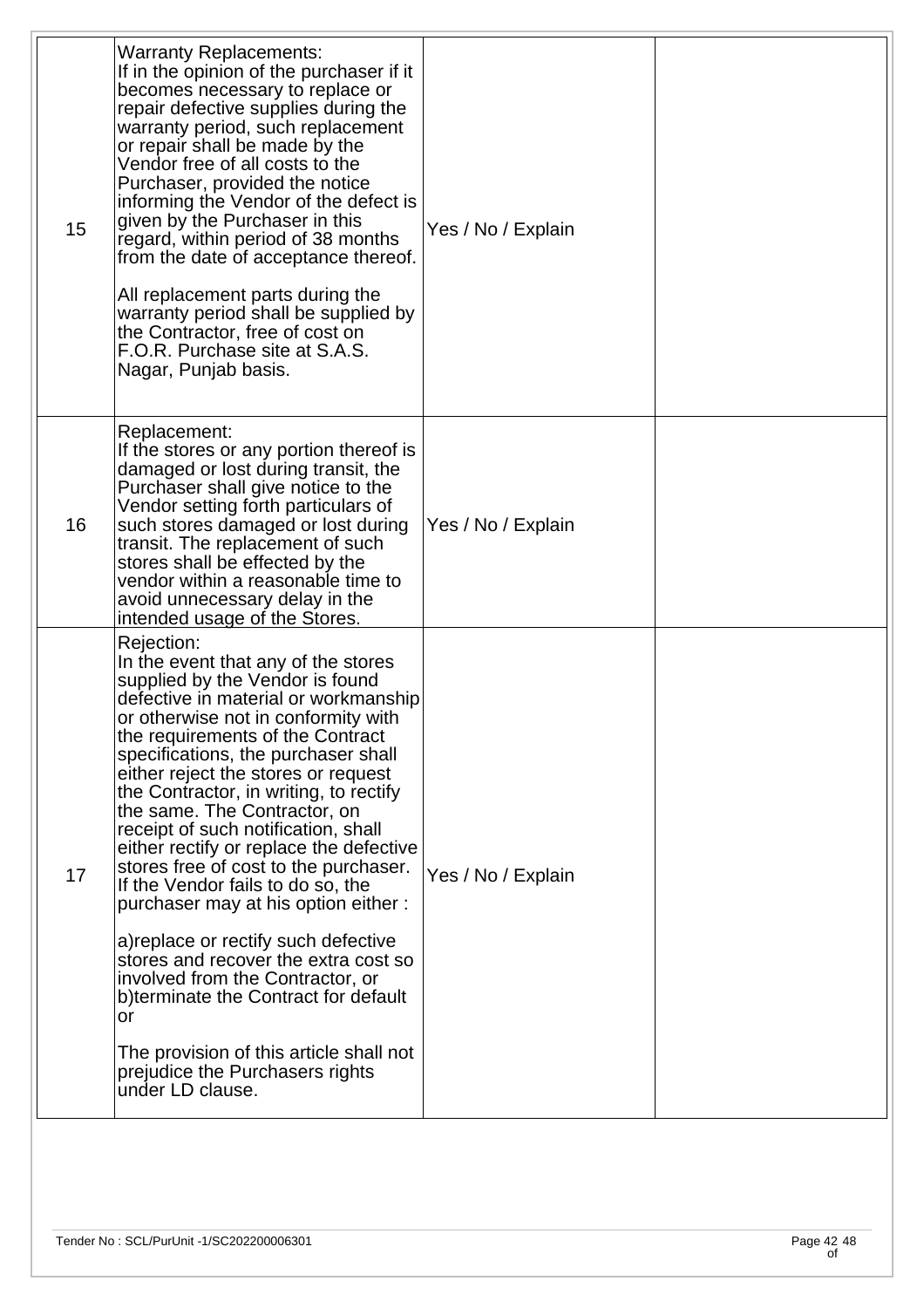| 18 | Validity:<br>The offer should be valid for a<br>minimum period of 120 days from<br>the date of opening of Tehno<br>Commercial bid and 90 days after<br>opening of Price Bid.                                                                                                                                                                                                                                                                                                                                                                                                                                                       | Yes / No / Explain |  |
|----|------------------------------------------------------------------------------------------------------------------------------------------------------------------------------------------------------------------------------------------------------------------------------------------------------------------------------------------------------------------------------------------------------------------------------------------------------------------------------------------------------------------------------------------------------------------------------------------------------------------------------------|--------------------|--|
| 19 | Packing & Forwarding:<br>The Contractor will be held<br>responsible for the stores being<br>sufficiently and properly packed for<br>transport by rail, road, sea or air to<br>withstand transit hazards and<br>ensure safe arrival at the<br>destination. The packing and<br>marking of packages shall be done<br>by and at the expense of the<br>Contractor. The purchaser will not<br>pay separately for transit insurance,<br>all risks in transit being exclusively<br>of the Contractor and the Purchaser<br>shall pay only for such stores as are<br>actually received in good condition<br>in accordance with the Contract. | Yes / No / Explain |  |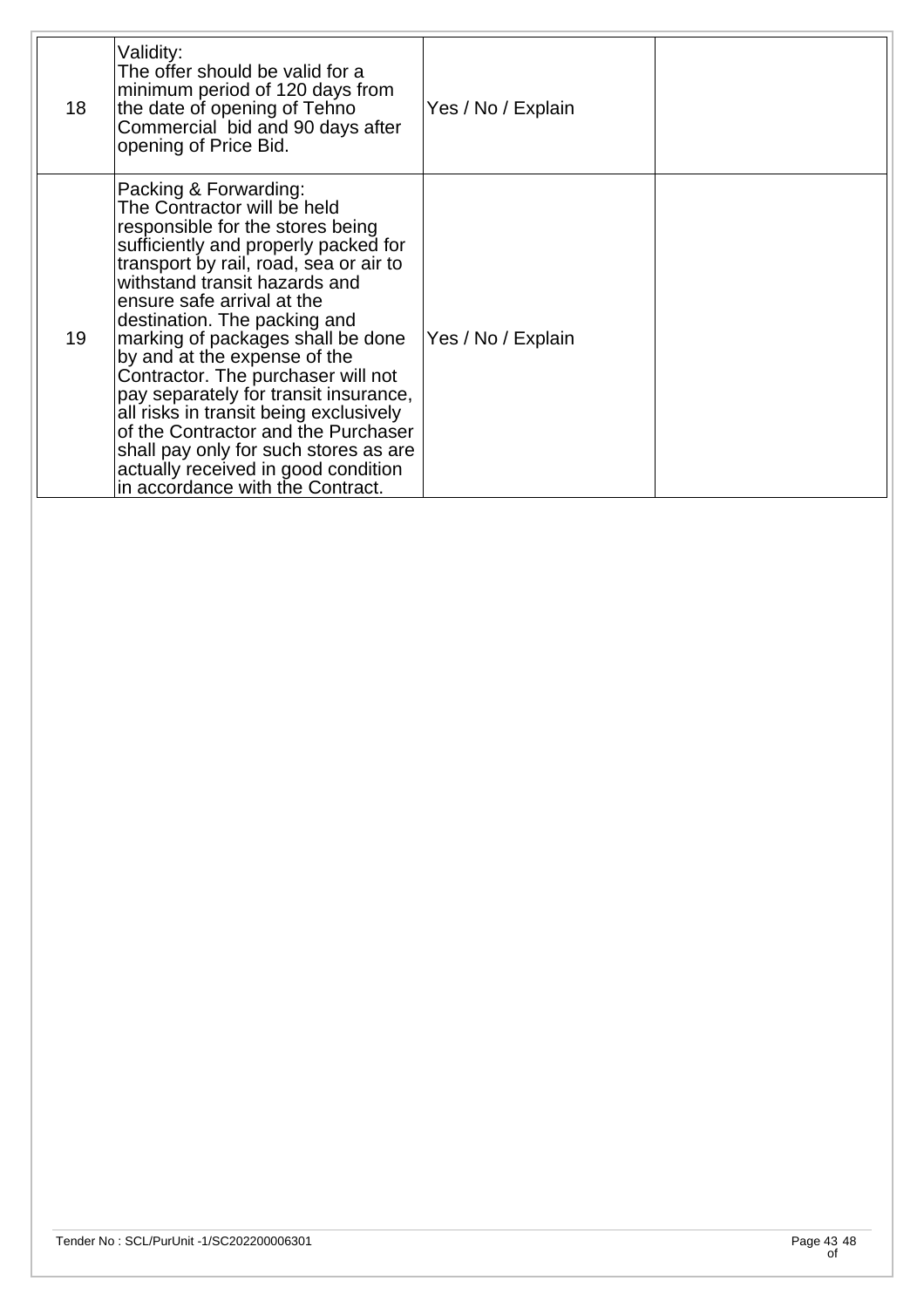| 20 | Arbitration:<br>In the event of any dispute/s,<br>difference/s or claim/s arising out of<br>or relating to the interpretation and<br>application of the Contract, such<br>dispute/s or difference/s or claim/s<br>shall be settled amicably by mutual<br>consultations of the good Offices of<br>the respective Parties and<br>recognizing their mutual interests<br>attempt to reach a solution<br>satisfactory to both the parties. If<br>such a resolution is not possible,<br>within 30 days from the date of<br>receipt of written notice of the<br>existence of such dispute/s, then the<br>unresolved dispute/s or difference/s<br>or claim/s shall be referred to the<br>Sole Arbitrator appointed by the<br>Parties by mutual consent in<br>accordance with the rules and<br>procedures of Arbitration and<br>Conciliation Act 1996 as amended<br>from time to time. The arbitration<br>shall be conducted in New Delhi in<br>the Arbitration and Conciliation<br>Centre New Delhi (Domestic and<br>International) as per its rules and<br>regulations. The expenses for the<br>Arbitration shall be shared equally or<br>as may be determined by the<br>Arbitrator. The considered and<br>written decision of the Arbitrator<br>shall be final and binding between<br>the Parties. The applicable language<br>for Arbitration shall be English only.<br>Work under the Contract shall be<br>continued by the VENDOR during<br>the pendency of arbitration<br>proceedings, without prejudice to a<br>final adjustment in accordance with<br>the decision of the Arbitrator unless<br>otherwise directed in writing by the<br>Purchaser or unless the matter is<br>such that the works cannot be<br>possibly continued until the decision<br>(whether final or interim) of the<br>Arbitrator is obtained. | Yes / No / Explain |  |
|----|-------------------------------------------------------------------------------------------------------------------------------------------------------------------------------------------------------------------------------------------------------------------------------------------------------------------------------------------------------------------------------------------------------------------------------------------------------------------------------------------------------------------------------------------------------------------------------------------------------------------------------------------------------------------------------------------------------------------------------------------------------------------------------------------------------------------------------------------------------------------------------------------------------------------------------------------------------------------------------------------------------------------------------------------------------------------------------------------------------------------------------------------------------------------------------------------------------------------------------------------------------------------------------------------------------------------------------------------------------------------------------------------------------------------------------------------------------------------------------------------------------------------------------------------------------------------------------------------------------------------------------------------------------------------------------------------------------------------------------------------------------------------------------------------------------------------|--------------------|--|
| 21 | Applicable Law:<br>The Contract shall be interpreted,<br>construed and governed by the laws<br>of India. The contract shall be<br>subject to exclusive Jurisdiction of<br>the court of S.A.S Nagar (Mohali),<br>Punjab, India.                                                                                                                                                                                                                                                                                                                                                                                                                                                                                                                                                                                                                                                                                                                                                                                                                                                                                                                                                                                                                                                                                                                                                                                                                                                                                                                                                                                                                                                                                                                                                                                    | Yes / No / Explain |  |
| 22 | Details of vendor:<br>Indicate the Name & address of the<br>vendor for placing purchase order<br>along with their e-mail id, contact<br>person name & designation,<br>Telephone no. and fax no.                                                                                                                                                                                                                                                                                                                                                                                                                                                                                                                                                                                                                                                                                                                                                                                                                                                                                                                                                                                                                                                                                                                                                                                                                                                                                                                                                                                                                                                                                                                                                                                                                   | Yes / No / Explain |  |
|    |                                                                                                                                                                                                                                                                                                                                                                                                                                                                                                                                                                                                                                                                                                                                                                                                                                                                                                                                                                                                                                                                                                                                                                                                                                                                                                                                                                                                                                                                                                                                                                                                                                                                                                                                                                                                                   |                    |  |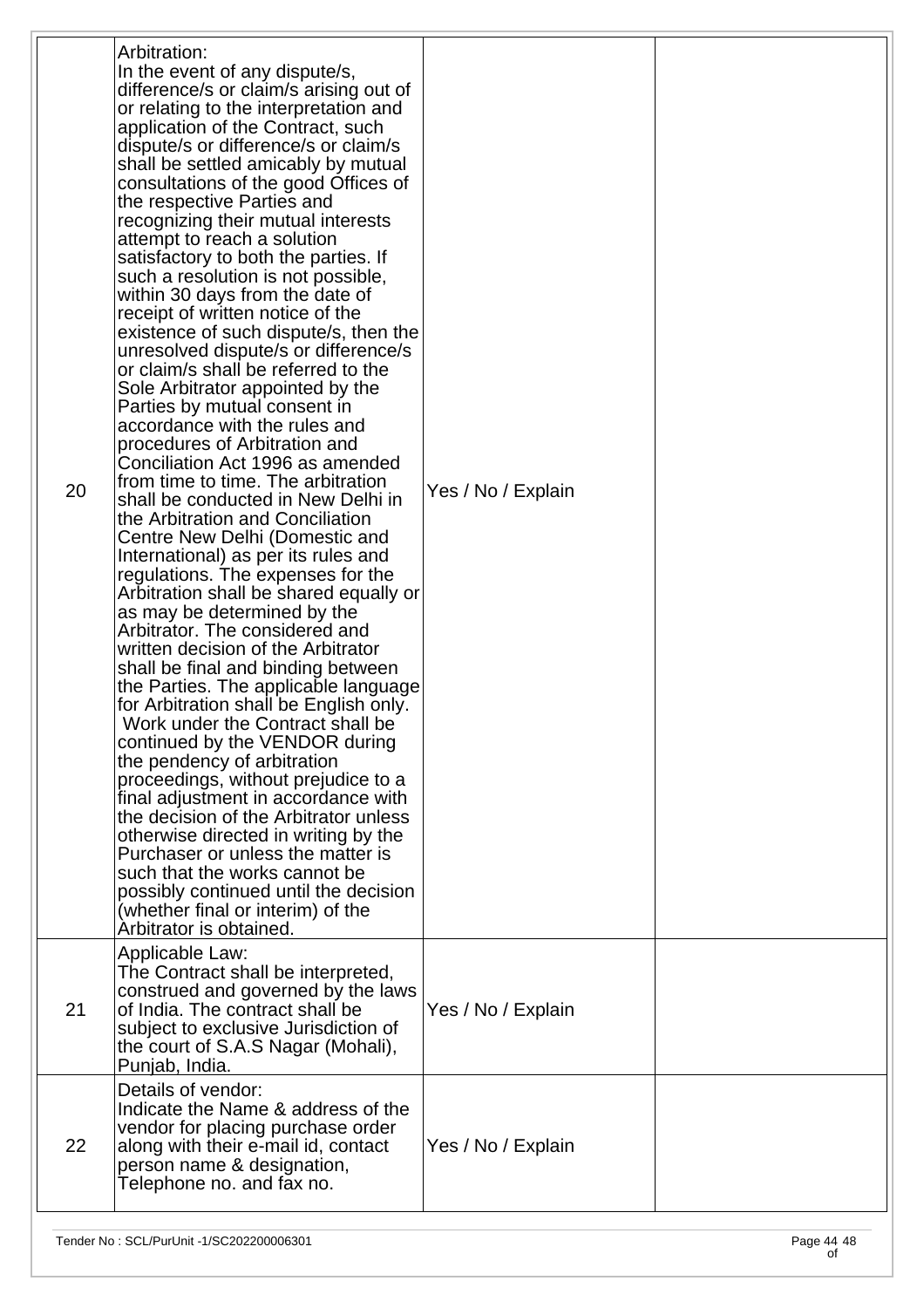| 23 | The Participating Vendor /<br>Suppliers/Service Provider shall<br>indicate specifically whether they fall<br>in the category of Class-I local<br>Supplier or Class-II Local Supplier<br>or Non - Local Supplier for<br>evaluation as per Ministry of<br>Commerce and Industry Office<br>Order No. P-45021/2/2017-PP (B-II)<br>dt. 16th September 2020. The<br>Provisions of the office order shall<br>apply for this tender. The Vendor/<br>Supplier/Service provider shall<br>submit documentary proof in this<br>regard along with their quotation.<br>Definitions: A supplier or service<br>provider, whose goods, services or<br>works offered for procurement, has<br>local content:<br>a) Equal to or more than 50%:<br>Class-I local supplier.<br>b) More than 20% but less than<br>50%: Class-II local supplier.<br>c) Less than or equal to 20%: Non<br>local supplier.<br>Mention your category. | Yes / No / Explain |  |
|----|------------------------------------------------------------------------------------------------------------------------------------------------------------------------------------------------------------------------------------------------------------------------------------------------------------------------------------------------------------------------------------------------------------------------------------------------------------------------------------------------------------------------------------------------------------------------------------------------------------------------------------------------------------------------------------------------------------------------------------------------------------------------------------------------------------------------------------------------------------------------------------------------------------|--------------------|--|
| 24 | Government of India by Finance Act<br>2021 has widened the Scope of Tax<br>Deduction at source (i.e.) TDS w.e.f.<br>1st July 2021 by introducing<br>provision (A) Section 194Q-TDS on<br>purchase of goods. The provisions<br>of this act will apply to this tender.                                                                                                                                                                                                                                                                                                                                                                                                                                                                                                                                                                                                                                       | Yes / No / Explain |  |
| 25 | MSME participating in the tender will<br>be eligible for exemption as per<br>Government of India as applicable<br>and updated from time to time.<br>Necessary documentary proof shall<br>be submitted in this regard.                                                                                                                                                                                                                                                                                                                                                                                                                                                                                                                                                                                                                                                                                      | Yes / No / Explain |  |
| 26 | <b>RESPONSIBILITY:</b><br>The vendor shall abide by all labour<br>laws, rules and regulations, which<br>are prevailing and as enforced from<br>time to time and purchaser shall not<br>be responsible for any accident or<br>mishap during the course of the<br>contract to any of engineer / labour<br>employed by the vendor. Vendor<br>shall also ensure that the statutory<br>obligations with regards to the<br>employment of labour under law are<br>complied properly and timely.                                                                                                                                                                                                                                                                                                                                                                                                                   | Yes / No / Explain |  |
| 27 | Any Other Term:                                                                                                                                                                                                                                                                                                                                                                                                                                                                                                                                                                                                                                                                                                                                                                                                                                                                                            | Yes / No / Explain |  |

## **C.3 Price Bid**

Tender No : SCL/PurUnit -1/SC202200006301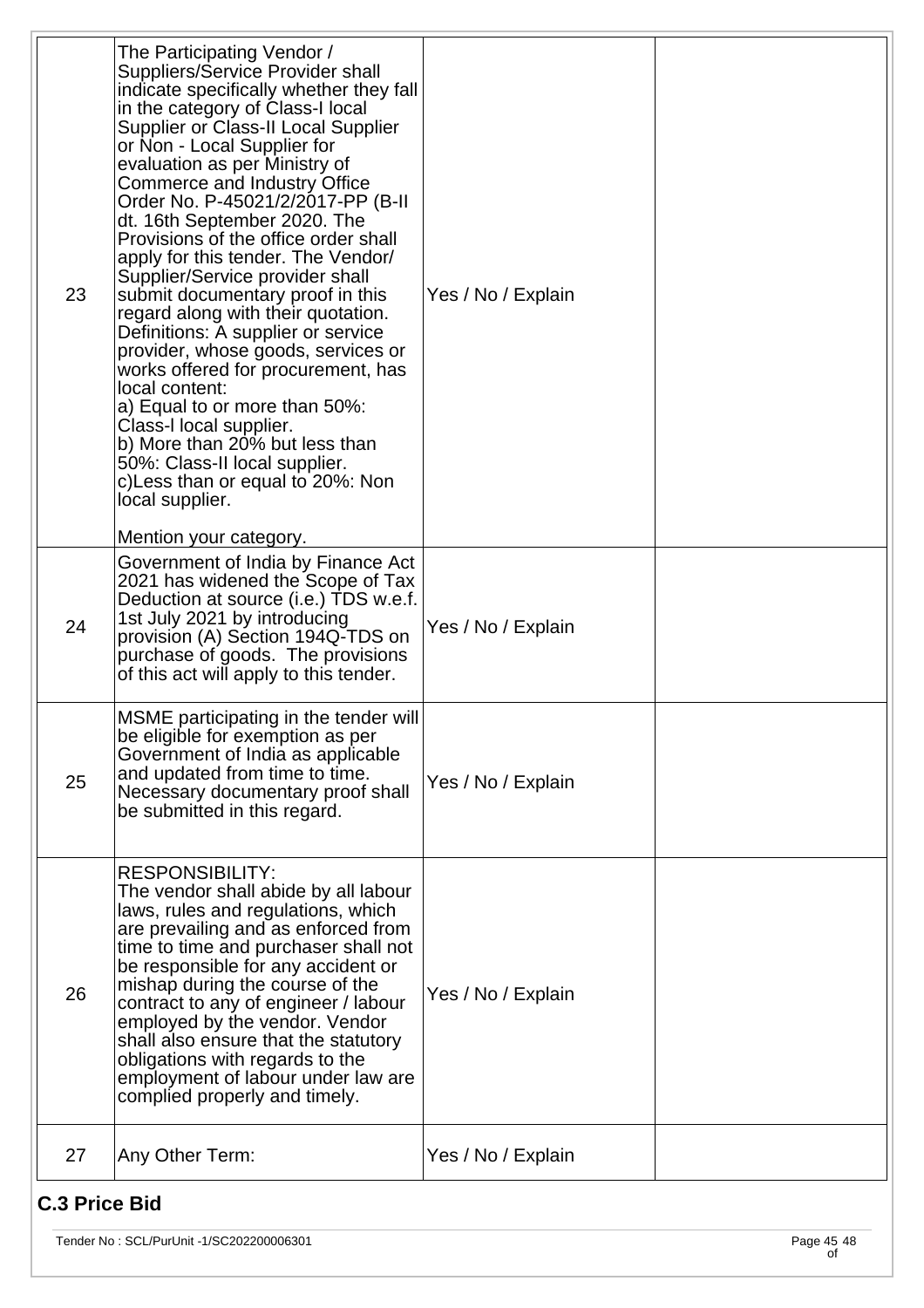| SI. No.        | <b>Item</b>                                                                                                | Quantity    | <b>Unit Price</b> | <b>Currency</b> | <b>Total Price</b> | Remark |
|----------------|------------------------------------------------------------------------------------------------------------|-------------|-------------------|-----------------|--------------------|--------|
| 1              | CAT <sub>6A</sub><br>Cable                                                                                 | 18300.00 m  |                   |                 |                    |        |
| $\overline{2}$ | Cat 6A Patch $ _{24.00}$ Nos.<br>Panel                                                                     |             |                   |                 |                    |        |
| 3              | Cat 6A<br>Information<br>outlet Rack<br>Side                                                               | 500.00 Nos. |                   |                 |                    |        |
| 4              | Cat 6A<br>Information<br>outlet Field<br>Side                                                              | 500.00 Nos. |                   |                 |                    |        |
| 5              | Cat 6A Patch<br>Cords 1.0<br>mtrs                                                                          | 300.00 Nos. |                   |                 |                    |        |
| 6              | Cat 6A Patch<br>Cords 2.0<br>mtrs                                                                          | 300.00 Nos. |                   |                 |                    |        |
| 7              | <b>Face Plate</b><br>Duplex 3x3<br>as per specs                                                            | 80.00 Nos.  |                   |                 |                    |        |
| 8              | <b>Face Plate</b><br>Quad 3x3 as<br>per specs<br>with SMB<br>Box                                           | 40.00 Nos.  |                   |                 |                    |        |
| $\overline{9}$ | <b>Fiber SM</b><br>OS2 24 core<br>as per specs                                                             | 500.00 m    |                   |                 |                    |        |
| 10             | LIU 24 Port<br>loaded with<br>Splice tray<br>Adapter<br>panel and<br>Adapters SM<br>SC type as<br>per spec | 6.00 Nos.   |                   |                 |                    |        |
| 11             | Pigtails SM<br>OŠ2 as per<br>specs                                                                         | 144.00 Nos. |                   |                 |                    |        |
| 12             | Patch Cords<br>SC-LC SM<br>OS2,3 mtrs<br>as per specs                                                      | 20.00 Nos.  |                   |                 |                    |        |
| 13             | Patch Cords<br>SC-SC SM<br>OS2,3 mtrs<br>as per specs                                                      | 20.00 Nos.  |                   |                 |                    |        |
| 14             | HDPE PIPES 100.00 m                                                                                        |             |                   |                 |                    |        |
| 15             | PVC Pipe 25<br>$mm$ ISI<br>marked                                                                          | 100.00 m    |                   |                 |                    |        |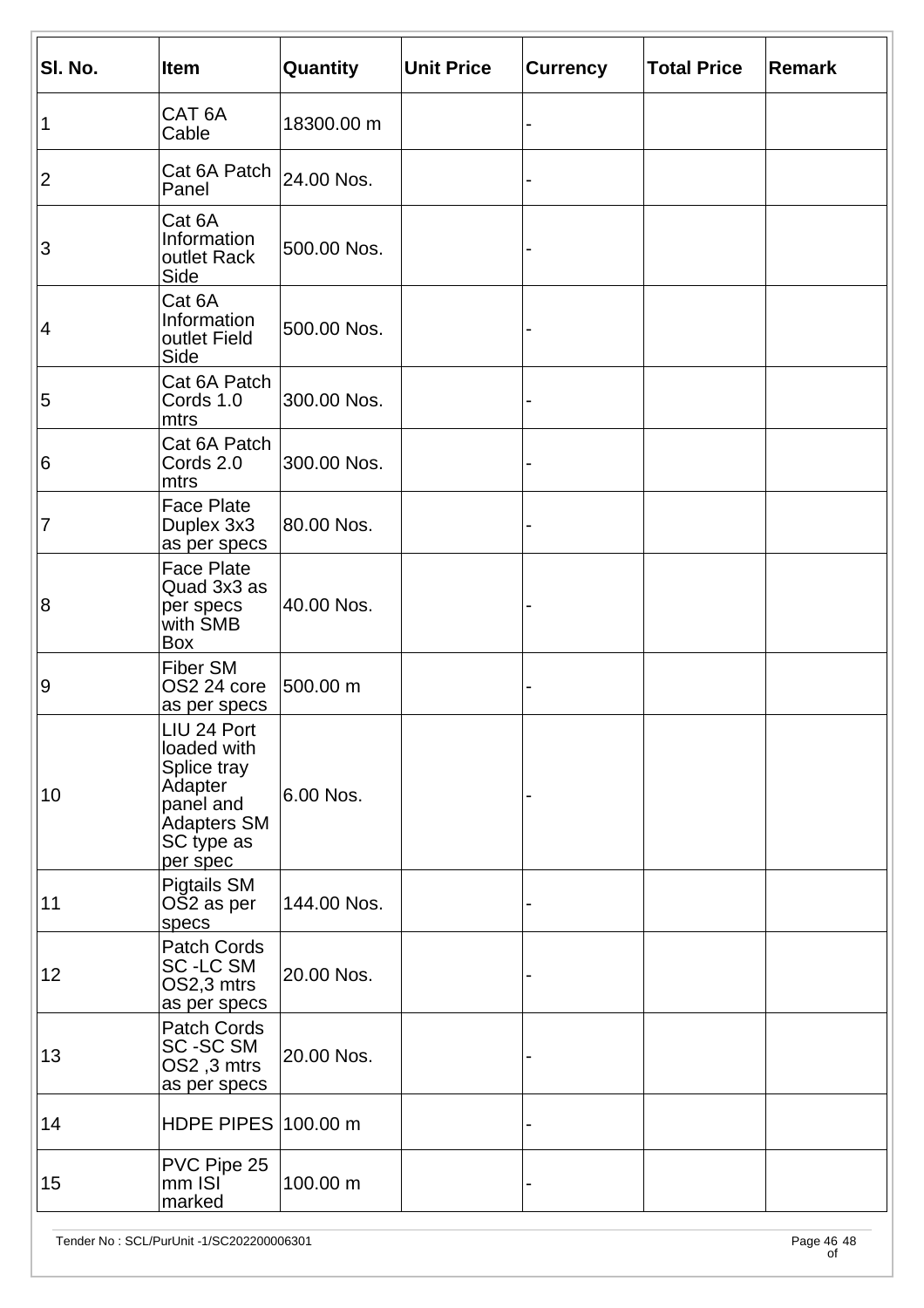| 16 | Rack 32 U as $ _{2.00}$ Nos.<br>per specs                                                                                     |             |  |  |
|----|-------------------------------------------------------------------------------------------------------------------------------|-------------|--|--|
| 17 | Rack 42 U as $ _{2.00}$ Nos.<br>per specs                                                                                     |             |  |  |
| 18 | PVC dado<br>Trunking with<br>accessories<br>as per specs                                                                      | 200.00 m    |  |  |
| 19 | Mini Trunking<br>with<br>accessories<br>as per specs                                                                          | 200.00 m    |  |  |
| 20 | Flexible Metal $ _{100.00\ \mathsf{m}}$<br>Hose                                                                               |             |  |  |
| 21 | Installation of<br>CAT 6A cable                                                                                               | 18300.00 m  |  |  |
| 22 | Installation<br>testing and<br>commissionin<br>g of CAT6A<br>Patch/Jack<br>Panel of 24<br>Port<br>unloaded in<br>Network rack | 24.00 Nos.  |  |  |
| 23 | Installation of<br>CAT <sub>6A</sub><br>Information<br>outlet Rack<br>Side and<br>Penta<br>Scanning                           | 500.00 Nos. |  |  |
| 24 | Installation of<br>CAT <sub>6A</sub><br>Information<br>outlet Field<br>Side and<br>Penta<br>Scanning                          | 500.00 Nos. |  |  |
| 25 | Installation of<br>square face<br>plate (Dual)<br>with a<br>provision to<br>support<br>variety of<br>jacks-<br>UTP, STP etc.  | 80.00 Nos.  |  |  |
| 26 | Installation of<br>face plate<br>Quad 3x3 as<br>per specs<br>with SMB<br>Box                                                  | 40.00 Nos.  |  |  |